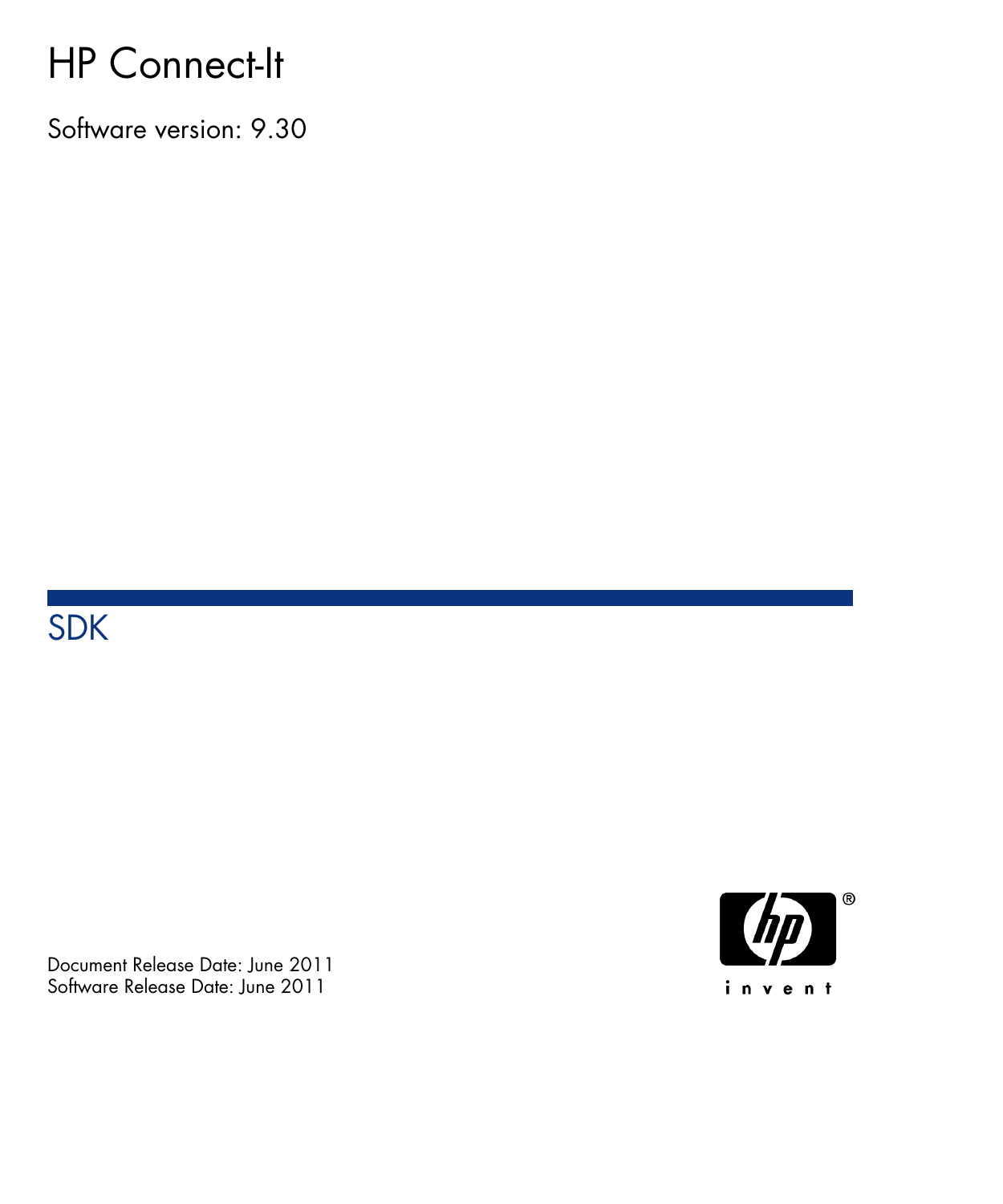# Legal Notices

#### **Copyright Notices**

© Copyright 1994-2011 Hewlett-Packard Development Company, L.P.

#### **Restricted Rights Legend**

Confidential computer software.

Valid license from HP required for possession, use or copying.

Consistent with FAR 12.211 and 12.212, Commercial Computer Software, Computer Software Documentation, and Technical Data for Commercial Items are licensed to the U.S. Government under vendor's standard commercial license.

#### **Warranty**

The only warranties for HP products and services are set forth in the express warranty statements accompanying such products and services.

Nothing herein should be construed as constituting an additional warranty.

HP shall not be liable for technical or editorial errors or omissions contained herein.

The information contained herein is subject to change without notice.

For information about third-party and/or open source license agreements, or to view open source code, use one of the following ways:

- <sup>n</sup> In the ThirdParty directory of the software installation CD-ROM
- n In the directories in which the binary files of the third-party and/or open source tools are located after installation of the software.
- n Through the component's url indicated in the **Open Source and Third-Party Software License Agreements** guide

#### **Trademark Notices**

- n Adobe®, Adobe logo®, Acrobat® and Acrobat Logo® are trademarks of Adobe Systems Incorporated.
- n Corel® and Corel logo® are trademarks or registered trademarks of Corel Corporation or Corel Corporation Limited.
- Java is a registered trademark of Oracle and/or its affiliates.
- n Microsoft®, Windows®, Windows NT®, Windows® XP, Windows Mobile® and Windows Vista® are U.S. registered trademarks of Microsoft Corporation.
- Oracle® is a registered trademark of Oracle Corporation and/or its affiliates.
- UNIX<sup>®</sup> is a registered trademark of The Open Group.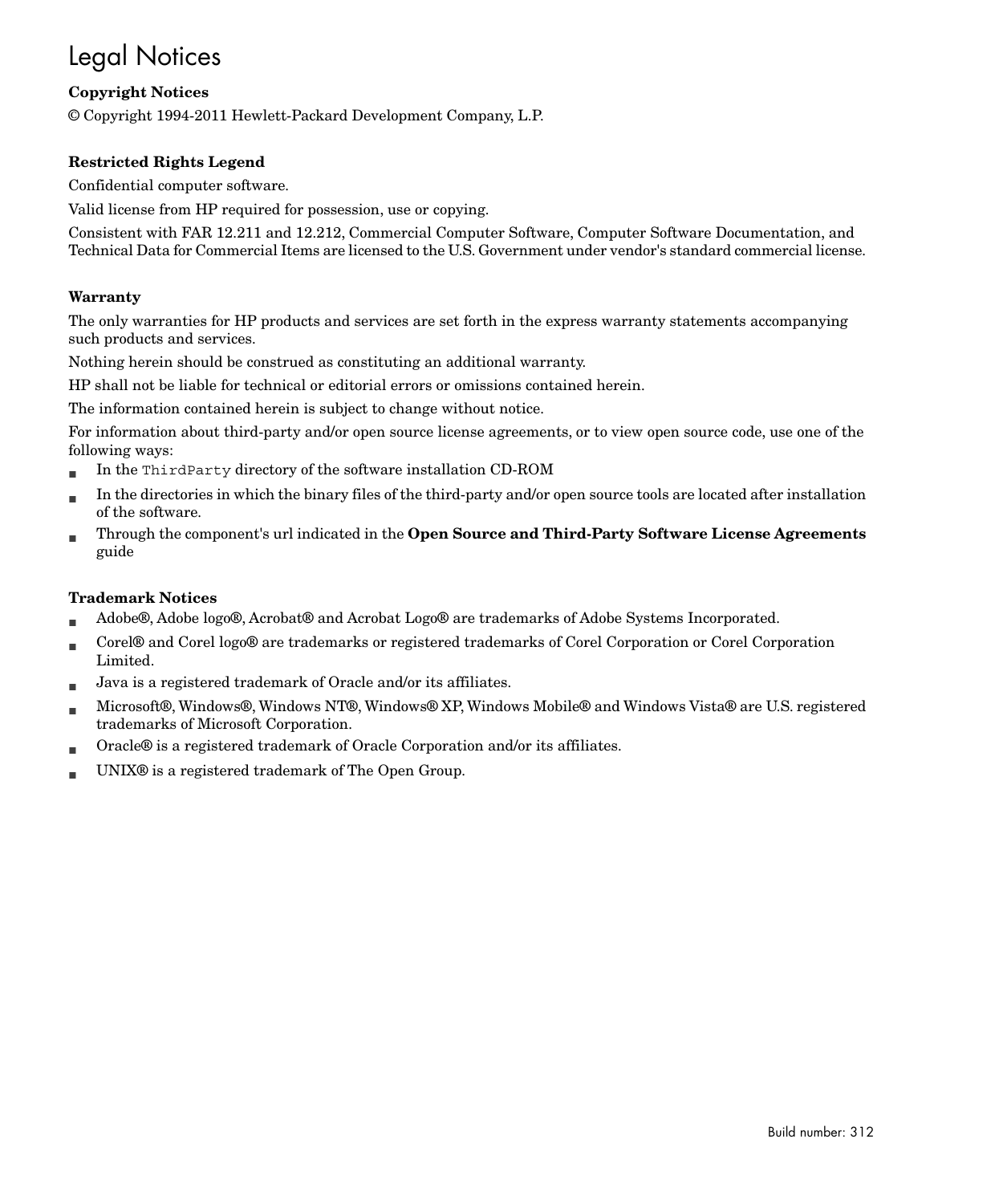# Table of Contents

| Chapter 1. Data exchange 9                                                |  |
|---------------------------------------------------------------------------|--|
|                                                                           |  |
| Chapter 2. Design-Time 15                                                 |  |
|                                                                           |  |
| Chapter 3. Runtime 21                                                     |  |
| Outbound communications $\ldots$ 21<br>Inbound communications $\ldots$ 25 |  |
| Chapter 4. Deployment 27                                                  |  |
| Chapter 5. Configuration 29                                               |  |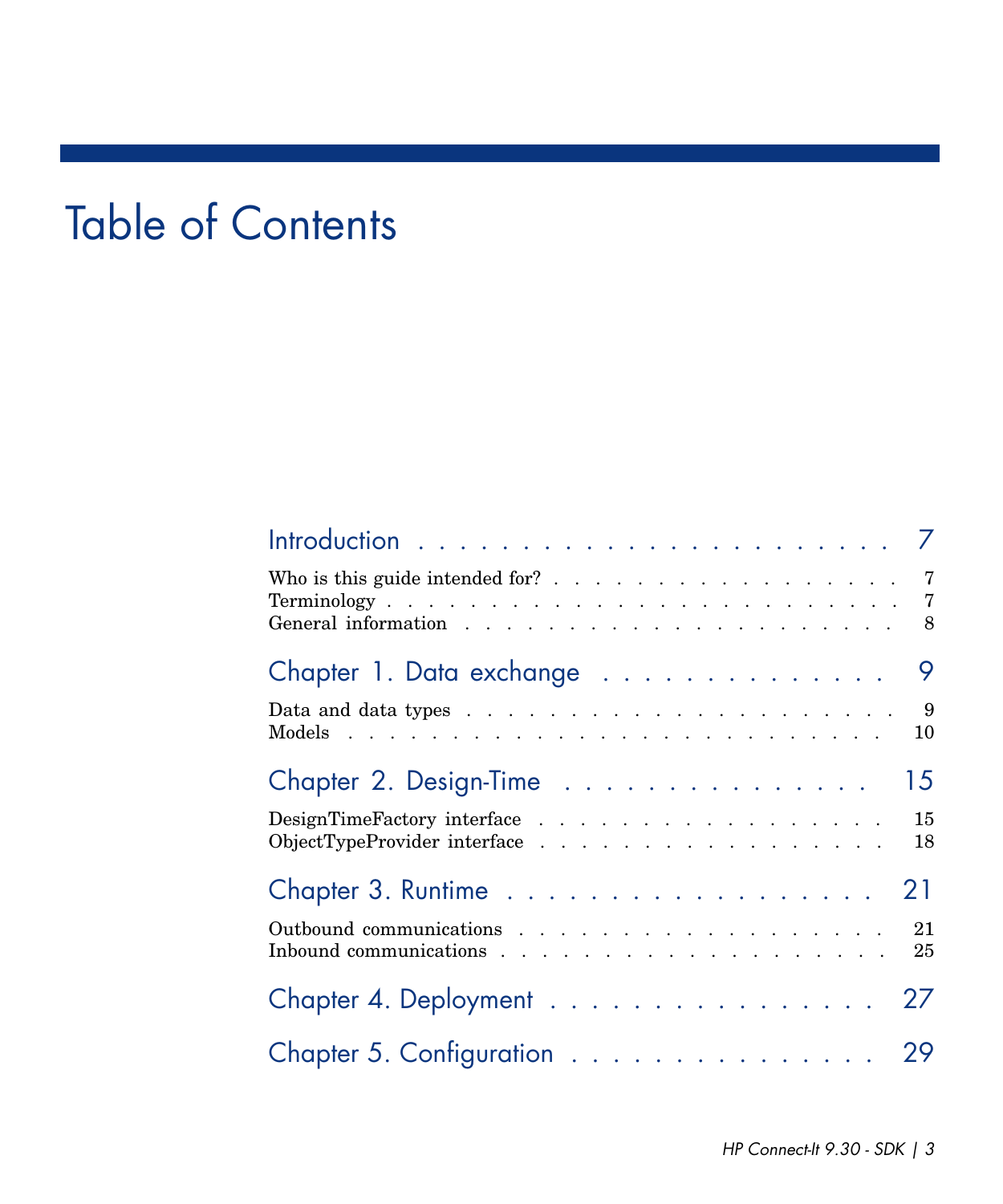| Icon file.<br>and a construction of the construction of the construction of the construction of the construction of the construction of the construction of the construction of the construction of the construction of the construction of | 29<br>30<br>30<br>30<br>32                                     |
|---------------------------------------------------------------------------------------------------------------------------------------------------------------------------------------------------------------------------------------------|----------------------------------------------------------------|
| Chapter 6. Packaging                                                                                                                                                                                                                        | 33                                                             |
|                                                                                                                                                                                                                                             | 34                                                             |
| Chapter 7. Extension                                                                                                                                                                                                                        | 35                                                             |
| Interface com.hp.ov.cit.connector.spi.ContainerContext<br>com.hp.ov.cit.connector.spi.designtime.ObjectTypeProviderEx class                                                                                                                 | 35<br>36                                                       |
|                                                                                                                                                                                                                                             | 39                                                             |
|                                                                                                                                                                                                                                             | 39<br>39                                                       |
|                                                                                                                                                                                                                                             | 41                                                             |
| Chapter 9. Wizard file                                                                                                                                                                                                                      | 43                                                             |
| Linebreak and separator elements $\ldots$                                                                                                                                                                                                   | 43<br>43<br>44<br>45<br>46<br>47<br>50<br>51<br>51<br>52<br>52 |
| Chapter 10. Configuration file                                                                                                                                                                                                              | 55                                                             |
| Configuration element<br>Property element<br>Definition element<br>Export element<br>Class element<br>Property types.<br>$\mathbf{r}$ , and $\mathbf{r}$ , and $\mathbf{r}$ , and $\mathbf{r}$                                              | 56<br>56<br>56<br>57<br>57<br>57                               |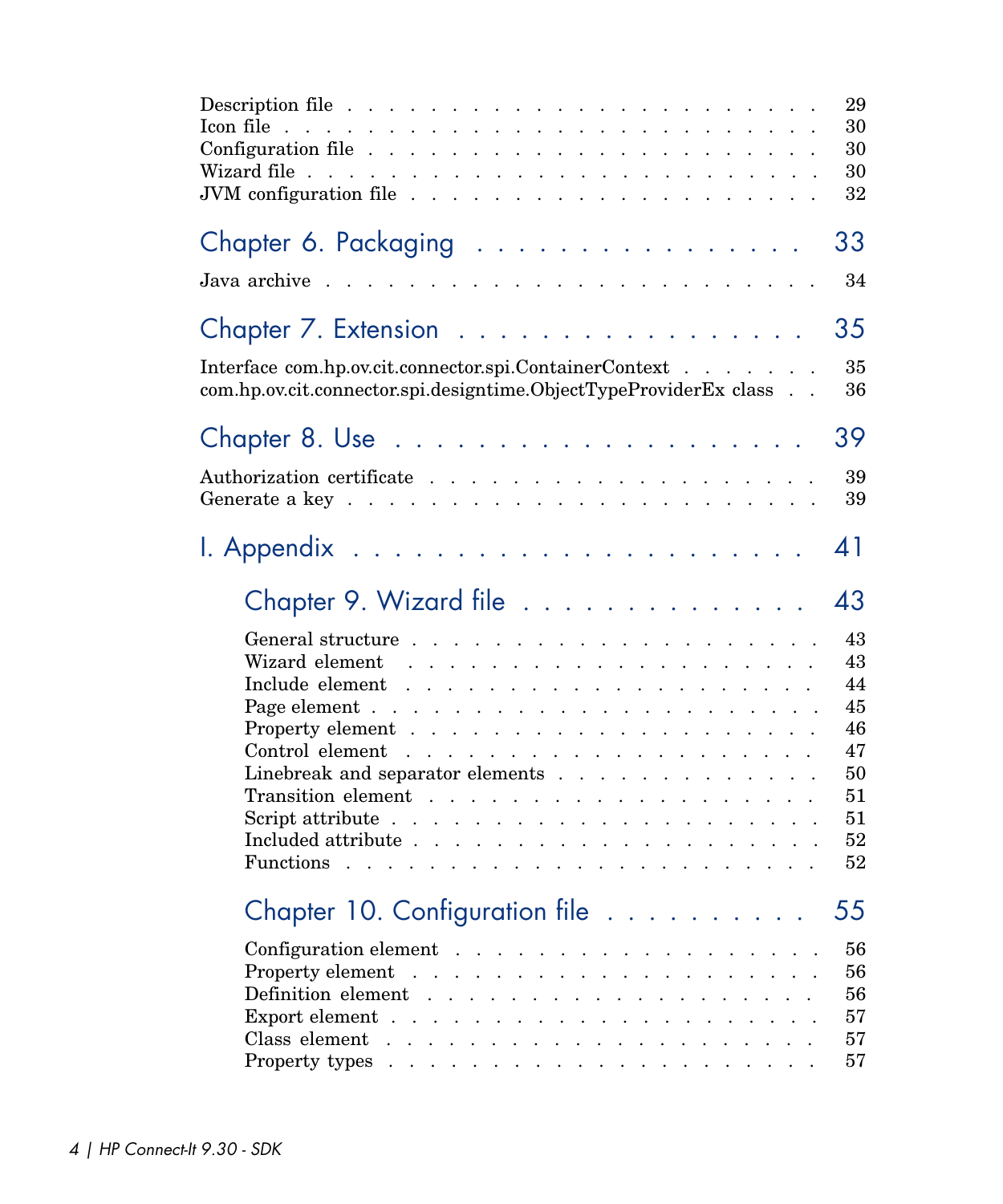| Chapter 11. JVM configuration file $\ldots$ | 59                         |
|---------------------------------------------|----------------------------|
| jvmConfiguration element                    | 60<br>60<br>61<br>63<br>63 |
| Chapter 12. Database description file       | 65                         |
|                                             | 65<br>65<br>68<br>69       |
| Chapter 13. Java code                       | 71                         |
|                                             | 71<br>72<br>73             |
| Index                                       | 75                         |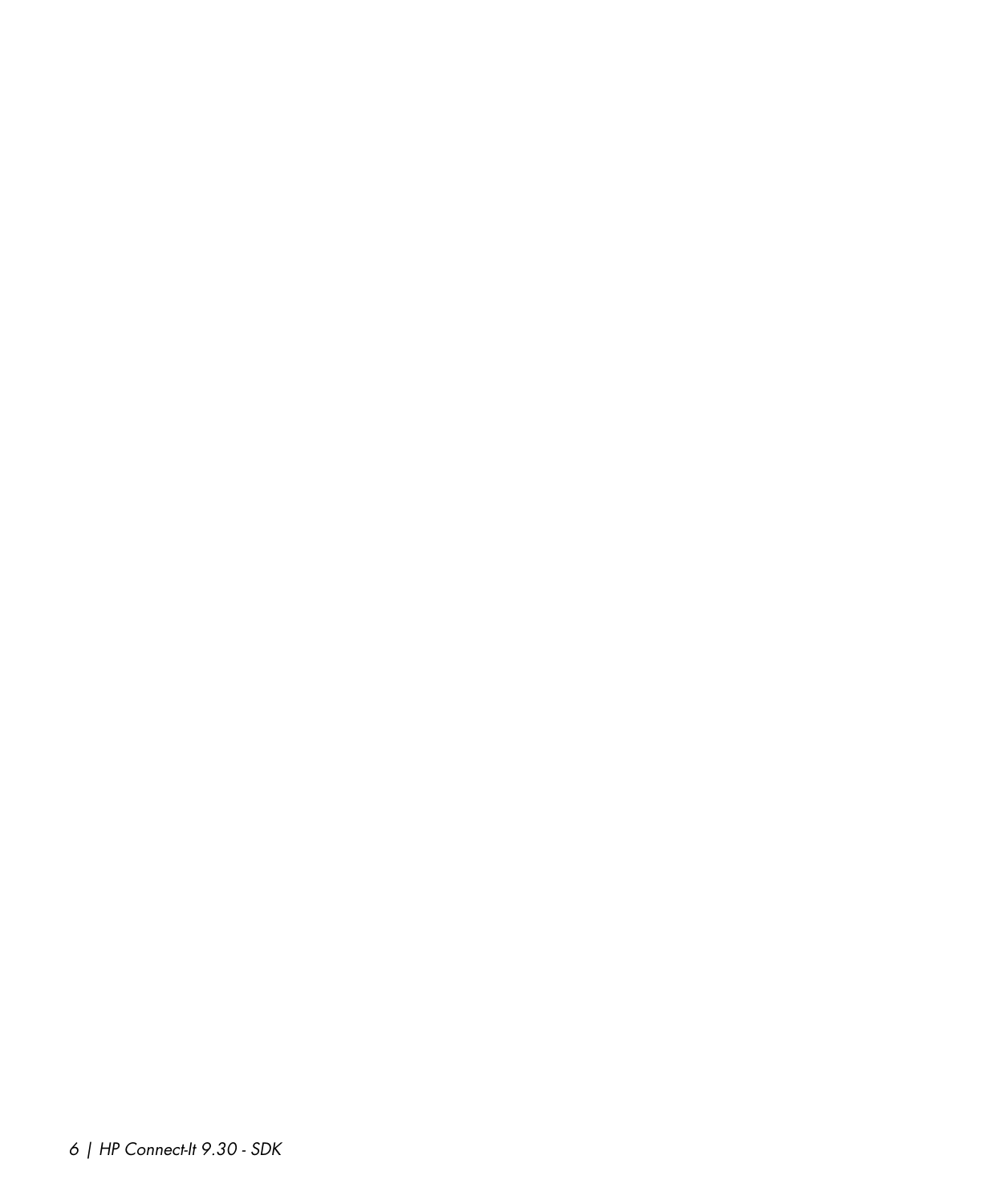# **Introduction**

<span id="page-6-1"></span><span id="page-6-0"></span>The Connect-It Development Kit enables you to develop and implement your own connectors. This development kit uses a Java interface based on the J2EE Connector Architecture (1.5) standard. The JCA standard defines a set of Java interfaces used to simplify the integration of enterprise applications (ERP, database applications, etc).

## Who is this guide intended for?

<span id="page-6-2"></span>This guide is destined for developers who have sufficient expertise in Java and the JCA standard. For more information about this standard, consult the following Web site: [J2EE Connector Architecture](http://java.sun.com/j2ee/connector) [http://java.sun.com/j2ee/connector].

## **Terminology**

The following acronyms are used throughout this guide:

- <sup>n</sup> JCA: J2EE Connector Architecture
- RA: Resource Adapter
- EIS: Enterprise Information System
- <sup>n</sup> CCI: Common Client Interface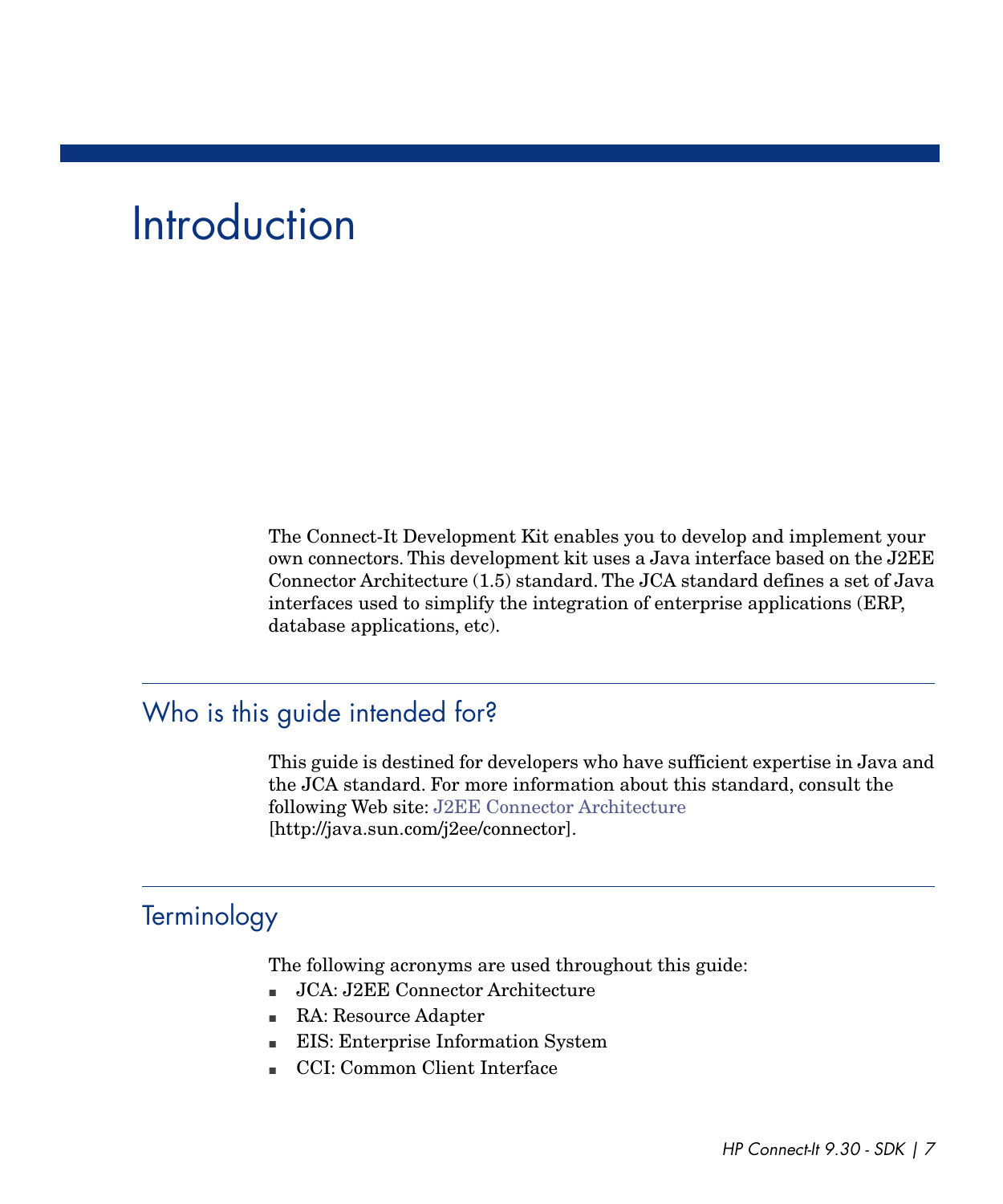- <sup>n</sup> SPI: Service Provider Interface
- <span id="page-7-0"></span>**JDBC: Java Database Connectivity**

# General information

The API defines an extension to the JCA 1.5 API which enables the connector to be integrated into the application. The following diagram shows how this works:



The communication mode with the connector depends on the information system (EIS) to which it is connected.

Two communication possibilities exist:

<sup>n</sup> Outbound communications (synchronous)

The client initiates the data exchange. This occurs, for example, when a query is sent to a database.

■ Inbound communications (asynchronous)

The EIS initiates the data exchange. The connector is in listening mode. This is what takes place for messaging.

### SPI Extensions

The SDK supplies an extension to the SPI classes to enable the support of metadata descriptions.

#### CCI Extensions

The SDK supplies a client layer that can manage access to a system, whether it be a relational database or not. This extension groups functions from the standard CCI API and the JDBC API.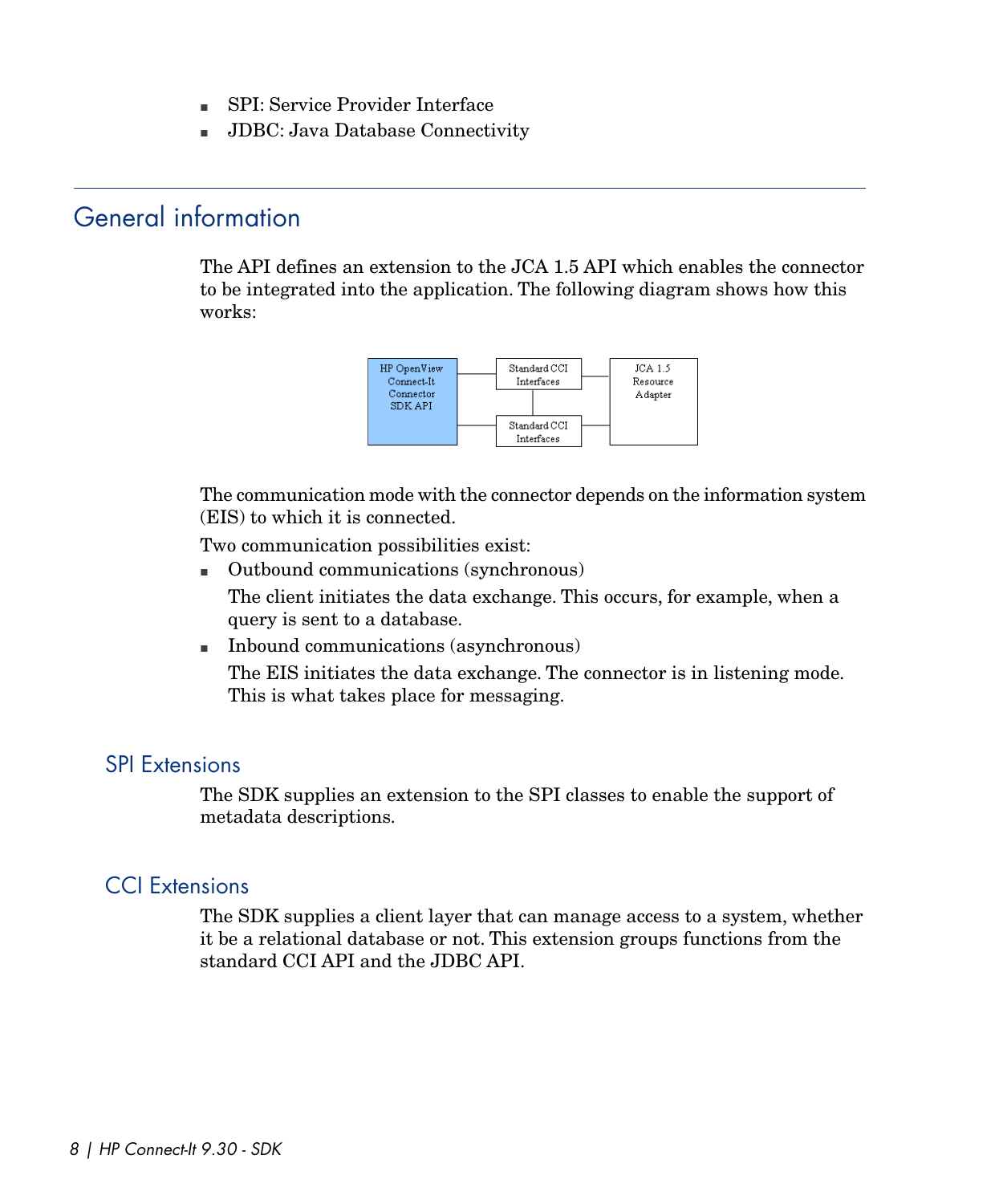# 1 Data exchange

<span id="page-8-1"></span><span id="page-8-0"></span>The goal of a connector designed using the SDK is to standardize data exchange with information systems. Data exchanges include sending and receiving data.

## Data and data types

Before data can be exchanged, the structure of the data must be known. This structure is what is called metadata. The SDK requires that the structure of the data be known before any operations are done using the data. This is done via two interfaces:

**com.hp.ov.cit.connector.cci.ObjectRecord** - represents a specific piece of data.

And

**com.hp.ov.cit.connector.cci.ObjectType** - represents the structure that a set of related data must have.

Since it is required to describe each piece of data that is sent or received, an **ObjectRecord** instance is linked to its **ObjectType** description.

Data supplied via a connector are generally organized within a hierarchy or graph. Their metadata is also hierarchical. Metadata is said to be 'complex' when it contains other metadata. The 'child' metadata make up the fields of the data. Metadata is said to be 'simple' when it does not contain other metadata. This metadata contains no fields.

An **ObjectRecord** graph is composed of: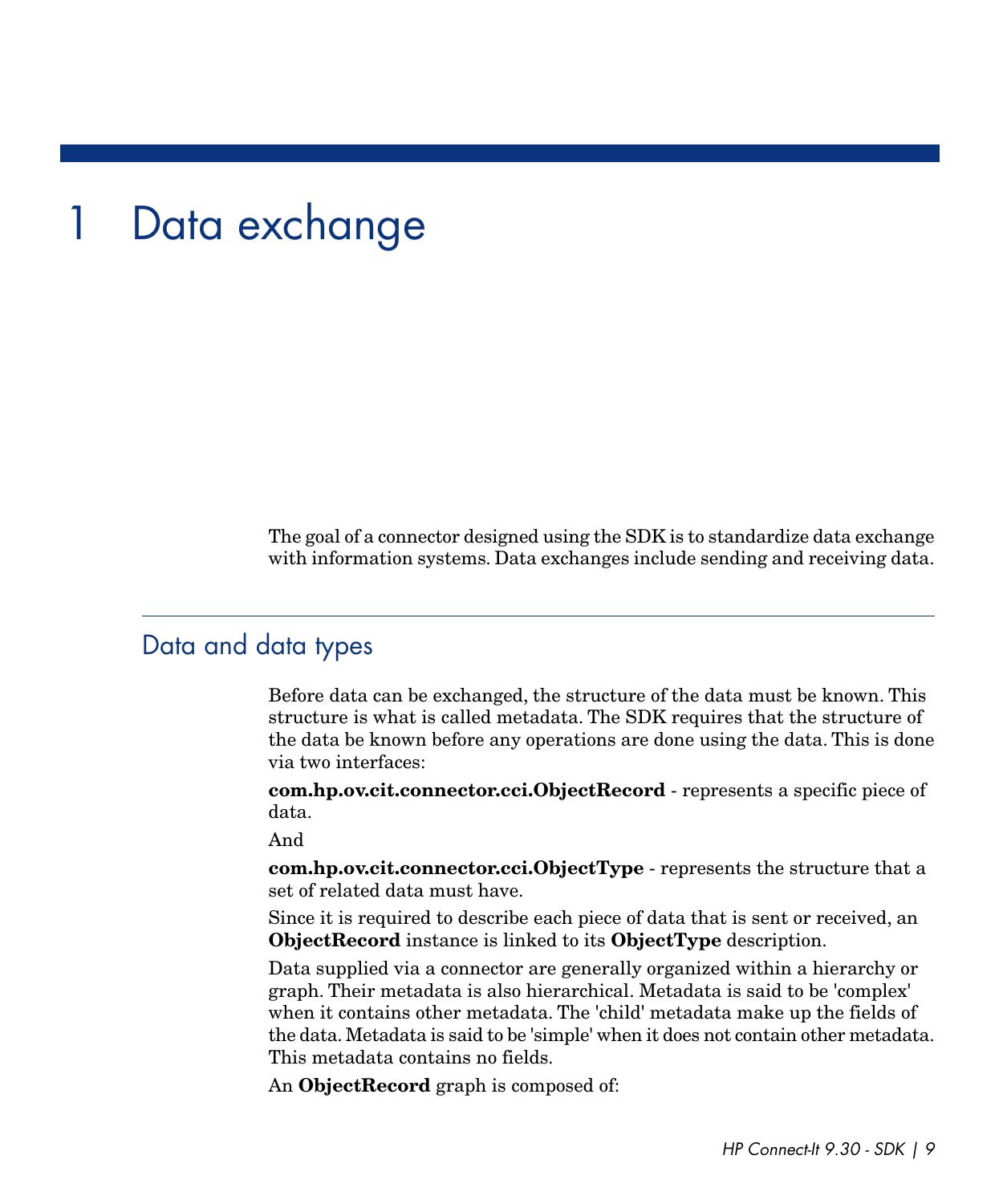- **n** A single **ObjectRecord** root data item.
- <span id="page-9-0"></span><sup>n</sup> Each of the **ObjectRecords** can be accessed by traversing the fields recursively.

## **Models**

The SDK provides two distinct data models described by the **ObjectType**, **ObjectRecord** pair. These models are the **Class/Instance** model and the **XMLSchema/XML** model. Only one model is possible per connector.

### Class/Instance model

This model is an object representation of a data structure. This model is based on the Java notions of class and instance.

#### Class

A class has a name and belongs to a package which forms its namespace. It is made up of fields that are associated with classes.

Within this model, a class makes up the metadata. It can be accessed via the **ObjectType** interface and has the following methods:

```
public String getName();
public String getNamespace();
public Class getObjectClass();
public boolean isSimple();
public Field getField(String fieldName);
public Field[] getFields();
```
A field accessed by the **com.hp.ov.cit.connector.cci.Field** interface contains its own information and the information that is related to its class. A class has the following characteristics:

- $\blacksquare$  It can be modified
- $\blacksquare$  It can have a default value
- <sup>n</sup> It can appear several times and when it appears in a list it is described as being indexed
- It can be required to have a value

This is done through the **Field** interface via the following methods:

```
public String getName();
public ObjectType getType();
public Object getDefault();
public boolean isIndexed();
```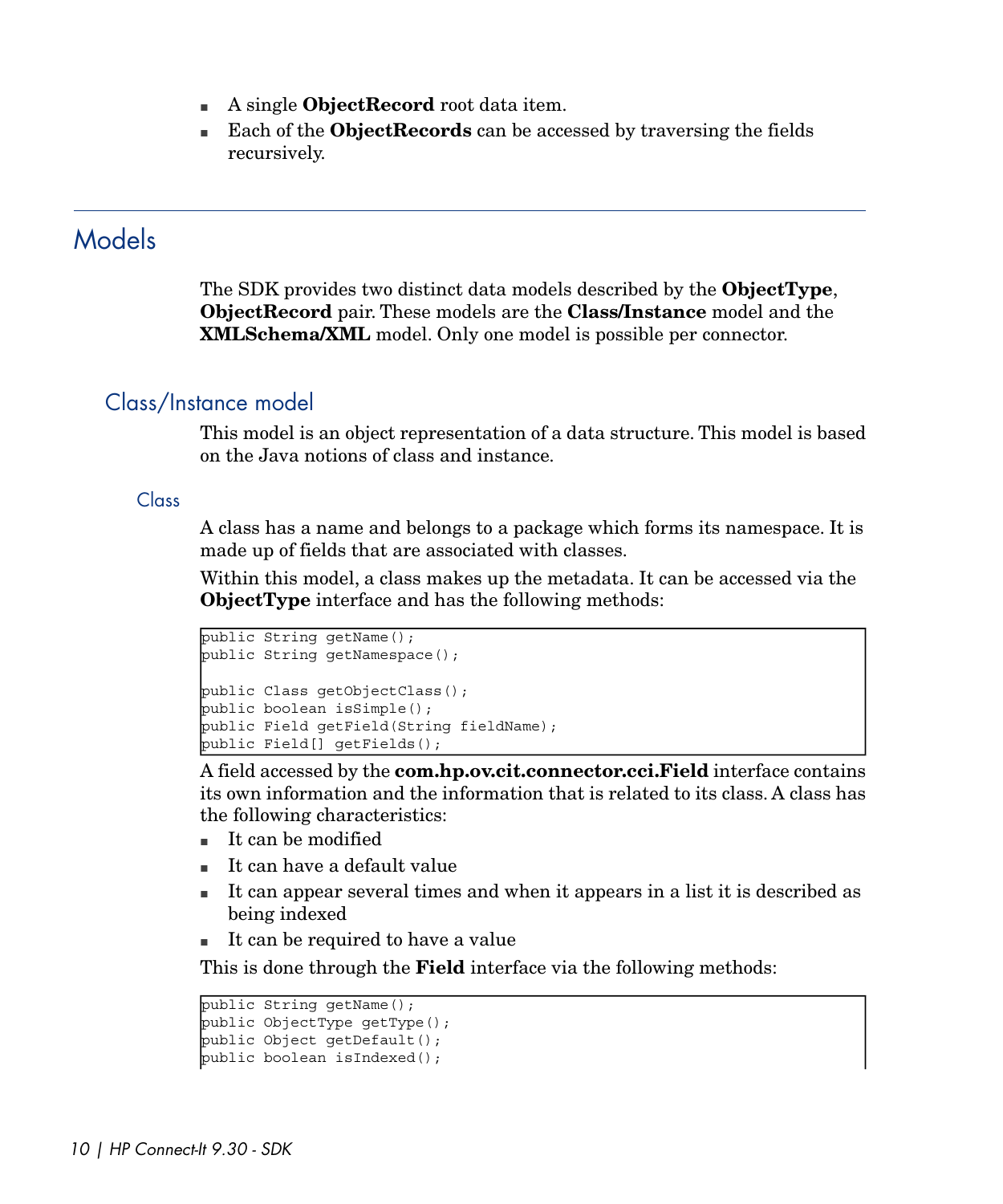```
public boolean isReadOnly();
public boolean isRequired();
```
#### Instance

An instance is associated with a class and contains values for one or more of its fields.

Within this model, an instance forms a piece of data. It is represented via the **ObjectRecord** interface and has the following methods:

```
public Object get(String fieldName);
public Object get(String fieldName, int fieldIndex);
public void set(String fieldName, Object value);
public void set(String fieldName, int fieldIndex, Object value);
public void remove(String fieldName);
public void remove(String fieldName, int fieldIndex);
```
#### Simple types

The following table provides the list of Java simple types that are supported by the SDK.

| java.lang.Boolean |  |
|-------------------|--|
| java.lang.Byte    |  |
| java.lang.Short   |  |
| java.lang.Integer |  |
| java.lang.Long    |  |
| java.lang.Float   |  |
| java.lang.Double  |  |
| java.lang.String  |  |
| java.util.Date    |  |
| byte[]            |  |
| char∏             |  |

#### Example

Consider the data model below:

| - String |
|----------|
| l- int   |
| B        |
| - String |
| $C^*$    |
| boolean  |

Business classes are thus represented as:

```
public class A
{
private String stringField = "This is a string";
private int intField;
```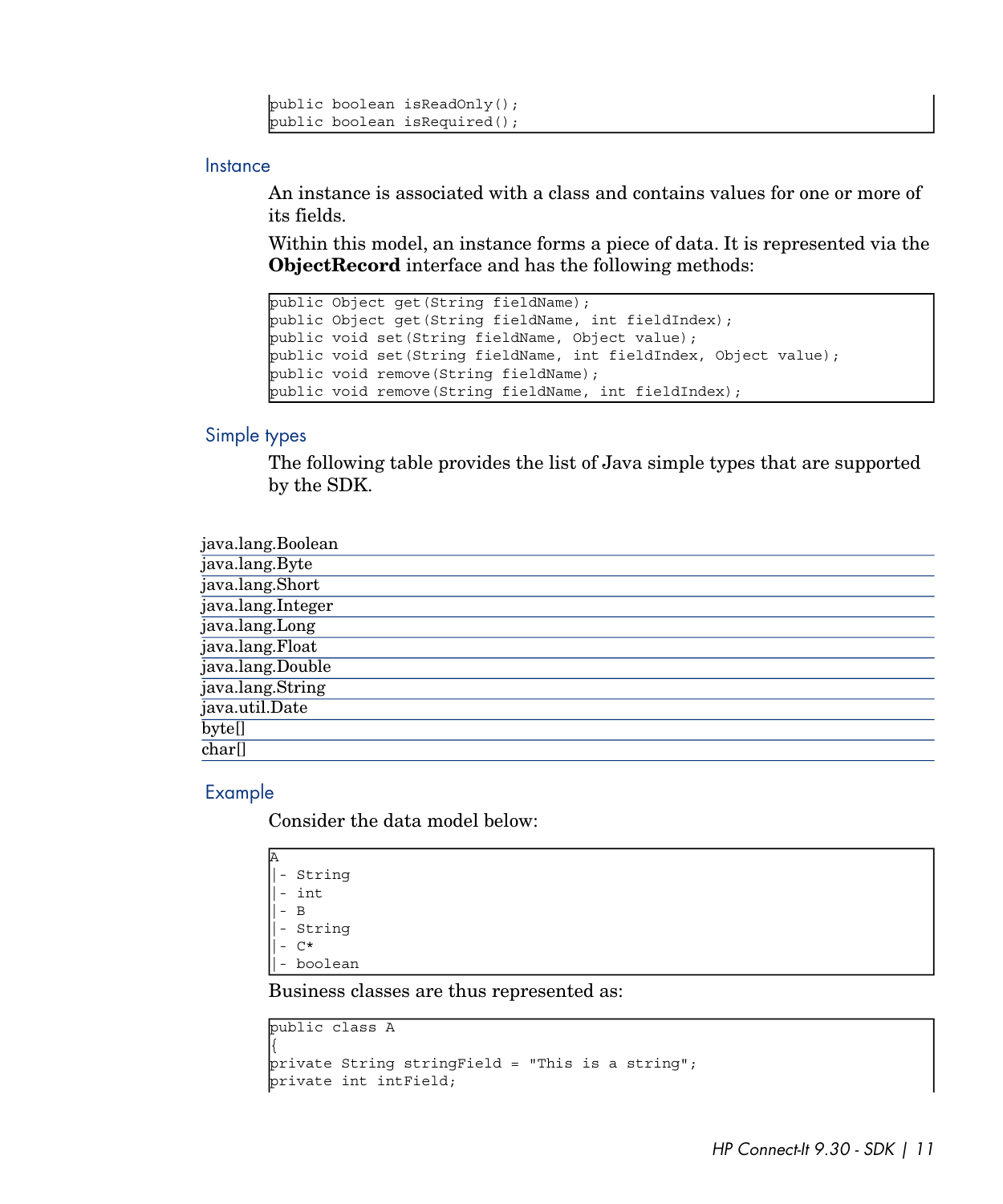```
private B bField;
}
public class B
{
private String stringField;
private List<C> listOfCField;
}
public class C
{
private boolean booleanField;
}
```
Operations on types can be done as follows:

```
ObjectType objectTypeA = ...;Field field = objectTypeA.getField("stringField");
boolean isSimple = field.getType().isSimple(); // true
Object defaultValue = field.getDefault(); // "This is a string"
...
field = objectTypeA.getField("bField");
lissimple = field.isSimple(); // false
ObjectType objectTypeB = fieldType();
field = objectTypeB.getField("listOfCField");
boolean isIndexed = field.isIndexed(); //true;
```
Data can be stored in the following manner:

```
ObjectRecord objectA = \ldots;
\phibjectRecord objectB = \dots;
ObjectRecord objectC = \ldots;
objectA.set("intField", 5);
objectA.set("bField", objectB);
\frac{1}{2}java.util.List<C> list = new java.util.ArrayList<C>();
list.add(objectC);
objectB.set("listOfCField", list);
```
### XMLSchema/XML model

This representation model is adapted to systems handling XML data. Metadata is formed from a set of independent XML schemas. This model limits the use of the interfaces described above. In this case, the only pertinent methods of the **ObjectType** interface are:

```
public String getName();
public String getNamespace();
public boolean isXSD();
public org.w3c.dom.ls.LSInput[] getXSD();
```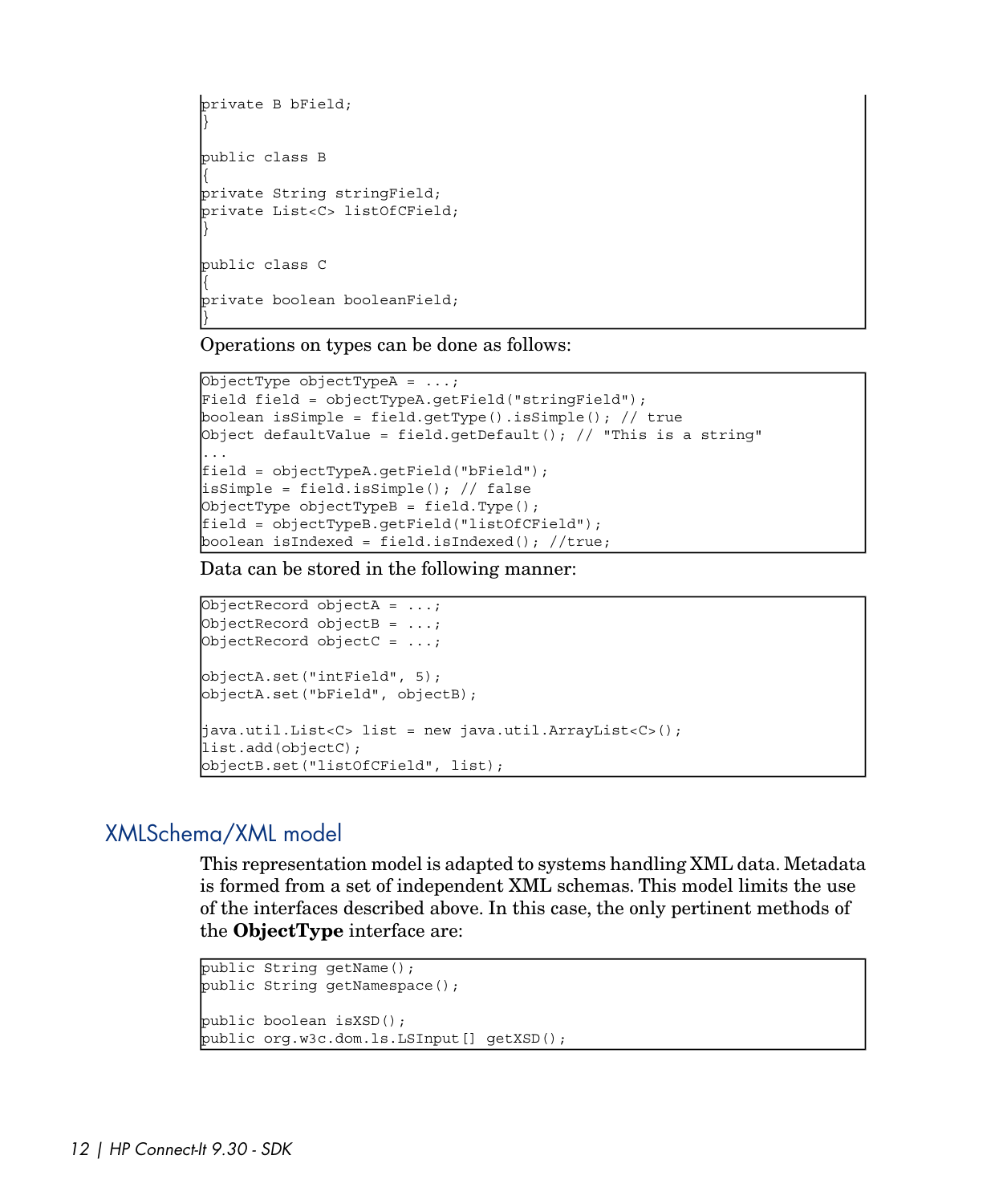This model also supposes that metadata identified by its name and namespace is always simple. This means that it cannot contain any fields, and may only contain one or more XML schemas.

Data itself can be accessed in the **ObjectRecord** interface via the following methods:

public void readXML(org.w3c.dom.ls.LSInput input); public void writeXML(org.w3c.dom.ls.LSOutput output);

These methods enable the XML representation to be imported or exported:

- <sup>n</sup> org.w3c.dom.ls.LSInput represents an input source for the XML data.
- <sup>n</sup> org.w3c.dom.ls.LSOutput represents an output source for the XML data.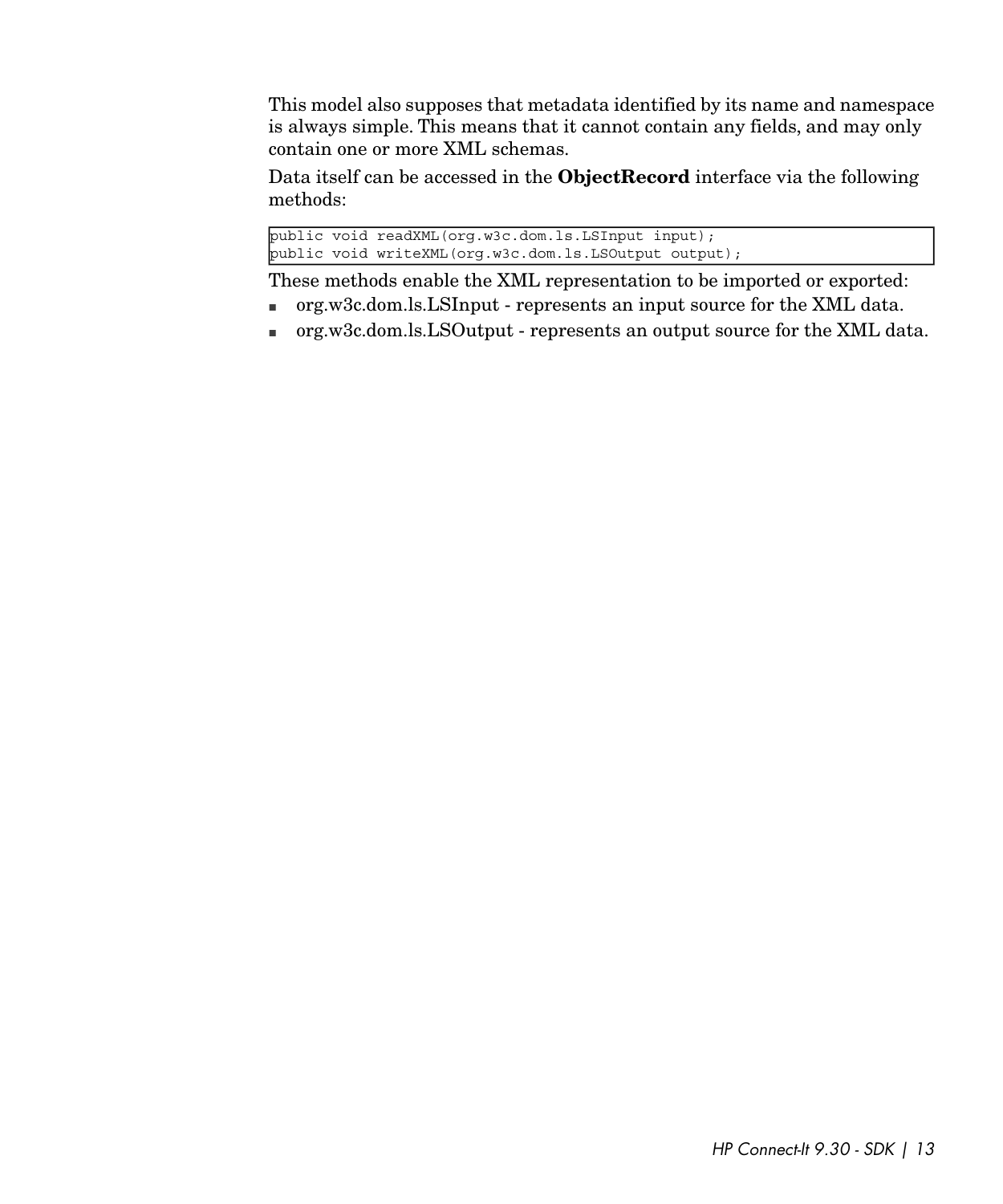*14 | HP Connect-It 9.30 - SDK*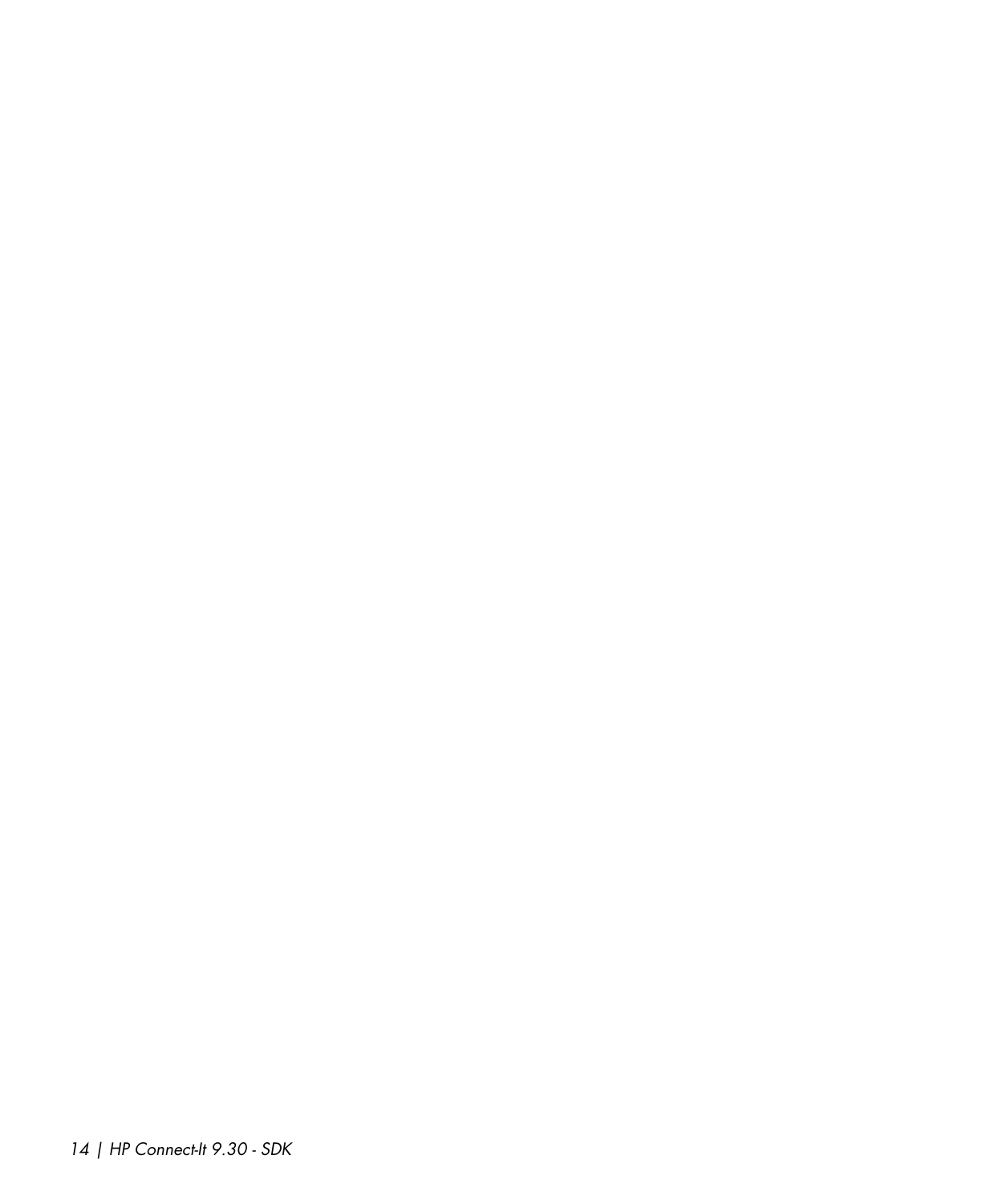# 2 Design-Time

<span id="page-14-1"></span><span id="page-14-0"></span>This section describes elements that are used by a connector to connect to an EIS and discover its metadata.

## DesignTimeFactory interface

The **com.hp.ov.cit.connector.spi.designtime.DesignTimeFactory** interface centralizes all the information required to:

- Obtain a connection
- <sup>n</sup> Describe the structure of the data exchanges with the EIS

#### Communication mode

#### The methods

#### **public boolean supportsOutbound()**

And

#### **public boolean supportsInbound()**

are used to determine the communication mode used by the EIS. Within Connect-It these two modes are exclusive.A connector implementation can only support one mode at a time.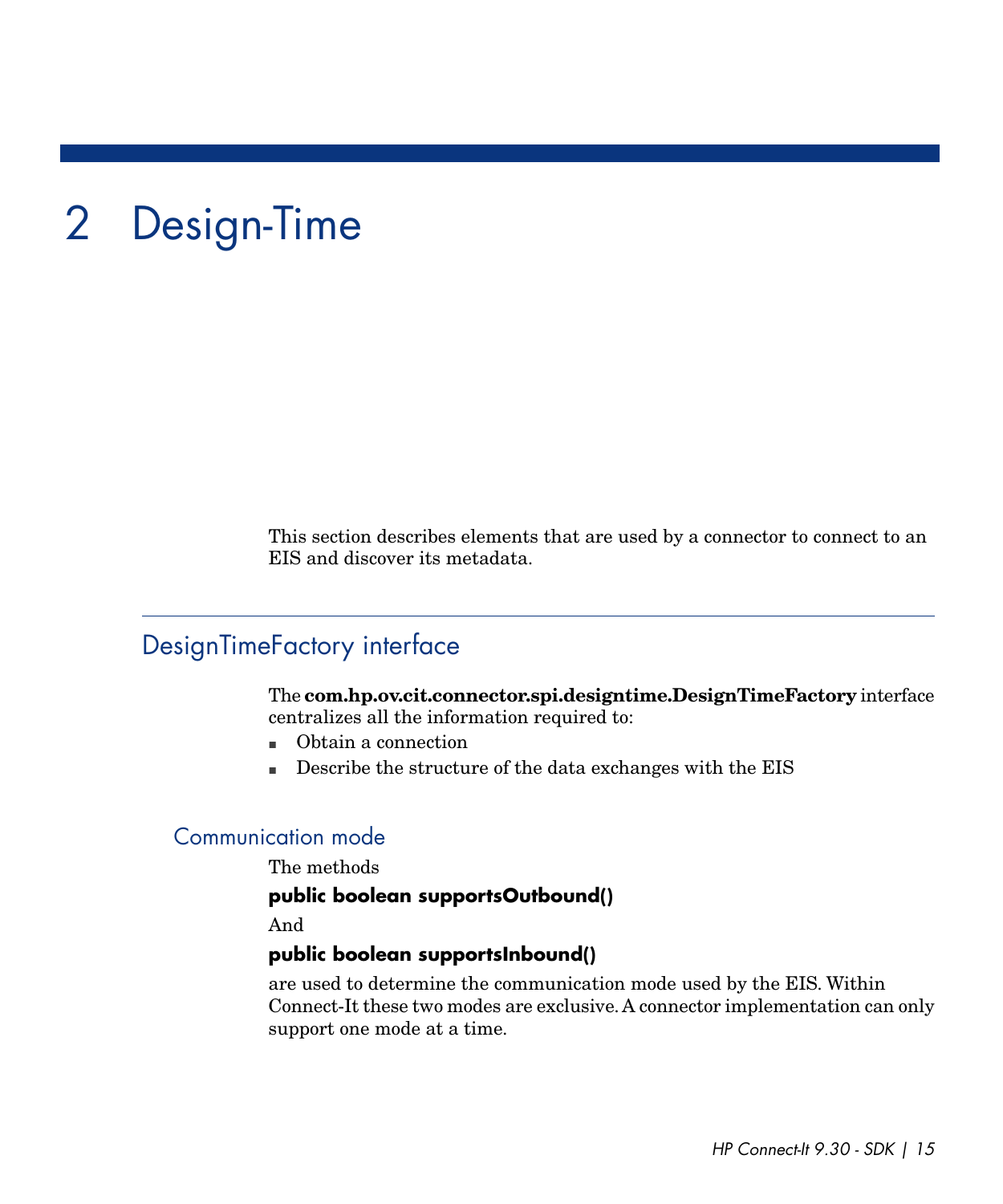### **Design-time** connection

Data exchange types must be described regardless of the communication mode. To do this a connection is used, whether it be a real one or not. For outbound communications it is also possible that this connection be different from the connection that is used for the data exchange itself. For example, in the case of a web service, metadata is described using a WSDL file that can be accessed via an FTP connection whereas communication with the web service is done using the http protocol.

The API of the **DesignTimeFactory** class provides the following methods:

#### <sup>n</sup> **public boolean requiresSeparateMetaDataConnection()**

Determines if the EIS distinguishes between the two connection types. This method is not used for inbound communications.

#### <sup>n</sup> **public javax.resource.cci.ConnectionSpec createMetaDataConnectionSpec()**

This method returns a JavaBean implementation of the **ConnectionSpec** interface. The object contains client-specific information such as "user" and "password" that are used to connect during the design-time phase. The method involved for outbound communications that do not differentiate design-time connections from run-time connections is:

#### <sup>n</sup> **public javax.resource.cci.ConnectionSpec createConnectionSpec()**

For example, the url must be known if metadata is accessed via an http connection:

```
package com.myeis;
import java.net.URL;
import javax.resource.cci.ConnectionSpec;
public class MyEISConnectionSpec implements ConnectionSpec
{
private URL url;
public URL getUrl()
{
return url;
}
public void setUrl(String url)
{
this.url = url;
}
}
```
Once the connection information is retrieved, the metadata can be described.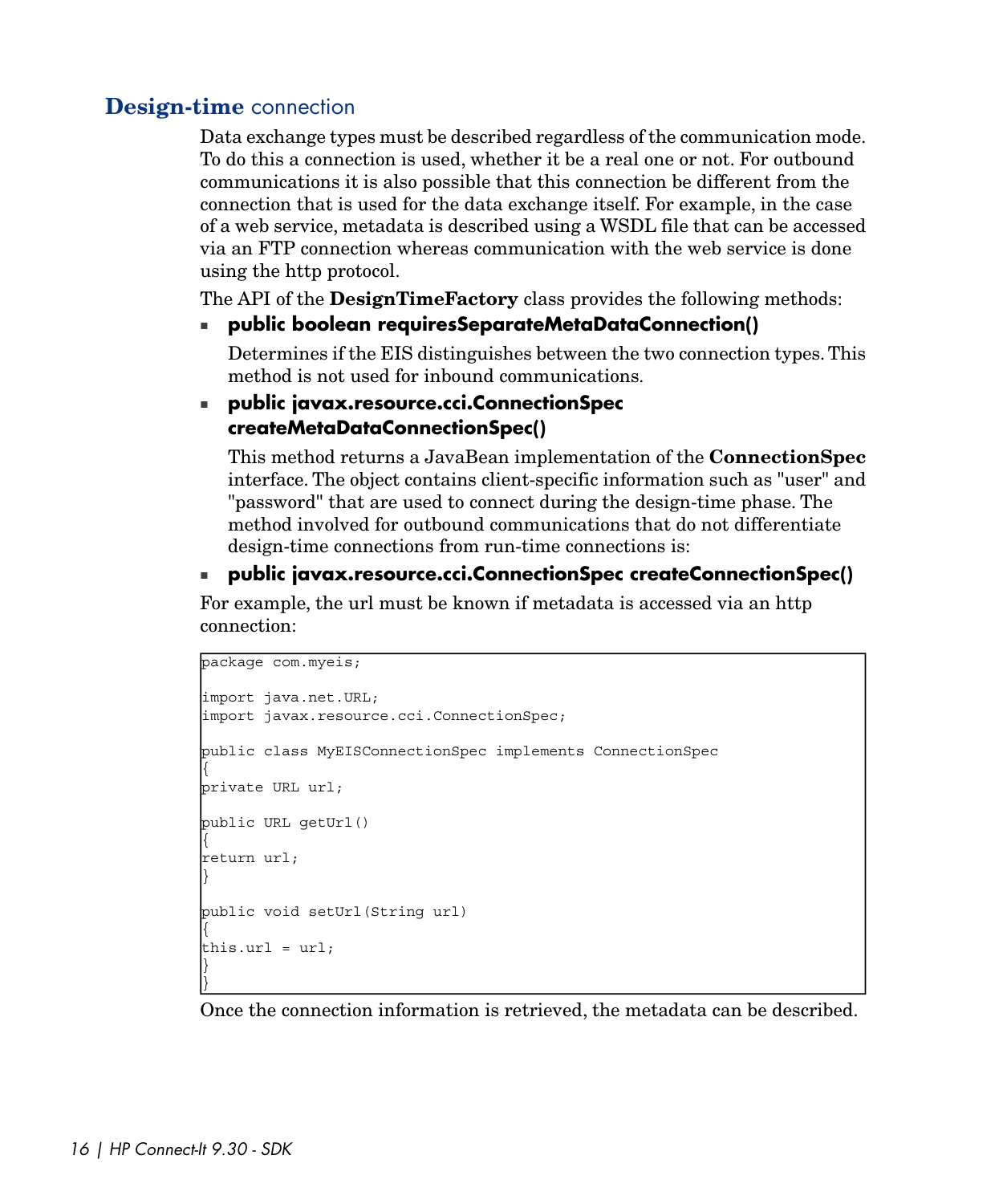#### Retrieving metadata

The method

#### **public ObjectTypeProvider getObjectTypeProvider(javax.resource.cci.ConnectionSpec metaDataConnSpec)**

returns an object which is used to obtain the description of the data that is exchanged with the EIS. The required connection information makes up its parameters.

### Example

The operations described above are shown in the following diagram.The diagram shows an outbound communication which requiring specific connection to access the metadata:



A client queries the **DesignTimeFactory** to see if the connector supports the outbound communication. If it does, it queries to see if the connection to the metadata is distinct from the connection used to exchange data. Depending on the response, the client will either call the **createMetaDataConnectionSpec** method or the **createConnectionSpec** method in order to retrieve a connection's description. The client then sets the properties of the method and calls the **DesignTimeFactory** to retrieve the **ObjectTypeProvider** which is used to describe the metadata.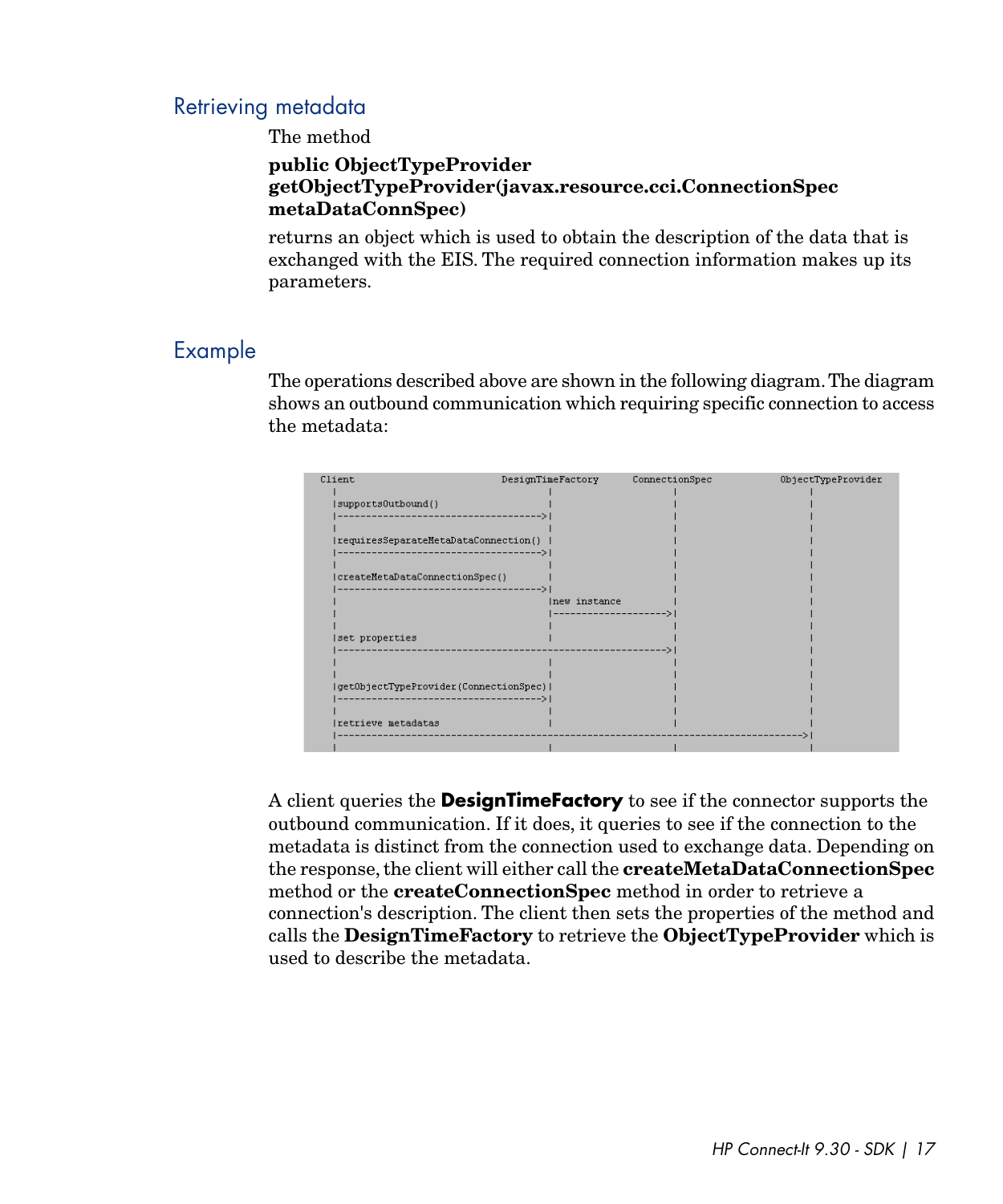# ObjectTypeProvider interface

<span id="page-17-0"></span>The **com.hp.ov.cit.connector.spi.designtime.ObjectTypeProvider** interface is used to describe EIS data types.This description may be infinite. For example, an A data type may contain a B data type itself containing an A data type. To avoid recursion problems, instead of describing data types in one block, the interface is based on a navigable model.This makes it possible to find first level data first. Then, as subsequent calls are made to the interface, the other levels of data can be described. As these types are retrieved via a connection, calling the method:

#### **public void close()**

closes the connection.

The following methods are used to describe first-level metadata:

```
public java.util.List<ObjectType> getReceivedTypes();
public java.util.List<ObjectType> getRequestTypes();
public java.util.List<ObjectType> getResponseTypes();
```
Depending on the EIS type and communication mode (inbound or outbound), these methods will need to be supported or not supported. Supported methods are implemented as follows:

```
public java.util.List<ObjectType> getXXXTypes()
{
java.util.List<ObjectType> types = new java.util.ArrayList<ObjectType>();
types.add(new MyEISObjectType());
...
return types;
}
```
For unsupported methods:

public java.util.List<ObjectType> getXXXTypes() throws javax.resource.NotS upportedException {

throw new javax.resource.NotSupportedException();

### Inbound communications

}

Only the following method is supported in this mode:

```
public java.util.List<ObjectType> getReceivedTypes()
```
This method must return the list of events that could be received from the EIS.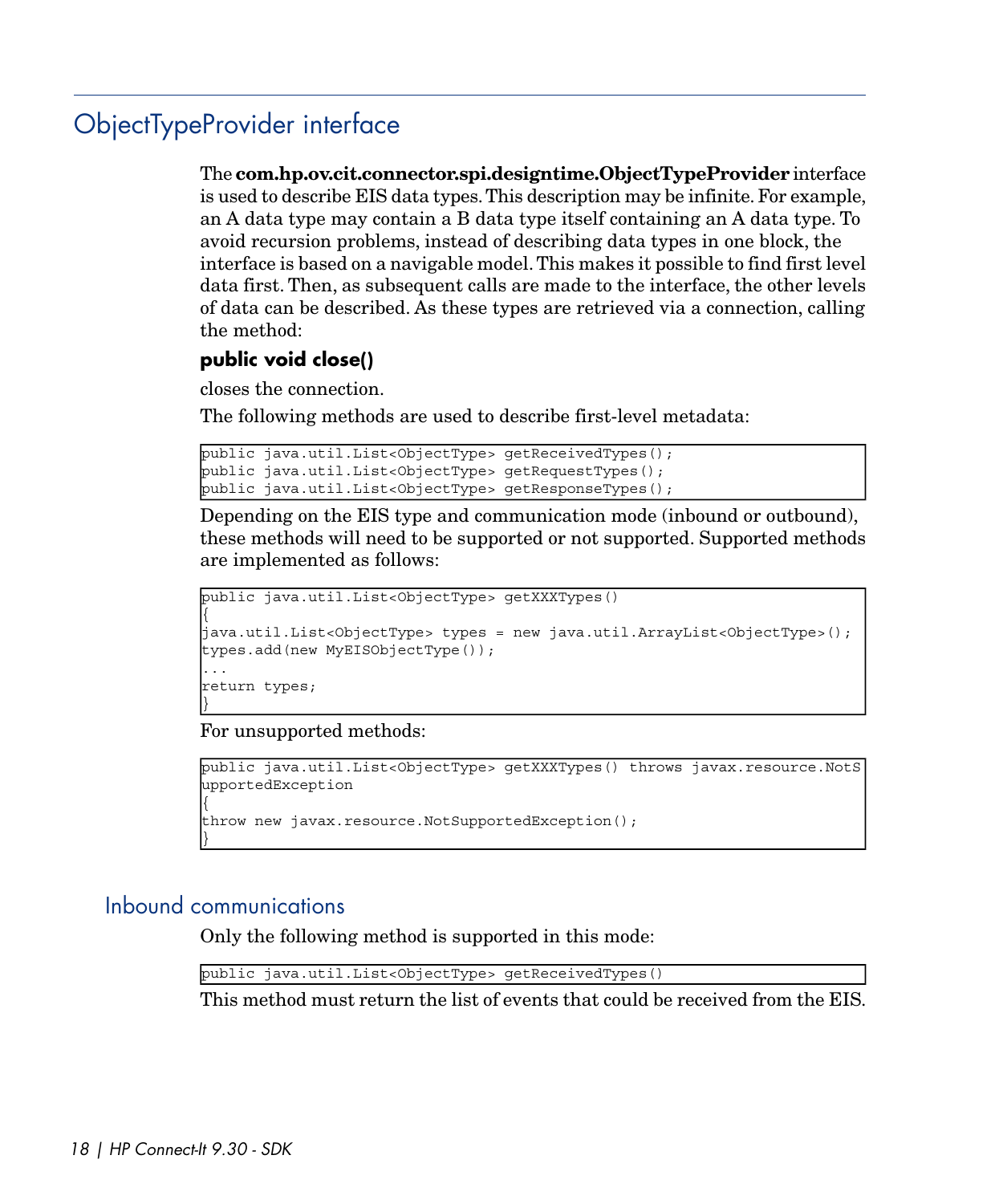### Outbound communications

Two types of data exchange modes are supported:

- <sup>n</sup> Request/response (such as an HTTP request)
- <sup>n</sup> Query (such as an SQL SELECT query)

Data types from queries are retrieved via:

public java.util.List<ObjectType> getRequestTypes()

This method must return the list of query types that could be sent to the EIS.

Once a query produces a response, such as when the **getPurchaseOrder(int id)** function returns a "PurchaseOrder" object, the following method must be used to describe the expected response type:

public java.util.List<ObjectType> getResponseTypes()

Once a query leads to its response, such as when the "getPurchaseOrders(PurchaseOrderType)" function returns a "PurchaseOrder" object, the following method:

public java.util.List<ObjectType> getReceivedTypes()

is used. Instead of sending a query containing data, the EIS is queried to find elements via their metadata.

Note that the **getResponseTypes()** method is not supported separately. An EIS response cannot be received if a query has not been sent to it.

#### **Navigation**

Once the first level types have been retrieved, the following method is called to return the sub-types of the other levels:

public ObjectType getType(String namespace, String name)

Using the information from the **namespace, name** couple sent as parameter by the caller, it is possible to know the level that is to be described. Once a level is terminal, the method must return **null**.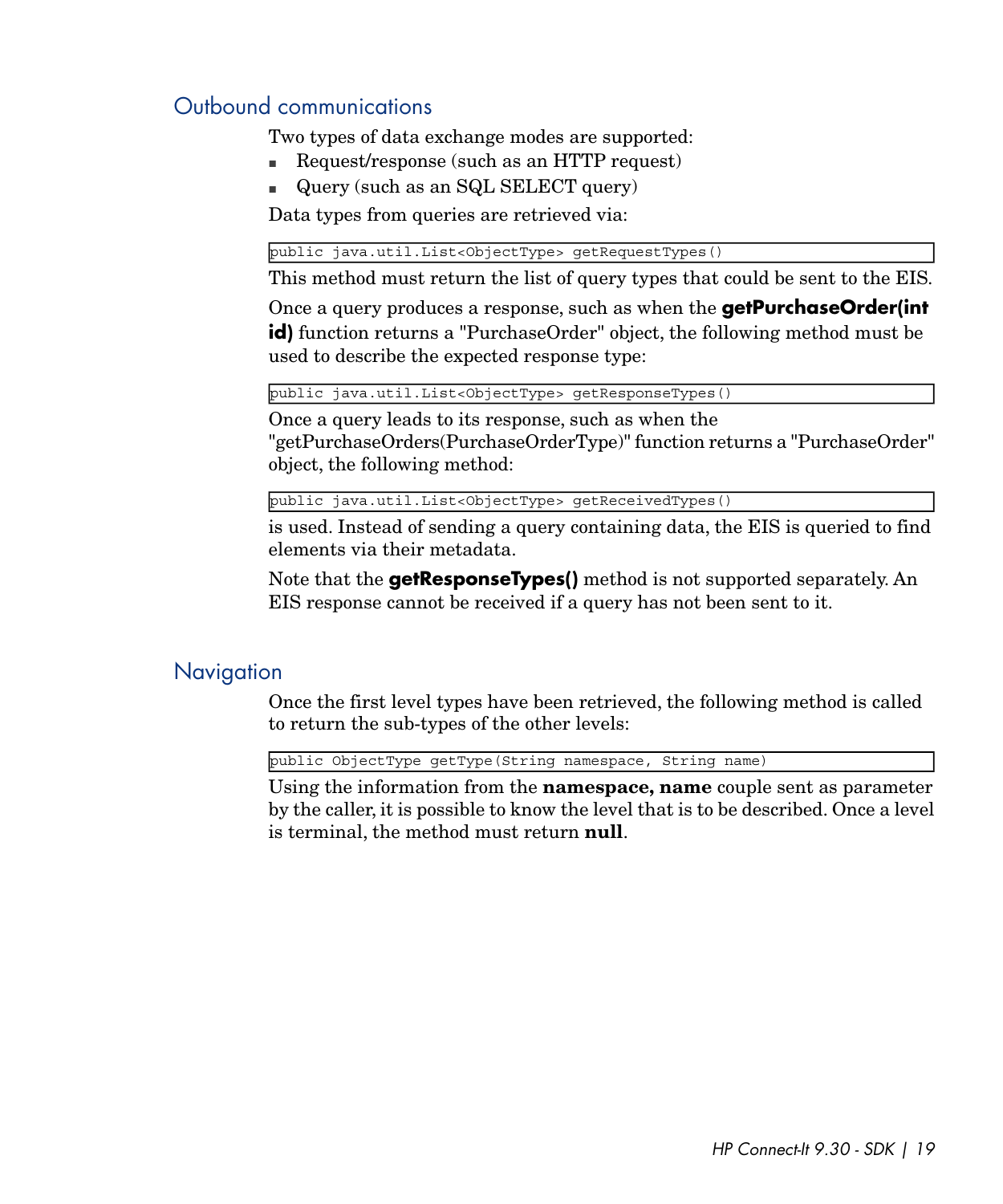*20 | HP Connect-It 9.30 - SDK*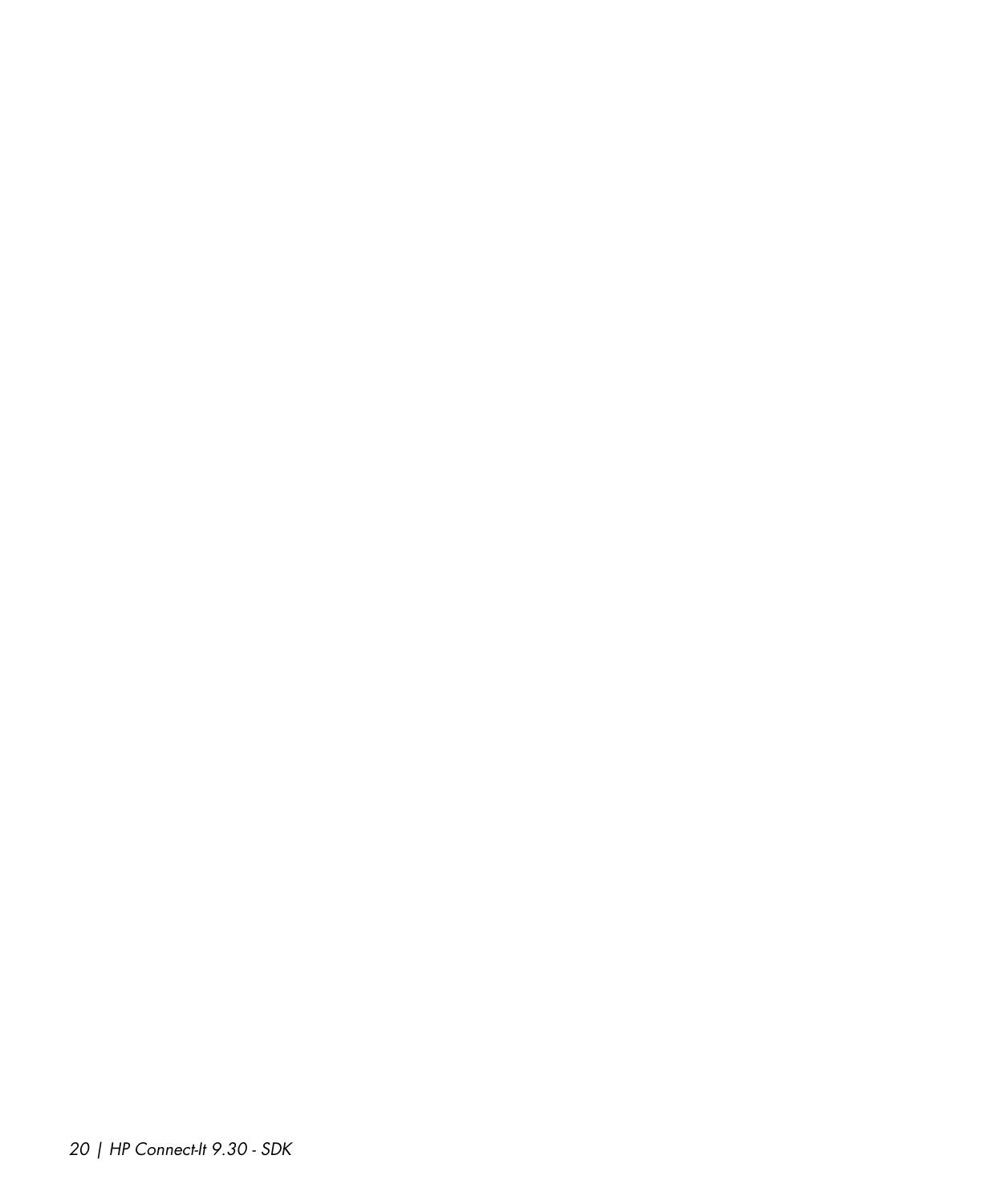# 3 Runtime

<span id="page-20-1"></span><span id="page-20-0"></span>This section describes elements that are used by a connector to connect to an EIS and exchange data.

## Outbound communications

#### **Configuration**

The key class of this communication mode is the one that implements the **javax.resource.spi.ManagedConnectionFactory** interface.This class must also implement the **javax.resource.spi.ResourceAdapter** interface. As outlined by the JCA specifications, this class must be a JavaBean. The fields of this JavaBean object represent information that is required by the connection regardless of the client. For example, for a database accessed via an ODBC connection, the name of this database is required regardless of the client.

```
package com.mycompany.myeis;
import javax.resource.spi.ManagedConnectionFactory;
import javax.resource.spi.javax.resource.spi.ResourceAdapter
public class MyEISManagedConnectionFactory implements ManagedConnectionFac
tory, ResourceAdapter
{
private String dataSourceName;
```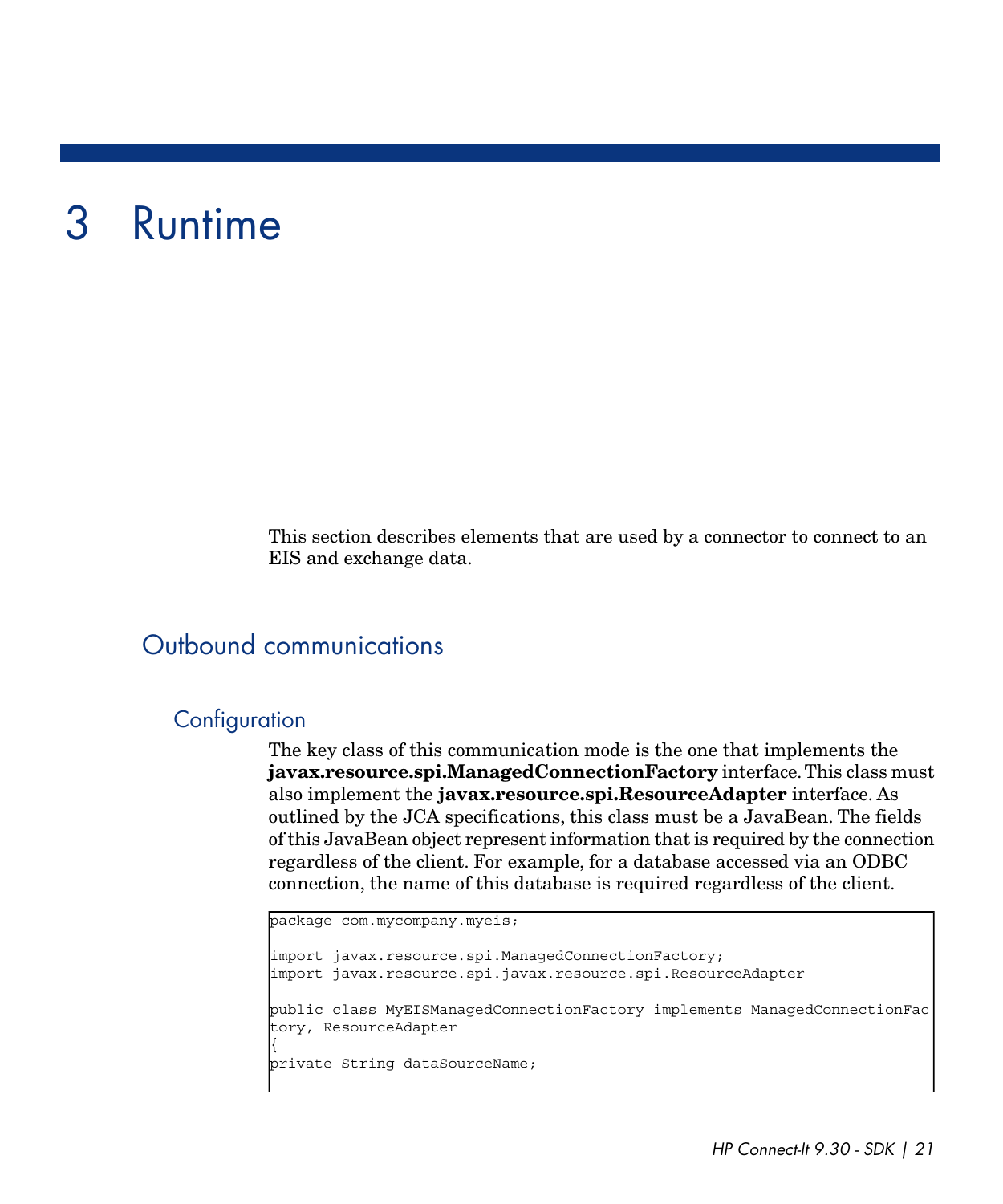```
public String getDataSourceName()
{
return dataSourceName;
}
public void setDataSourceName(String dataSourceName)
{
this.dataSourceName = dataSourceName;
}
...
}
```
#### **Connection**

Client connection's obtained from a connector built using the SDK complies with the JCA standard.

A **javax.resource.cci.ConnectionSpec** object representing the connection information must be retrieved first. This is done as shown in the following schema:



The client accesses EIS via the **javax.resource.cci.ConnectionFactory** interface to create a connection from the information that is supplied.To simplify the example, certain details have been omitted (connection pooling, connection listener).

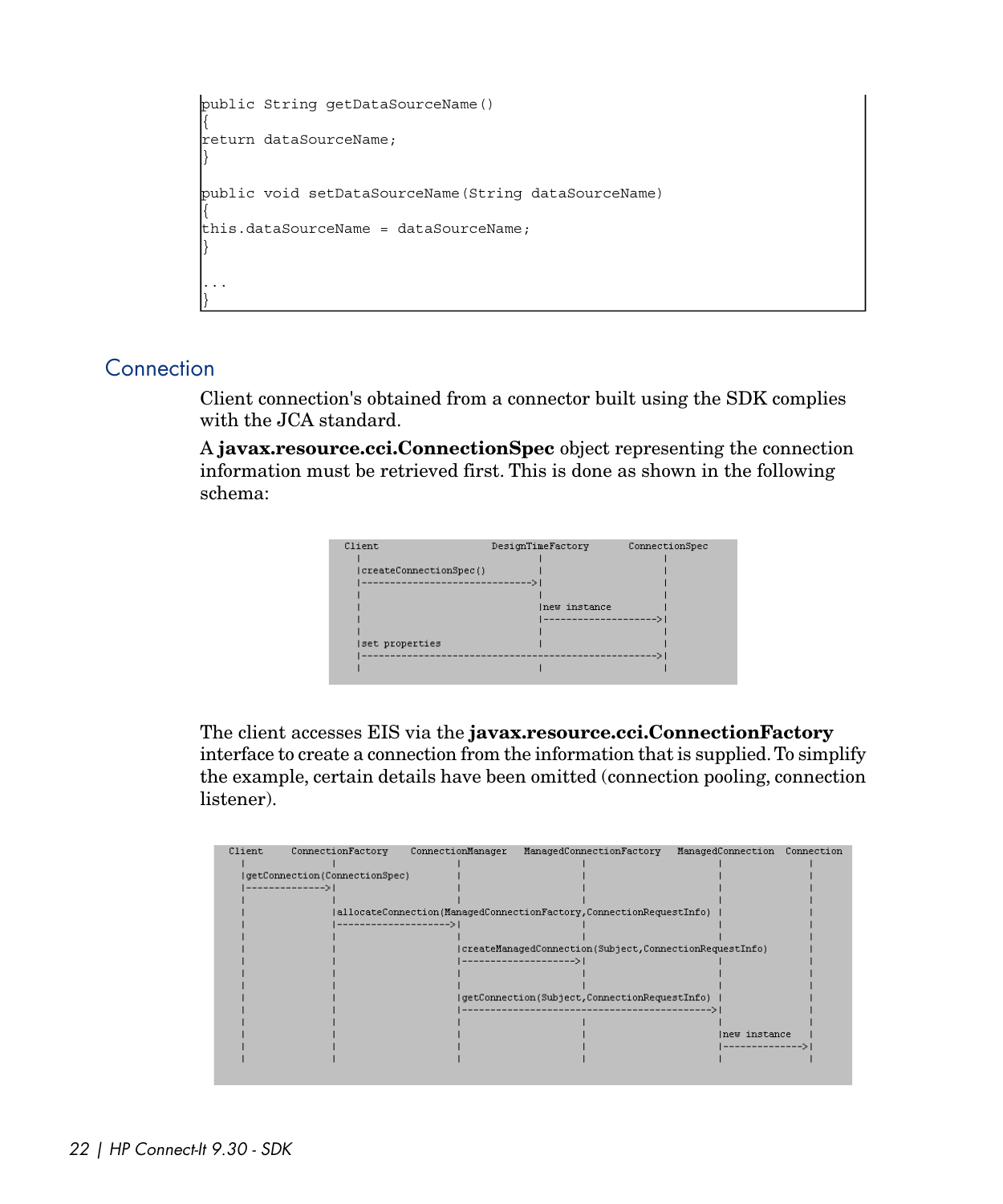All implementations must return a **com.hp.ov.cit.connector.cci.Connection** type connection object.

### Exchange

Once the connection has been established, the client application (Connect-It) is capable of exchanging data with the external system. At this stage, two exchange modes are possible in accordance with design-time information:

- <sup>n</sup> Request with or without a response
- <sup>n</sup> Query

#### Request/Response mode

Most exchanges with an EIS can be grouped into this category. For example, inserting a record into a relational database. Accessing this feature is done via the method:

#### **public Interaction createInteraction()**

The following **com.hp.ov.cit.connector.cci.Interaction** interface is used:

```
public interface Interaction
{
...
public ObjectRecord execute(ObjectRecord request) throws ResourceException
;
}
}
```
Data is supplied as input and a response or no response is returned.

#### Query mode

A prototype of expected data is sent to the EIS via a query. By analogy, an SQL SELECT query specifies in the input which columns are expected in the records that are retrieved.

Accessing this feature is done via the method:

#### **public Statement createStatement()**

The following **com.hp.ov.cit.connector.cci.Statement** interface is used:

```
public interface Statement
{
...
public ObjectResultSet executeQuery(ObjectRecord prototype) throws Resourc
eException;
}
}
```
The **next()** and **getObjectRecord()** methods are used to iterate through the result set to retrieve the data.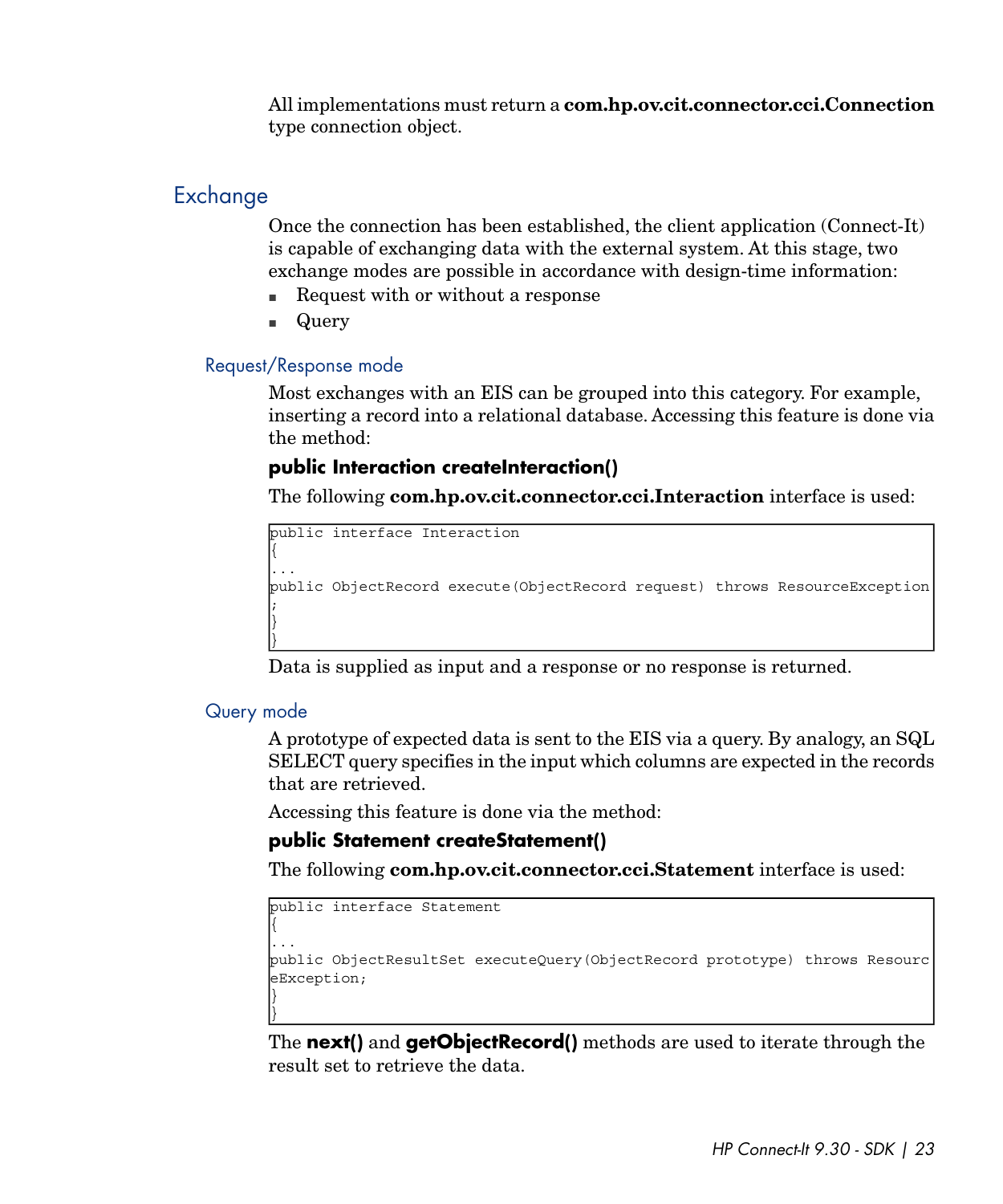```
public interface ObjectResultSet
{
public boolean next();
public ObjectRecord getObjectRecord();
public void close() throws ResourceException;
}
```
### Schemas

Creating a piece of data from design-time metadata:

| Client                 | ConnectionFactory               | ObjectRecordFactory   | ObjectRecord |
|------------------------|---------------------------------|-----------------------|--------------|
|                        |                                 |                       |              |
|                        | (qetObjectRecordFactory)        |                       |              |
|                        | ----------------                |                       |              |
|                        |                                 |                       |              |
|                        | (createObjectRecord(ObjectType) |                       |              |
|                        |                                 |                       |              |
|                        |                                 |                       |              |
|                        |                                 | Inew instance         |              |
|                        |                                 | --------------------- |              |
|                        |                                 |                       |              |
| -> set(String, Object) |                                 |                       |              |
|                        |                                 |                       |              |
|                        |                                 |                       |              |
|                        |                                 |                       |              |

Creating an interaction with data that was retrieved:

| Client.                | Connection | Interaction |
|------------------------|------------|-------------|
|                        |            |             |
| (createInteraction()   |            |             |
| ---------------------- |            |             |
|                        |            |             |
| (execute(ObjectRecord) |            |             |
|                        |            |             |
|                        |            |             |
| close()                |            |             |
|                        |            |             |
|                        |            |             |
|                        |            |             |

Querying from a data prototype that was retrieved:

|               | Client                                                                   | Connection | Statement | ObjectResultSet |
|---------------|--------------------------------------------------------------------------|------------|-----------|-----------------|
|               | (createStatement()<br>-----------------><br>  executeQuery(ObjectRecord) |            |           |                 |
| $\rightarrow$ | next()                                                                   |            |           |                 |
|               | (qetObjectRecord()<br> close()                                           |            |           | --------        |
|               |                                                                          |            |           |                 |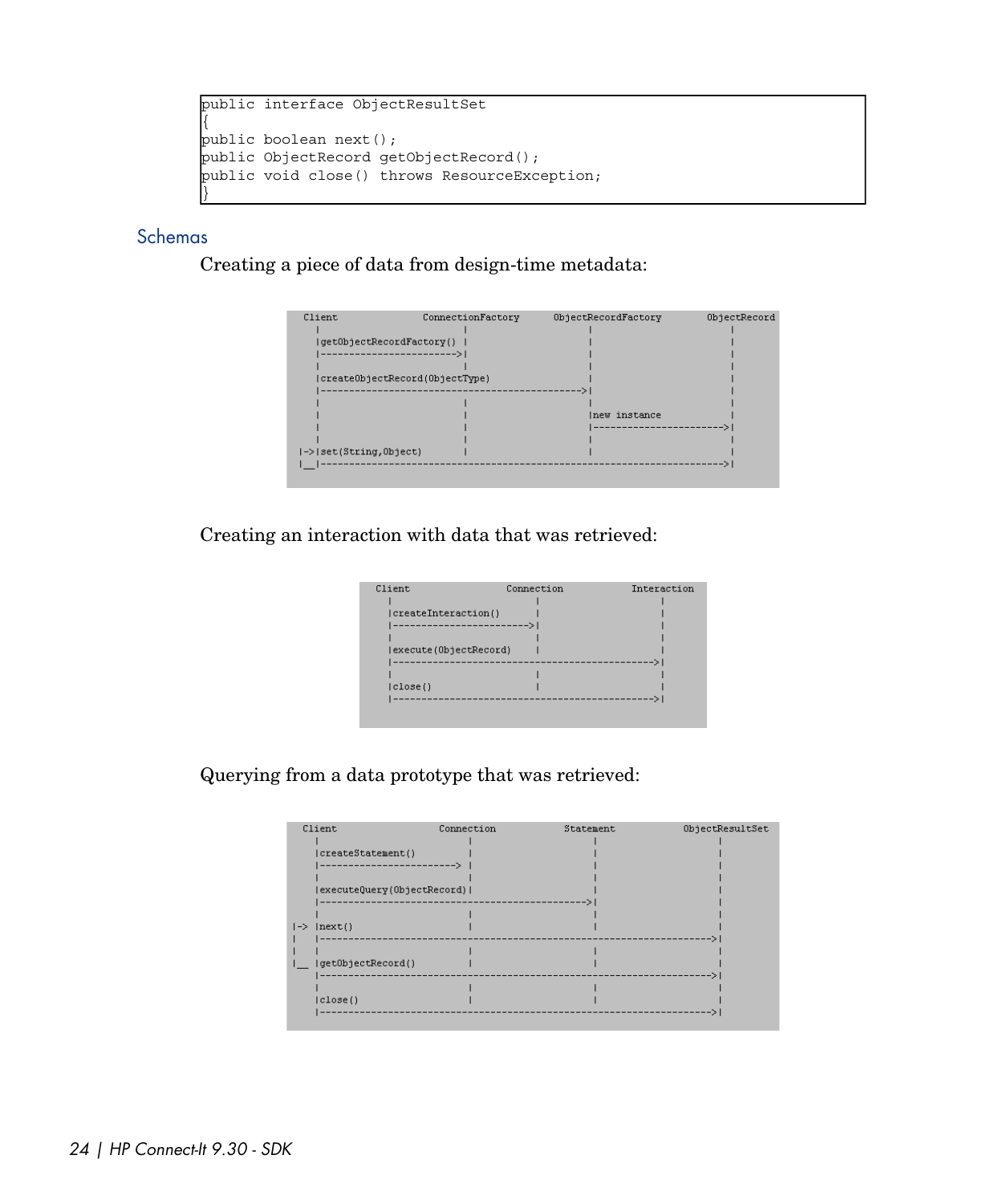# <span id="page-24-0"></span>Inbound communications

#### **Configuration**

The key class of this communication mode is the one that implements the **javax.resource.spi.ResourceAdapter** interface. As outlined by the JCA specifications, this class must be a JavaBean.The fields of this JavaBean object represent information that is required by the connection regardless of the client.

#### **Connection**

The class that implements the **javax.resource.spi.ActivationSpec** interface represents the information required to establish a client connection. As for the **javax.resource.spi.ResourceAdapter** class, it must be a JavaBean object.

#### Exchange

The EIS initiates the exchange. The connector acts as an event listener. When events are received, the connector notifies the client via the **javax.resource.spi.endpoint.MessageEndPointFactory** object passed as parameter when it was started. This allows it to create a **ConnectionListener** object whose interface is:

```
public interface ConnectionListener extends MessageListener
{
public void onException(Exception exception);
public ObjectRecord onRecord(ObjectRecord record);
}
```
#### Schemas

Retrieving connection information (design-time):

| DesignTimeFactory | ActivationSpec |
|-------------------|----------------|
|                   |                |
|                   |                |
|                   |                |
|                   |                |
| inew instance     |                |
|                   |                |
|                   |                |
|                   |                |
|                   | --------       |
|                   |                |
|                   |                |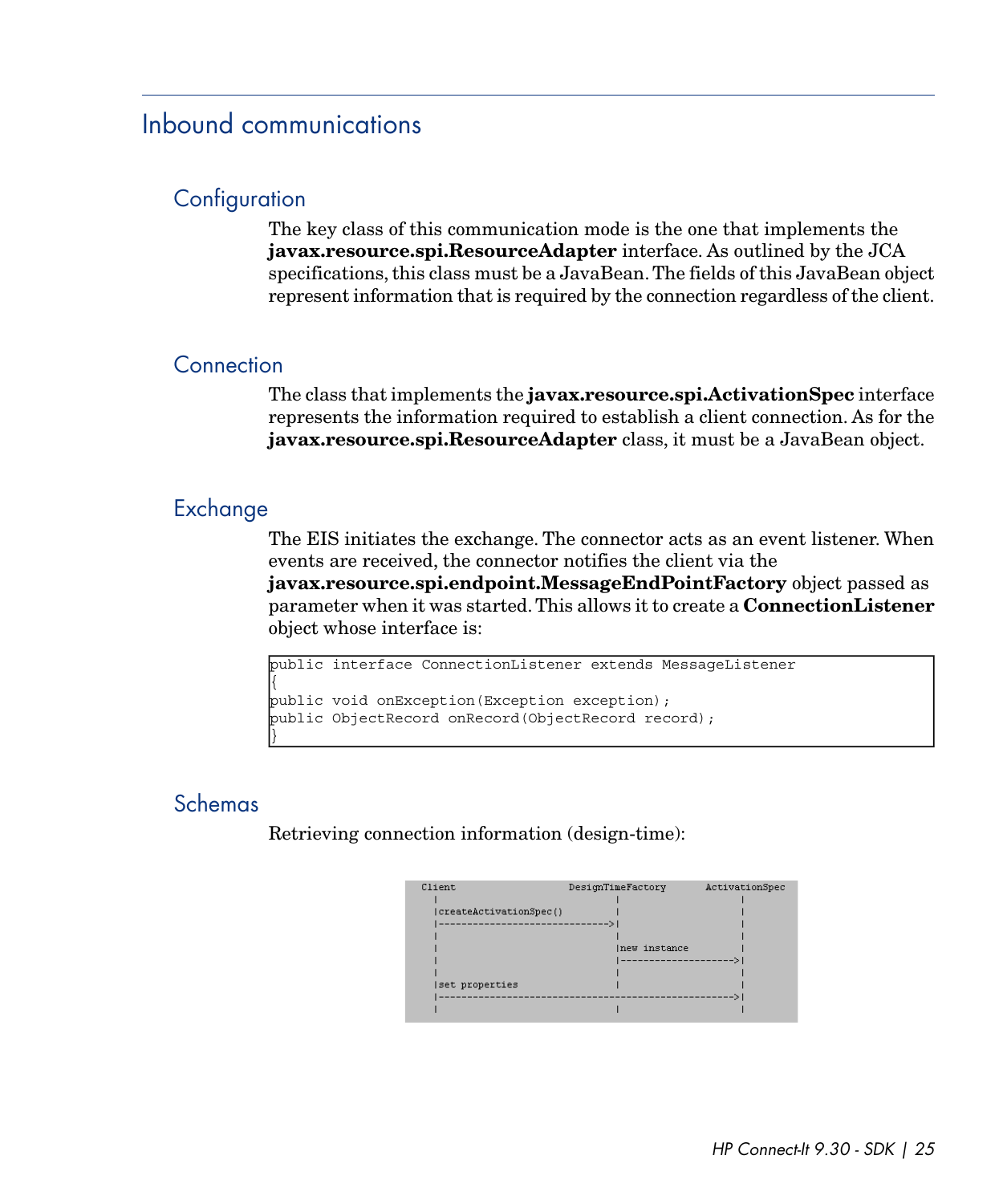Life cycle of the ResourceAdapter class:

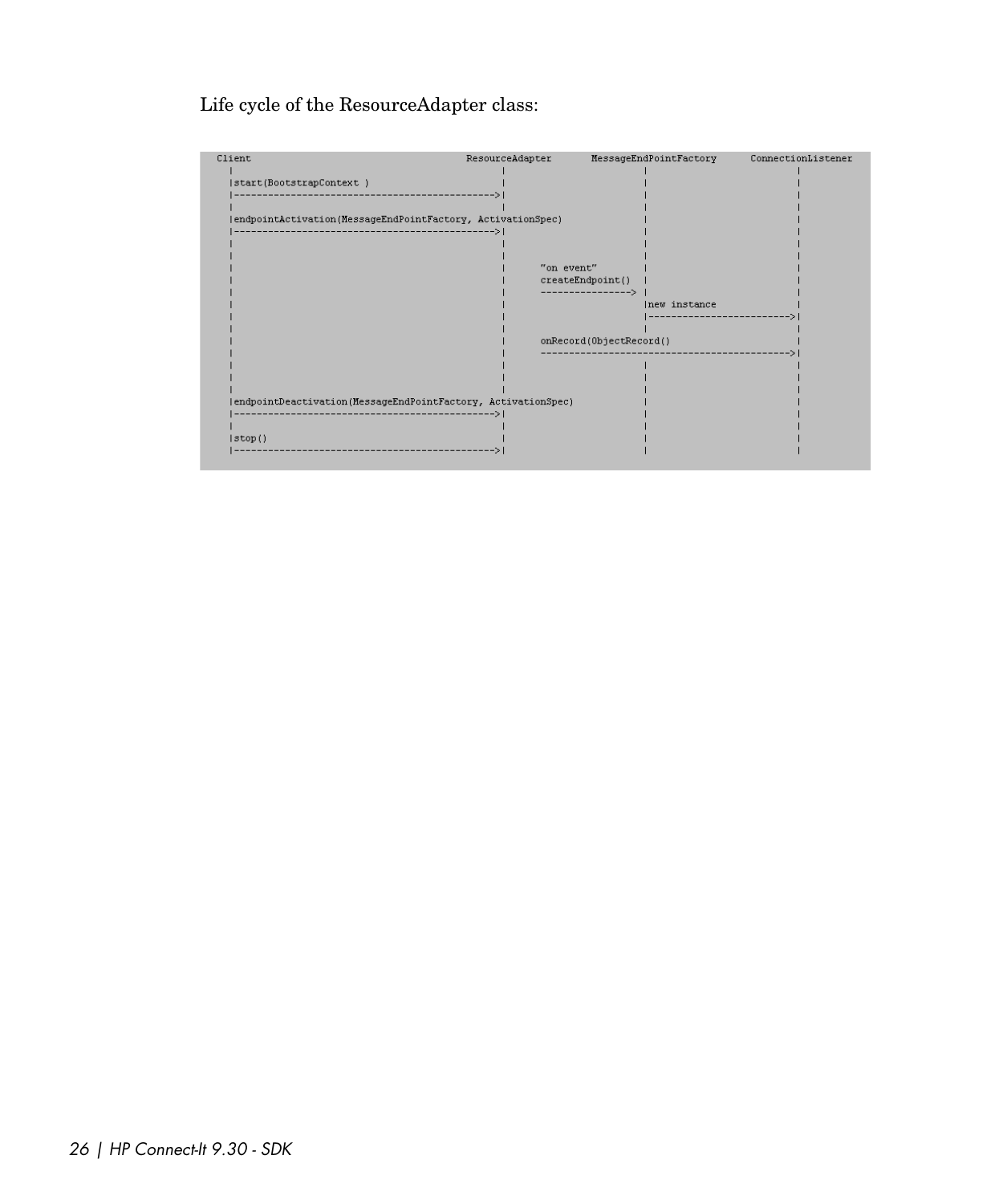# 4 Deployment

<span id="page-26-0"></span>To use the connector with Connect-It you must first create a deployment file. The SDK uses its own deployment descriptor file and not the ra.  $xml$  descriptor from the JCA standard.This XML file is based on the context notion introduced by the **Spring** framework. It must be named designtime-beans.xml and saved to the root of the connector's JAR archive.

The following information is included:

- <sup>n</sup> Complete name of the **com.hp.ov.cit.connector.spi.designtime.DesignTimeFactory** class.
- <sup>n</sup> Complete name of the **javax.resource.spi.ResourceAdapter** class. For outbound communications, the

**javax.resource.spi.ManagedConnectionFactory** class is implemented.

An example is given below:

<beans>

```
<bean id="designTimeFactory" class="com.mycompany.myeis.MyEisDesignTime
Factory">
<property name="resourceAdapter">
<ref bean="resourceAdapter"/>
</property>
</bean>
<bean id="resourceAdapter" class="com.mycompany.myeis.MyEisManagedConne
ctionFactory"/>
</beans>
```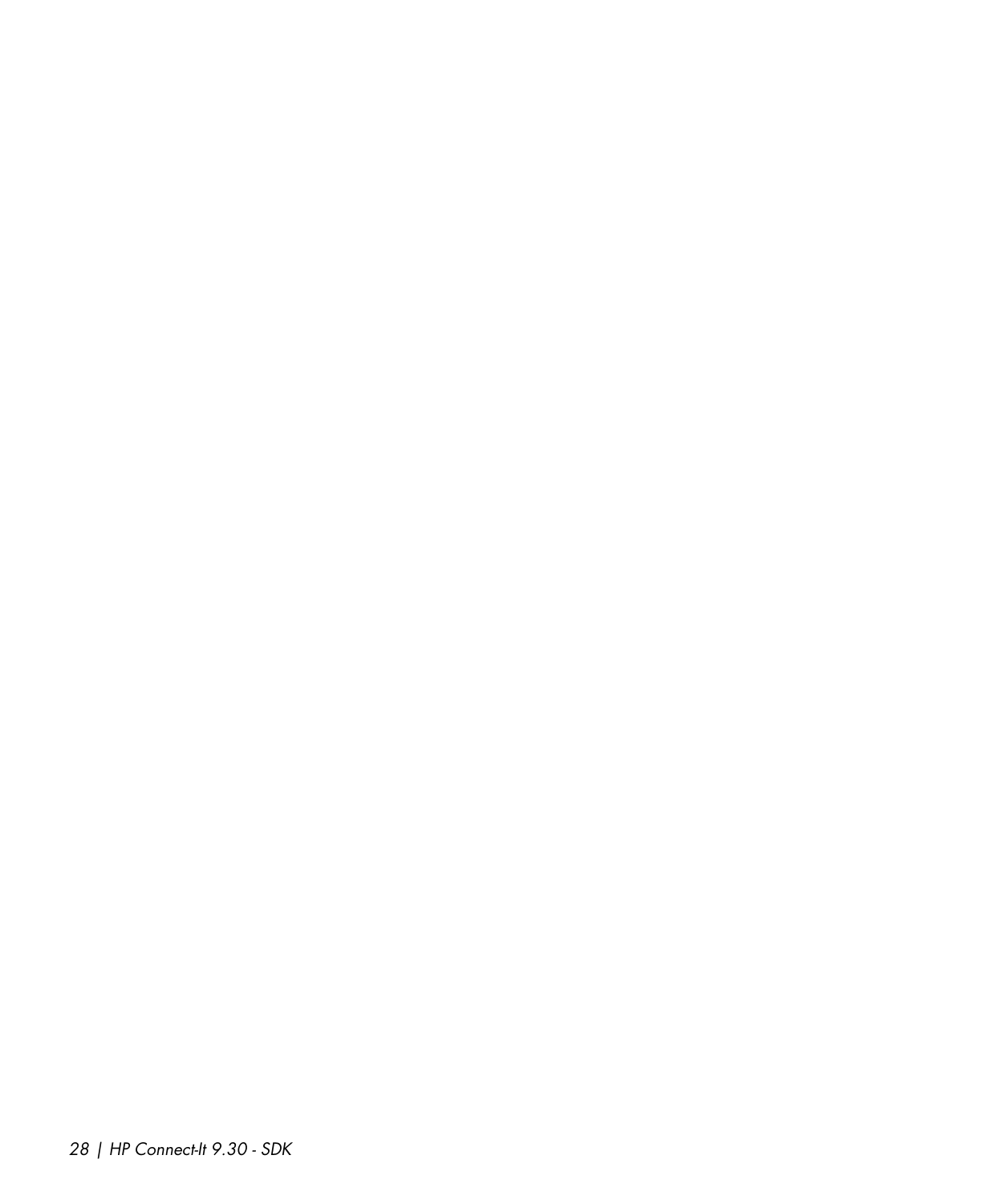# 5 Configuration

<span id="page-28-1"></span><span id="page-28-0"></span>A certain number of configuration files are required by **Connect-It** in order to use the connector. This name must be unique among all existing **Connect-It** connectors.We recommend that you follow "Java" package naming conventions. In this example we will use the name **com.mycompany.myeis** for our connector.

### Description file

This is main file for the actual description of the connector. It groups all the properties related to the connector such as its unique name, the references to file names described after and its activation key. The extension of this file must be .dsc. We recommend that you name the file myeis.dsc.

#### Example:

```
{CONNECTORDESC
InternalName=com.mycompany.myeis
ParentInternalName=Application_connectors
Name=My EIS
HTMLHelp=This is a description of my connector
Key=XXXXXXXXXXXXXXXXXXXXXXXXXXXXXXXXXXXXXXXXXXXXXXXXXXXXXXXXXXXXXXXXXXXXXX
XXXXXXXXX
IconFile=myeis.bmp
Sched.CanUsePointer=0
Cnx.HasCnx=1
Wizard.File=myeis-wizard.xml
```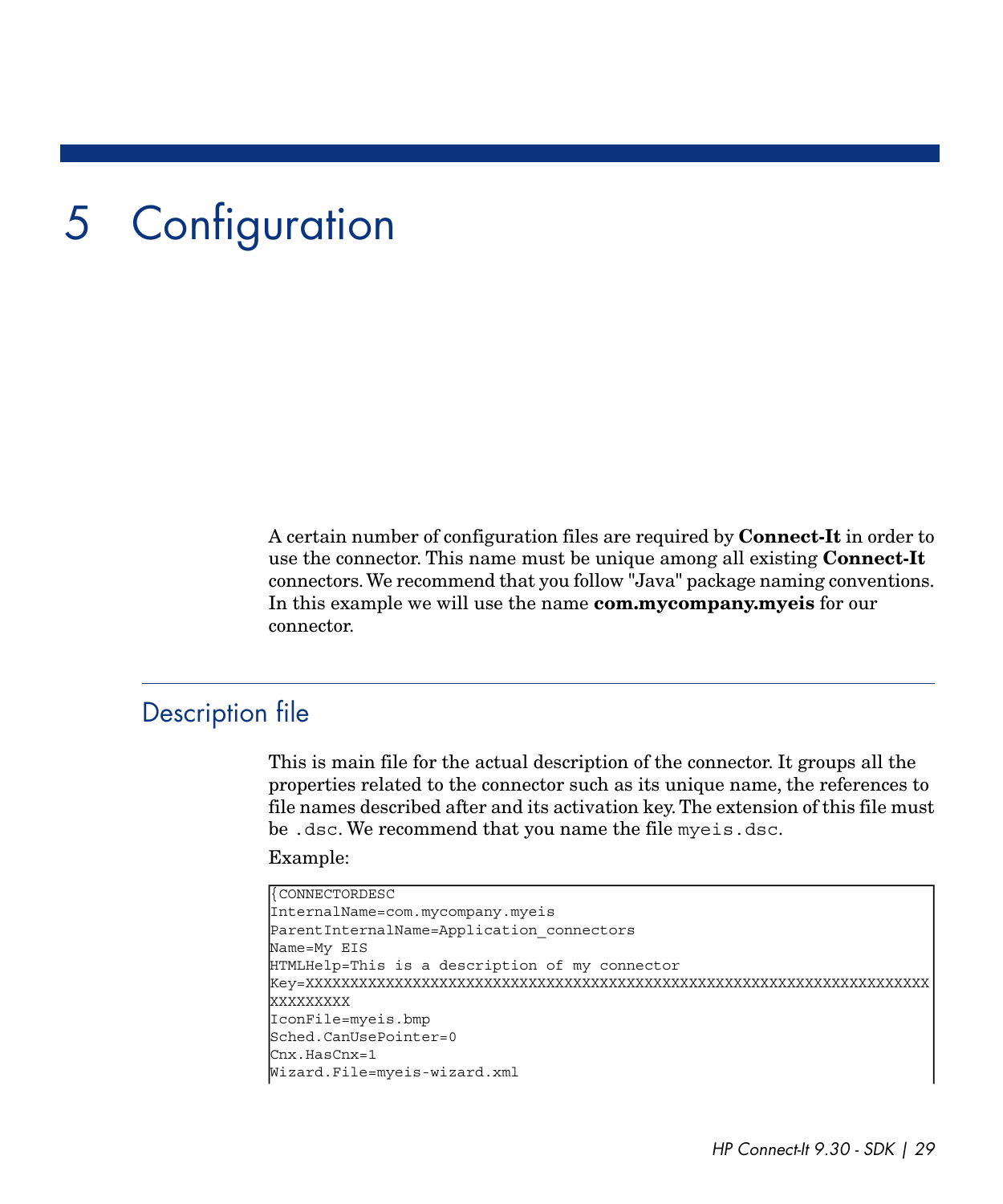```
Java.Class=com.hp.ov.cit.container.RAContainer
Java.Configuration.File=myeis-config.xml
Java.JVMConfiguration.File=myeis-jvmconf.xml
Java.HasOptions=1
}
```
# Icon file

<span id="page-29-1"></span>You must supply a  $16x16$  bitmap to view an icon in the connectors navigation tree. This file can be named myeis.bmp.

## Configuration file

This file contains the set of JavaBeans properties that must be configured by the user. This file is also used to specify which properties will be included in the scenario configuration that is exported via this command line:

conitsvc -export[:<property file>] <scenario>

```
Example of a myeis-config.xml file:
```

```
<configuration>
<property name="ra_url" type="String" export="true">
<definition>
<default/>
</definition>
<export>
<description>URL</description>
</export>
</property>
<property name="cs_userName" type="String" export="true">
<definition>
<default/>
</definition>
<export>
<description>User</description>
</export>
</property>
</configuration>
```
# <span id="page-29-2"></span>Wizard file

An XML-format wizard definition file for the connector.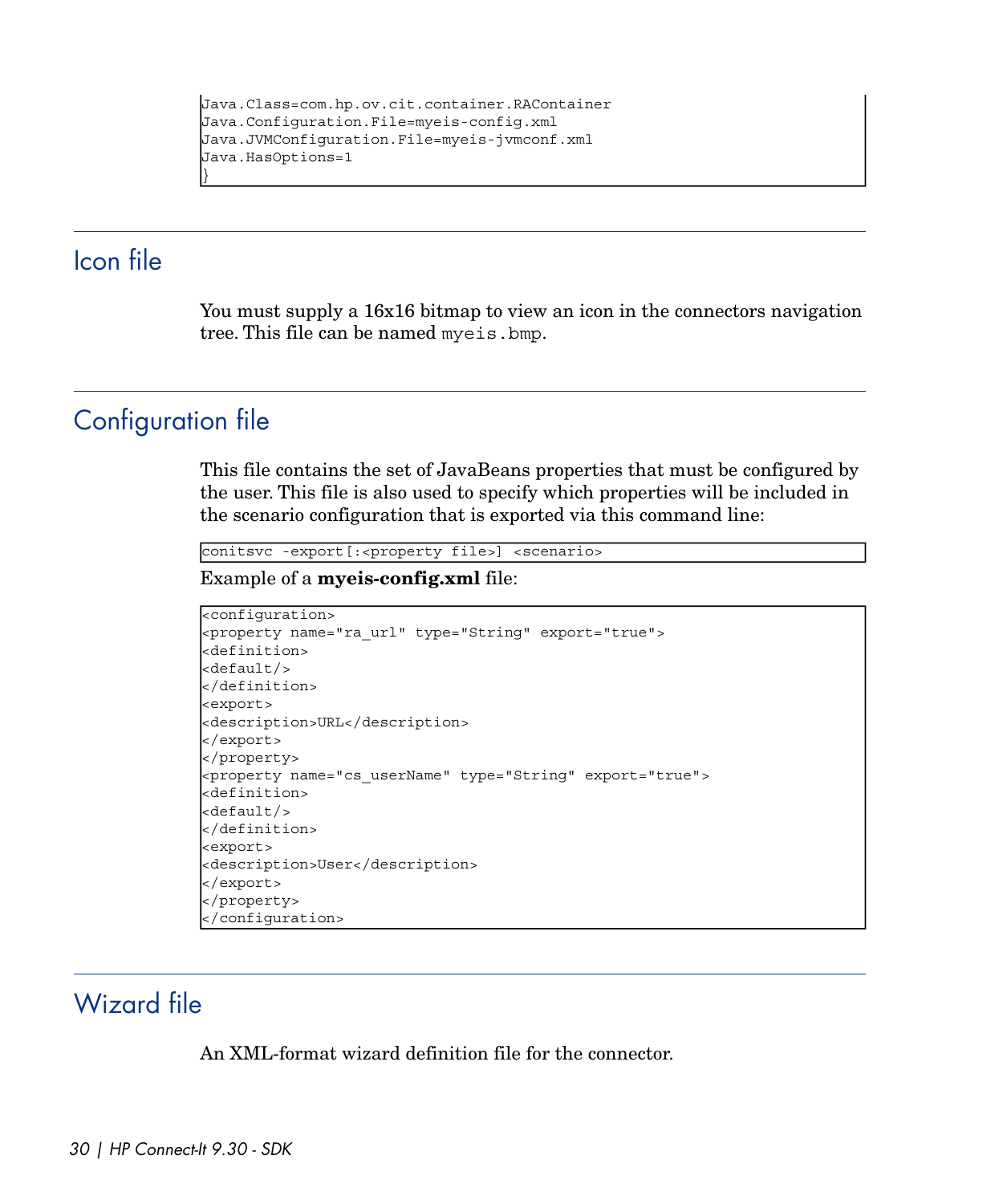It is used to describe the pages that are used to configure the connector in **Connect-It**. It contains a connection definition page. Interface controls are also described in terms of notions (text, checkbox, button), labels, position, etc.

All JavaBeans properties that must be configured by the user must be in this file. The following naming convention must be used:

- n The prefix **ra** must be added to each property that is related to the implementation of the **javax.resource.spi.ResourceAdapter** interface.
- n The prefix **mdcs** must be added to each property that is related to the implementation of the designtime (metadata) **javax.resource.cci.ConnectionSpec** interface.
- n The prefix **cs** must be added to each property that is related to the implementation of the **javax.resource.cci.ConnectionSpec** interface.
- <sup>n</sup> The prefix **as\_** must be added to each property that is related to the implementation of the **javax.resource.spi.ActivationSpec** interface.

Example of a myeis-wizard.xml file:

```
<wizard>
<page name="pgConnector">
<title>Connection</title>
<description>Configure connection to MyEIS</description>
<description>Enter the URL</description>
<control type="Textbox" name="ra_url">
<Value>$(GetValue[ra_url])</Value>
<label>URL</label>
<XOffset>2500</XOffset>
<labelLeft>1</labelLeft>
<Mandatory>1</Mandatory>
<MandatoryMsg>You must specify an URL value</MandatoryMsg>
<bind>Value</bind>
</control>
<description>Enter the user name</description>
<control type="Textbox" name="cs_userName">
<Value>$(GetValue[cs_userName])</Value>
<label>User</label>
<XOffset>2500</XOffset>
<labelLeft>1</labelLeft>
<bind>Value</bind>
</control>
<Transition>
<To script="true">{trConnector}</To>
</Transition>
</page>
</wizard>
```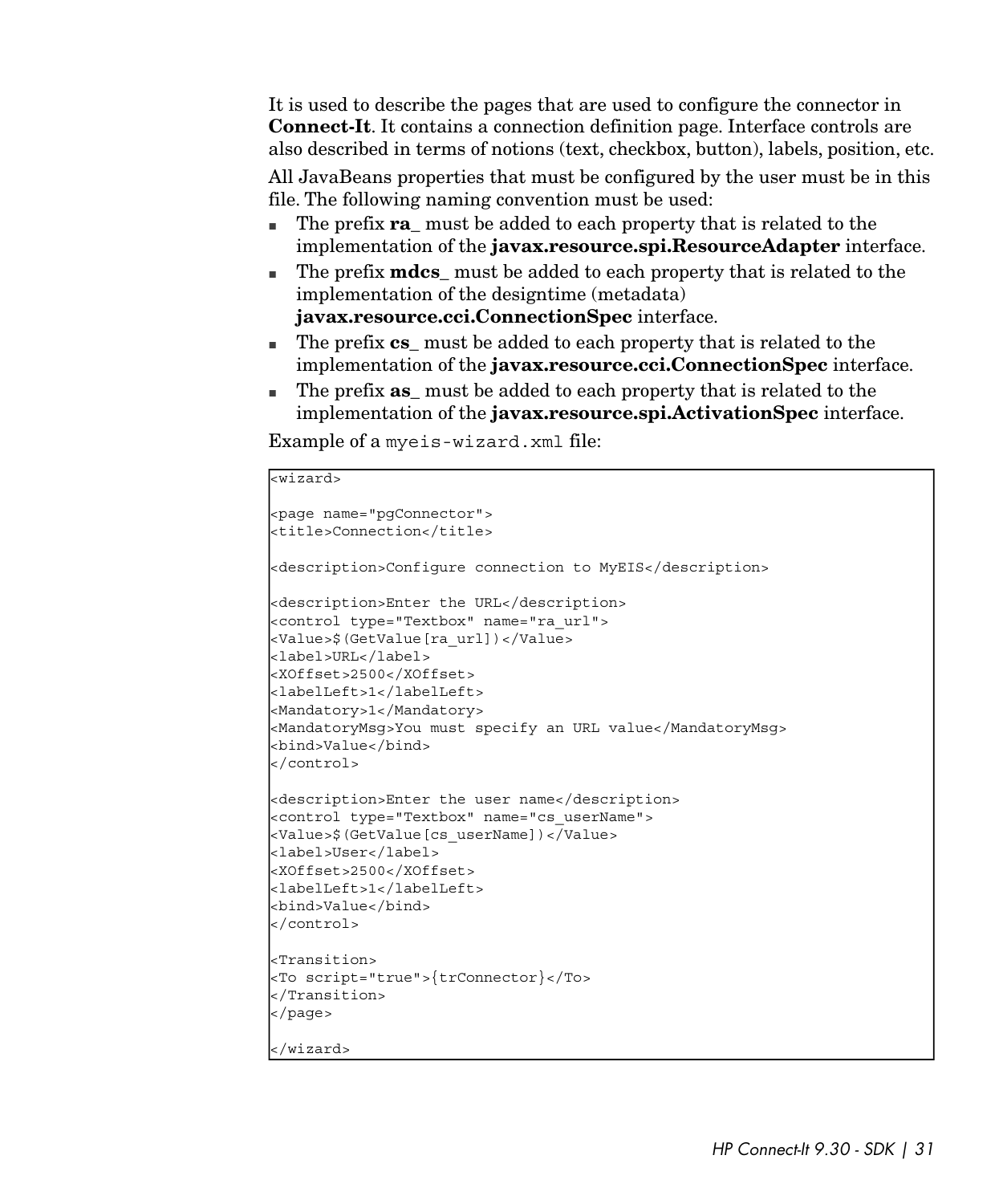# JVM configuration file

<span id="page-31-0"></span>You must provide the application with the classpath configuration file in order to start the JVM.

Connect-It requires a minimum configuration regardless of the connector built using the SDK. This configuration is described in the file located at

**CONNECT-IT\_HOME/config/shared/jca-container-jvmconf.xml**. It must be included in your own JVM configuration file.

Example of a myeis-jvmconf.xml file:

```
<jvmConfiguration id="com.mycompany.myeis">
<jarLocation>./com.mycompany.myeis</jarLocation>
<jars>
<jar groupId="com.mycompany.myeis" optional="false" provided="true"
version="1.00" versionNeeded="true">myeis</jar>
</jars>
<import>../shared/jca-container-jvmconf.xml</import>
</jvmConfiguration>
```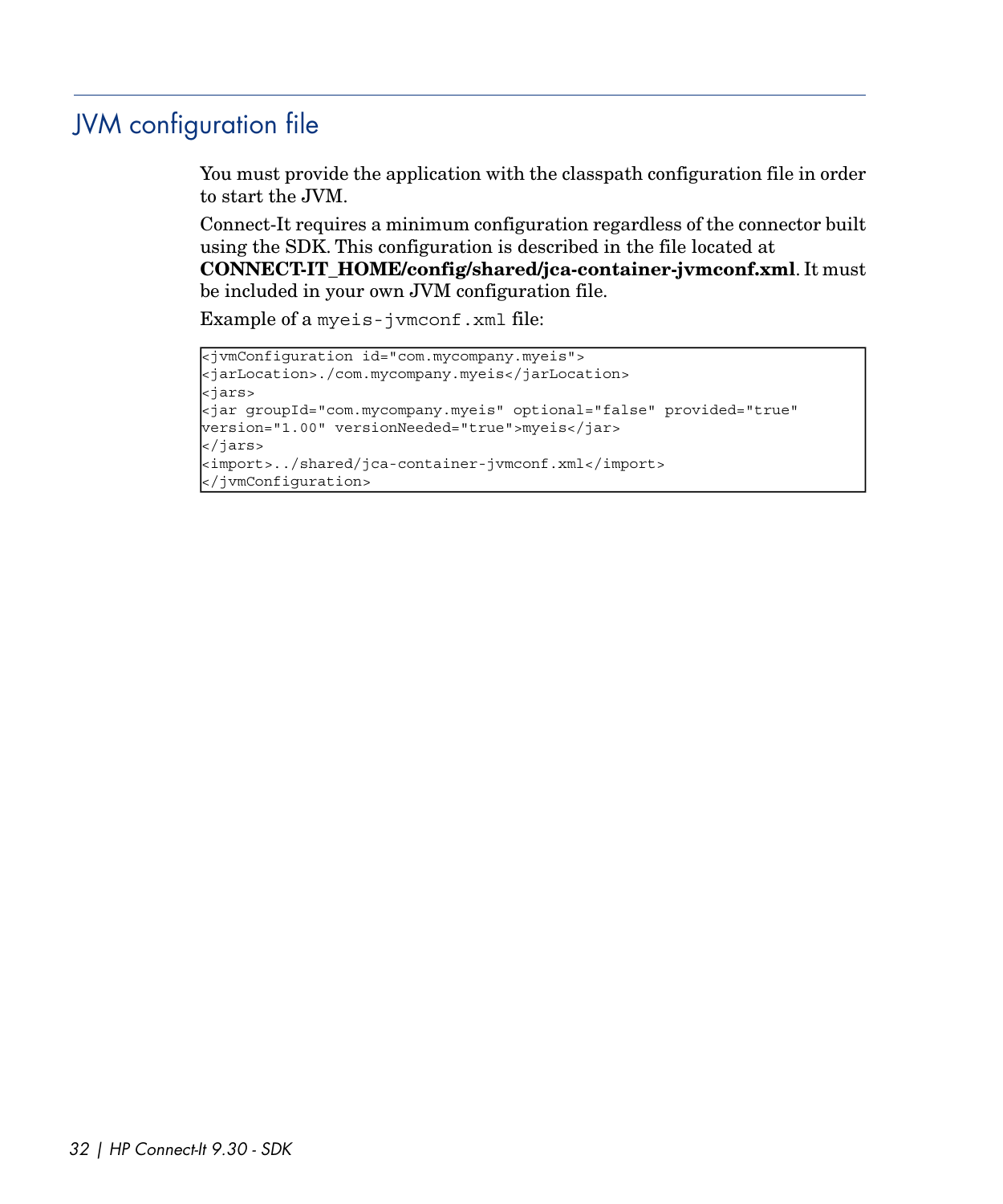# 6 Packaging

<span id="page-32-0"></span>The connector must be packaged with the Connect-It installation in the following manner:

```
Connect-It/
|
|- lib/
  | |- com.mycompany.myeis/
      | |- myeis-1.00.jar
      | |- myeis-3rdparty1.jar
      | |- myeis-3rdparty2.jar
      | - ...
|
|- config/
|- com.mycompany.myeis/
|- myeis.bmp
|- myeis-jvmconf.xml
|- myeis.dsc
|- myeis-wizard.xml
 - myeis-config.xml
```
## Note:

To ensure that names are unique, the connector's configuration and archive directories must follow the "Java" package naming conventions. The name **com.mycompany.myeis** in the example above follows these conventions.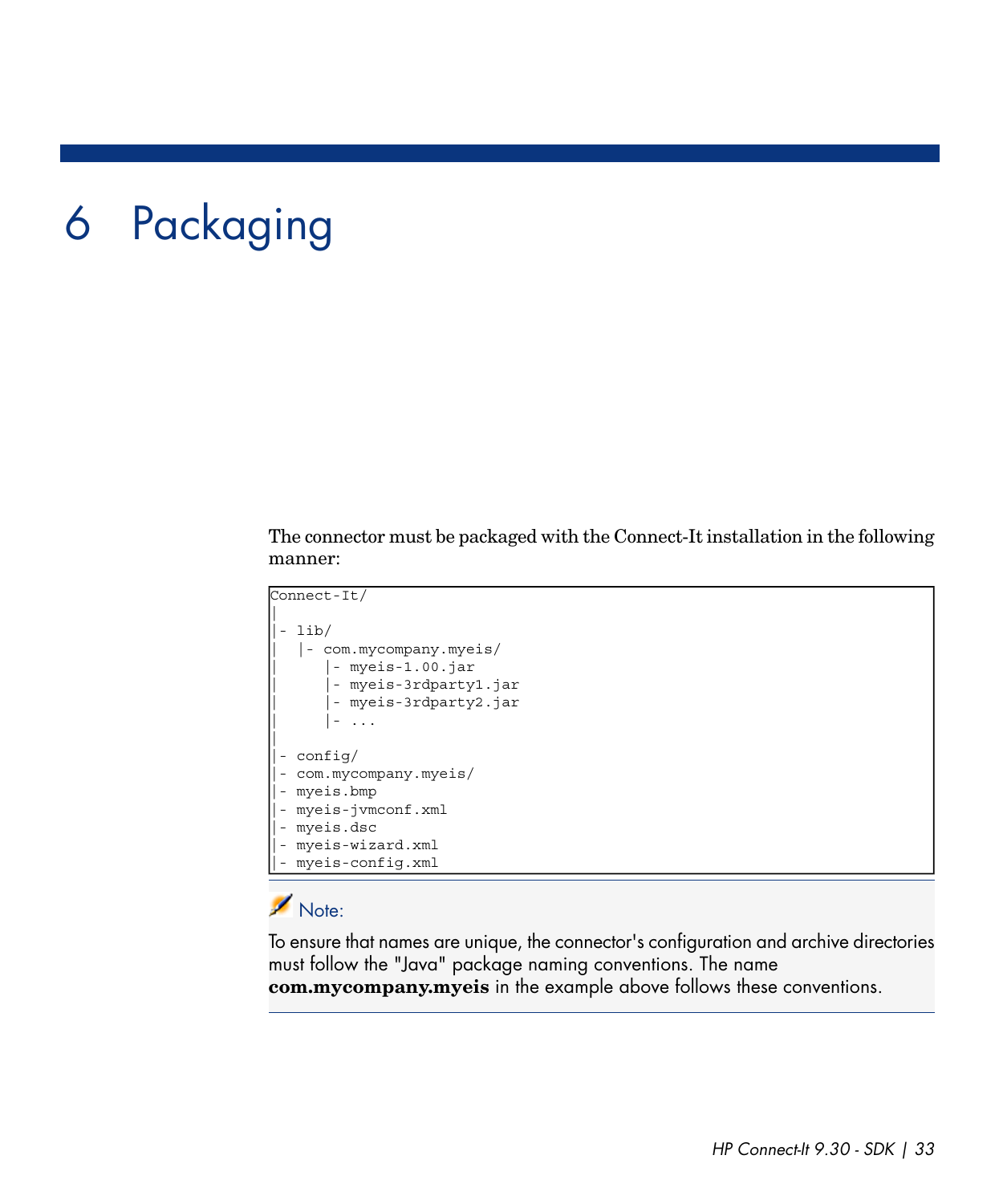# Java archive

<span id="page-33-0"></span>The following structure must be used for the myeis-1.00.jar archive:

```
myeis-1.00.jar
\mathsf{I}|- designtime-beans.xml
\mathsf{I}|- com/
   | |- mycompany/
       | |- myeis/
            - MyEisDesignTimeFactory.class
           |- MyEisManagedConnectionFactory.class
           |- MyEisConnectionManager.class
           |- ...
\mathsf{I}|- META-INF/
   | |- Manifest.mf
```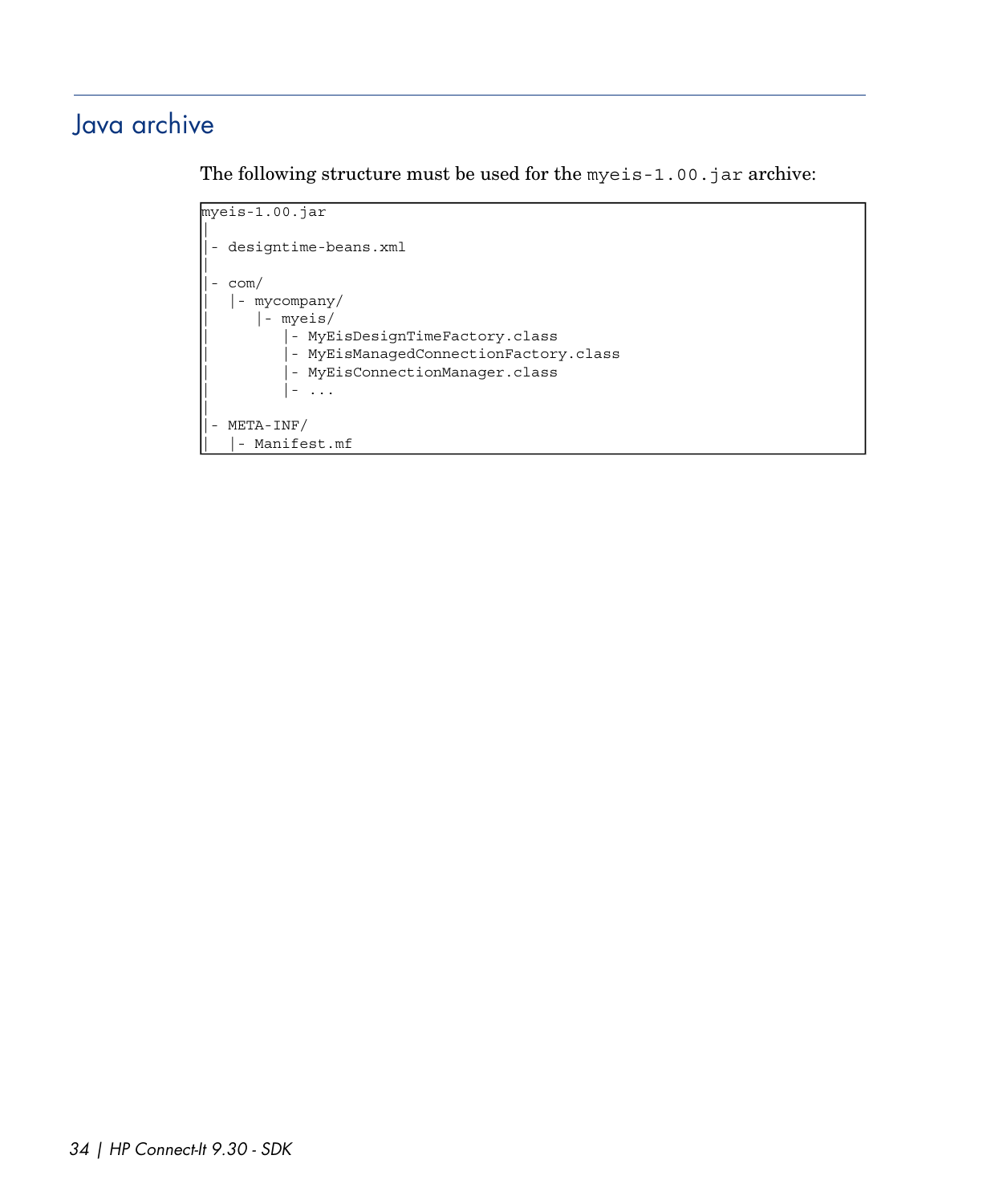# 7 Extension

## <span id="page-34-0"></span>Interface com.hp.ov.cit.connector.spi.ContainerContext

When the connector is instantiated via Connect-It, the application provides the implementation with a specialization of the <javax.resource.spi.BootstrapContext> class used to access specific features of the container. This context class provides the following possibilities:

#### Event listener

It is possible to receive notifications of execution events concerning the Connect-It scenario. This is done via a listening class using these methods:

public void addContainerListener(ContainerListener listener); public void removeContainerListener(ContainerListener listener);

The SDK has introduced 2 listening class types:

- <sup>n</sup> com.hp.ov.cit.connector.spi.ExecutionListener: Listens for notifications when a scenario starts or stops.
- n com.hp.ov.cit.connector.spi.SessionListener: Listens for session opening and closing notifications for a scenario that is executing.

#### Access to the scenario path

It is possible to obtain the full path of the scenario executed via the call: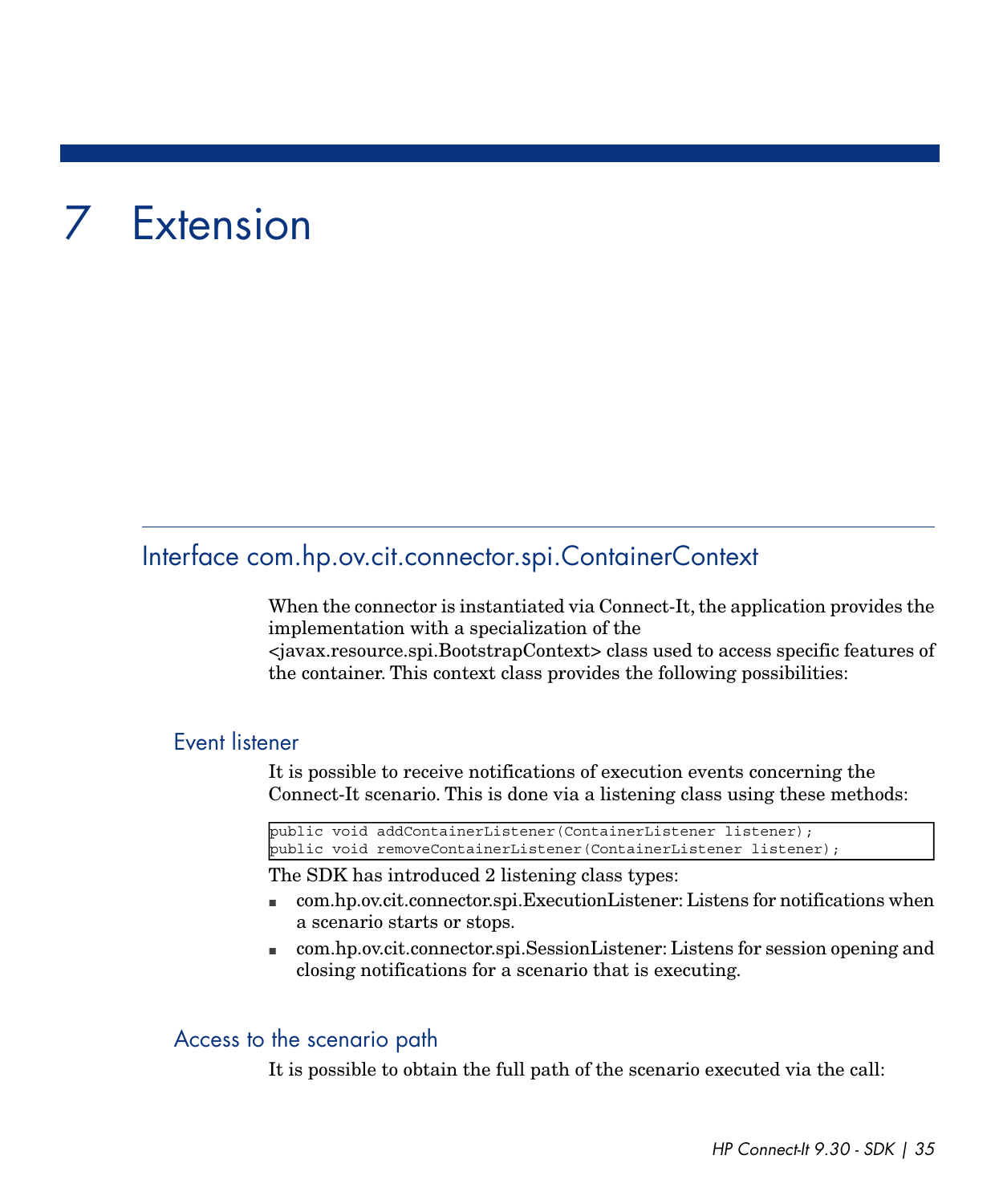public String getScenarioAbsolutePath();

If you are interested by these features, you will need to enter the following code in your <javax.resource.spi.ResourceAdapter> implementation:

public void start(BootstrapContext bootstrapContext) throws ResourceAdapte rInternalException { if (bootstrapContext instanceof ContainerContext) { //store this CIT context for use } else { //who is my container? throw new ResourceAdapterInternalException(); } }

## <span id="page-35-0"></span>com.hp.ov.cit.connector.spi.designtime.ObjectTypeProviderEx class

This class is a specific implementation of the

<com.hp.ov.cit.connector.spi.designtime.ObjectTypeProvider> interface. It enables any implementation that uses it to supply additional information concerning the supported types to the container.

The <com.hp.ov.cit.connector.cci.ObjectType> interface provides the Java class type to contain simple data (whole, Boolean values, etc). However, for some types, notably dates, a Java class may be insufficient to describe the semantics of a type (for example, date, date/time or time). This special class addresses this issue by giving the container additional information about a simple type that is taken into consideration via the method:

public String getXSDBuiltinDatatype(ObjectType simpleType)

This method returns the name of a "built-in" type from the [XML Schema](http://www.w3.org/TR/2004/REC-xmlschema-2-20041028/datatypes.html#built-in-datatypes) [http://www.w3.org/TR/2004/REC-xmlschema-2-20041028/datatypes.html#built-in-datatypes] specification in order to complete the description of a simple type.

By default the basic class does not provide any additional information about the manipulated simple types.

Typical usage is as follows:

```
public class MyObjectTypeProvider extends ObjectTypeProviderEx
{
@Override
public String getXSDBuiltinDatatype(ObjectType simpleType)
{
```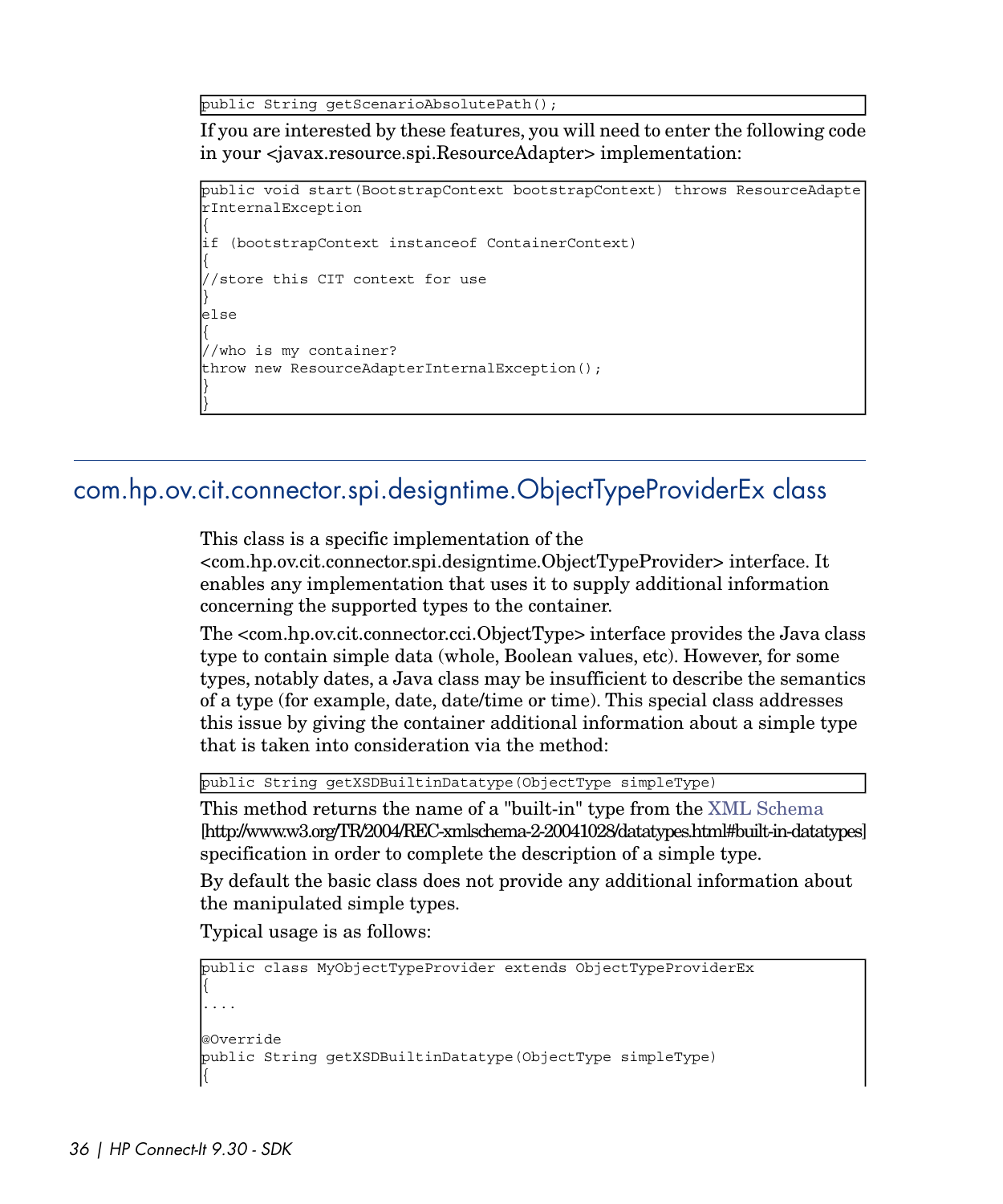```
if( simpleType instanceof MyDateObjectType)
{
return "date";
}
else if( simpleType instanceof MyDatetimeObjectType)
{
return "dateTime";
}
else if( simpleType instanceof MyTimeObjectType)
{
return "time";
}
else
{
//sorry ...no additionnal info along the Java class type
return null;
}
}
}
```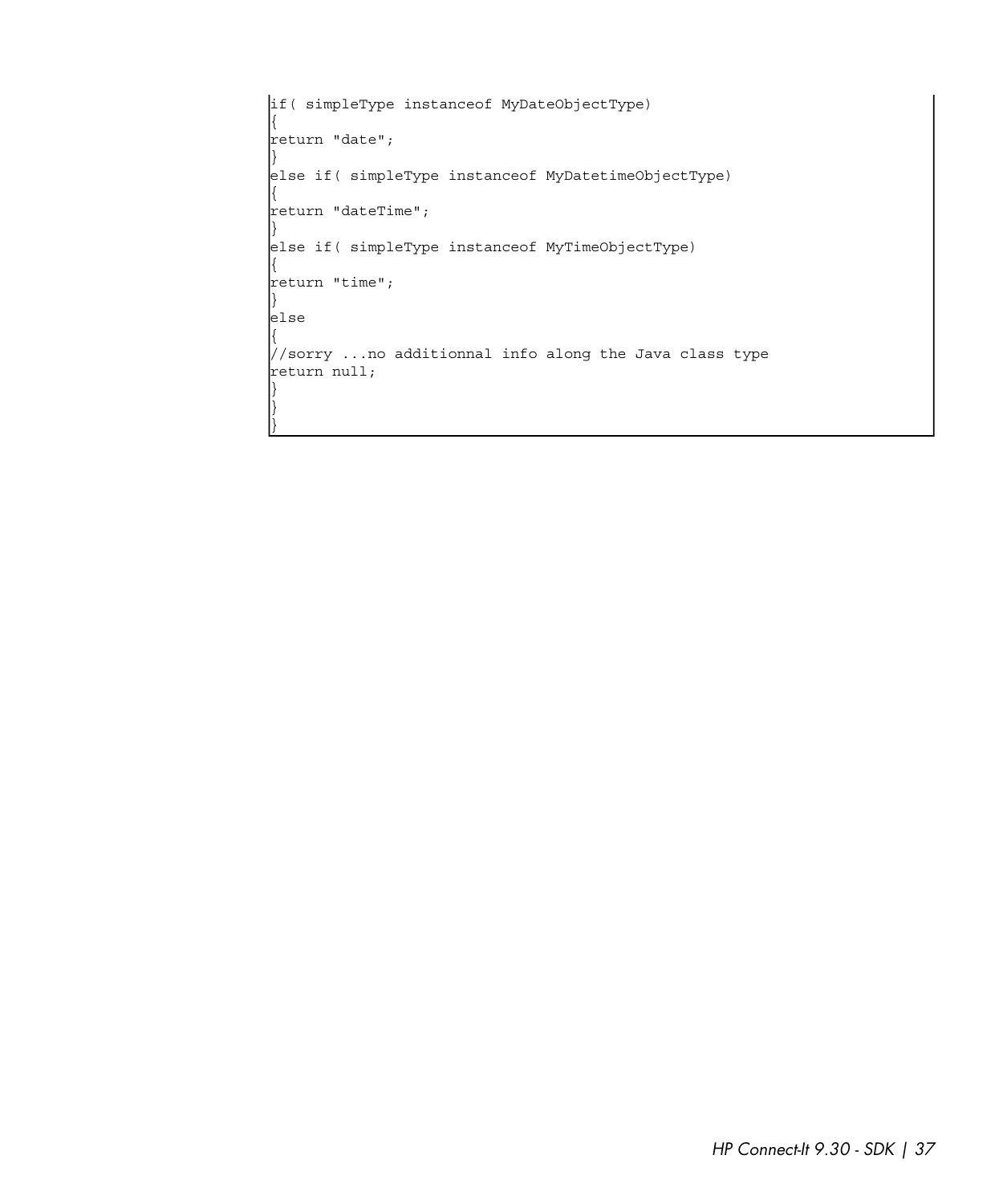*38 | HP Connect-It 9.30 - SDK*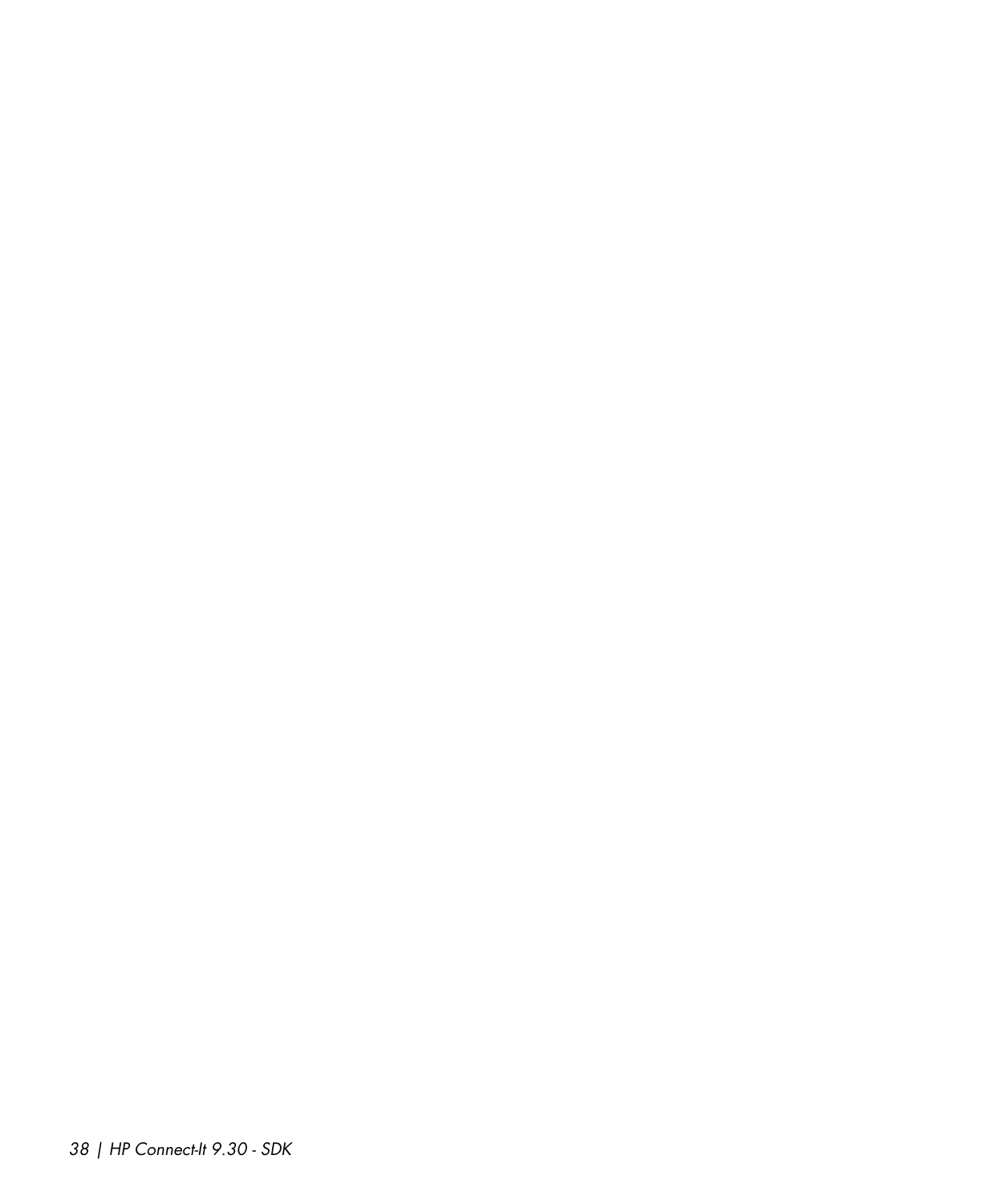# 8 Use

Implementing a connector developed using the SDK, is linked to:

- n SDK access declaration in the Connect-It authorization certificate.
- <sup>n</sup> A key that has been generated for the connector created using the SDK.

# Authorization certificate

The authorization certificate activates:

- <sup>n</sup> The runtime that enables the connector created using the SDK to be used.
- n The menu used to generate a key for the newly created connector (key used by the runtime).

 $\triangleright$  Connect-It - User's guide, Installation chapter, Entering the authorization certificate.

## Generate a key

A key allows the connector to be used.

To generate a key:

- 1 Launch the Connect-It scenario builder
- 2 Select **Java/ Generate SDK activation key**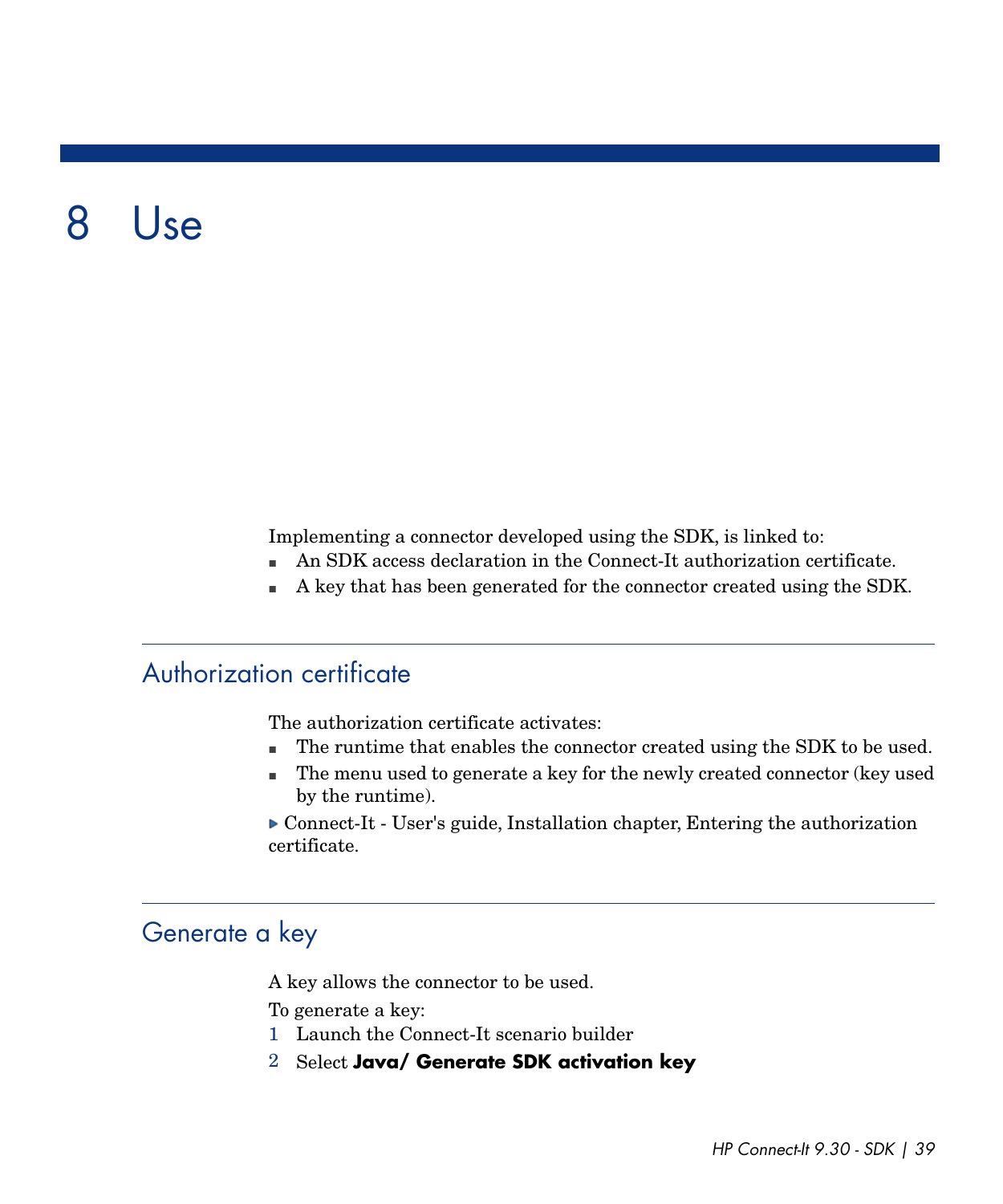- 3 In the window that is displayed, enter:
	- <sup>n</sup> The name of the connector.
	- <sup>n</sup> Its mode (production, consumption).
- 4 The key that is generated must be copied to the description file
	- Connect-It Guide SDK, section [Database description file](#page-64-0) [page 65].

This key is linked to the authorization certification which enables the connector to be activated and used.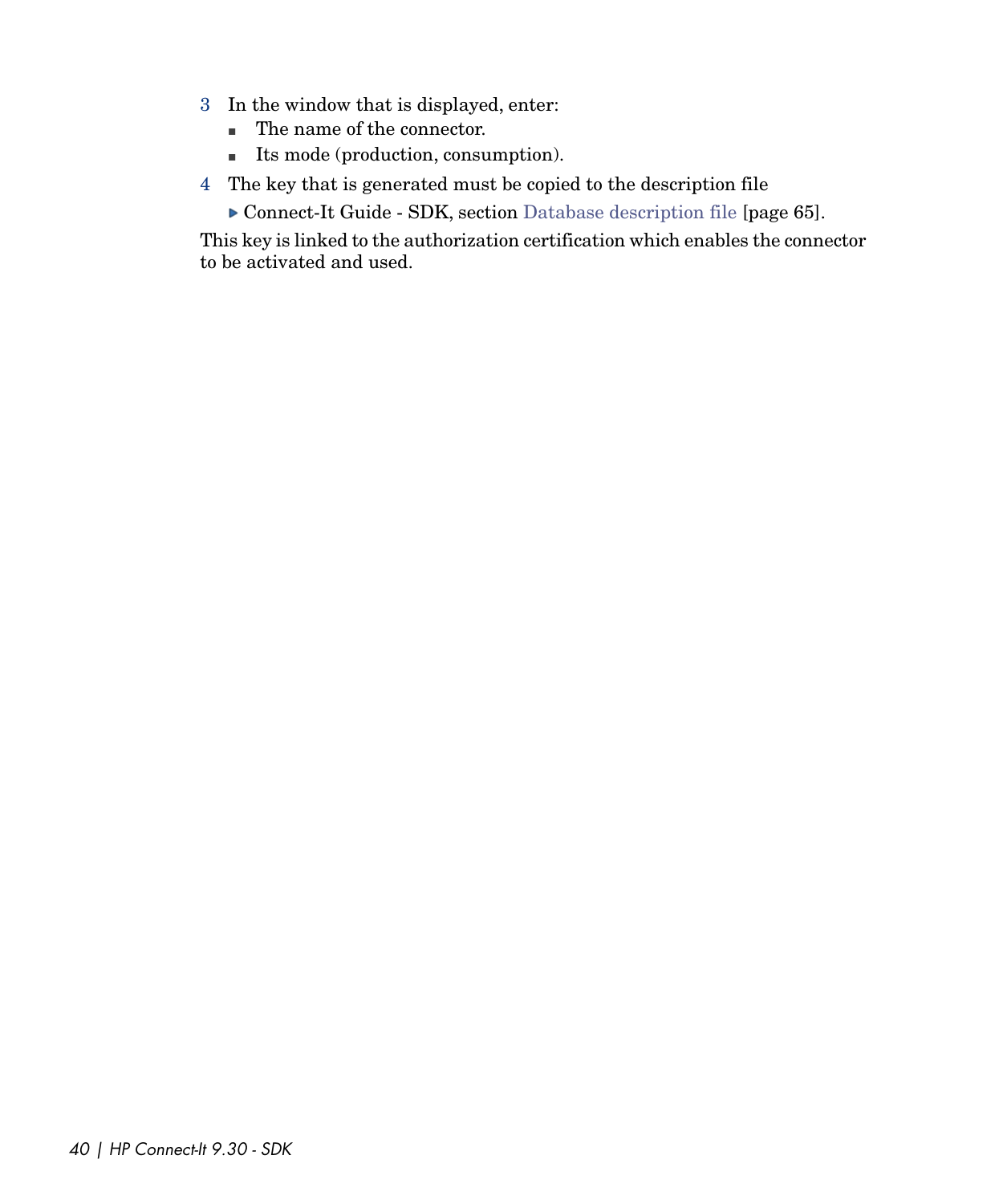# I Appendix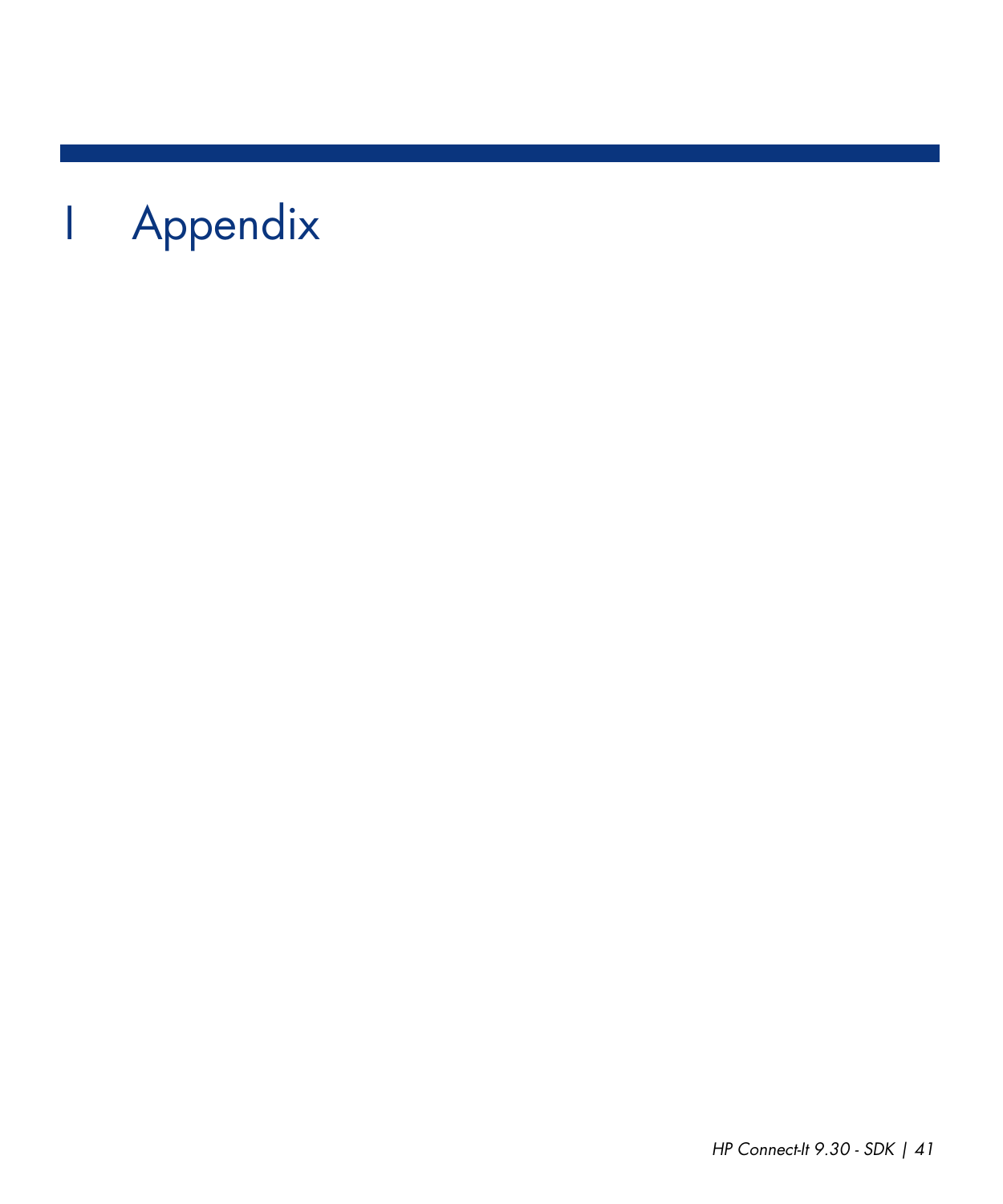*42 | HP Connect-It 9.30 - SDK*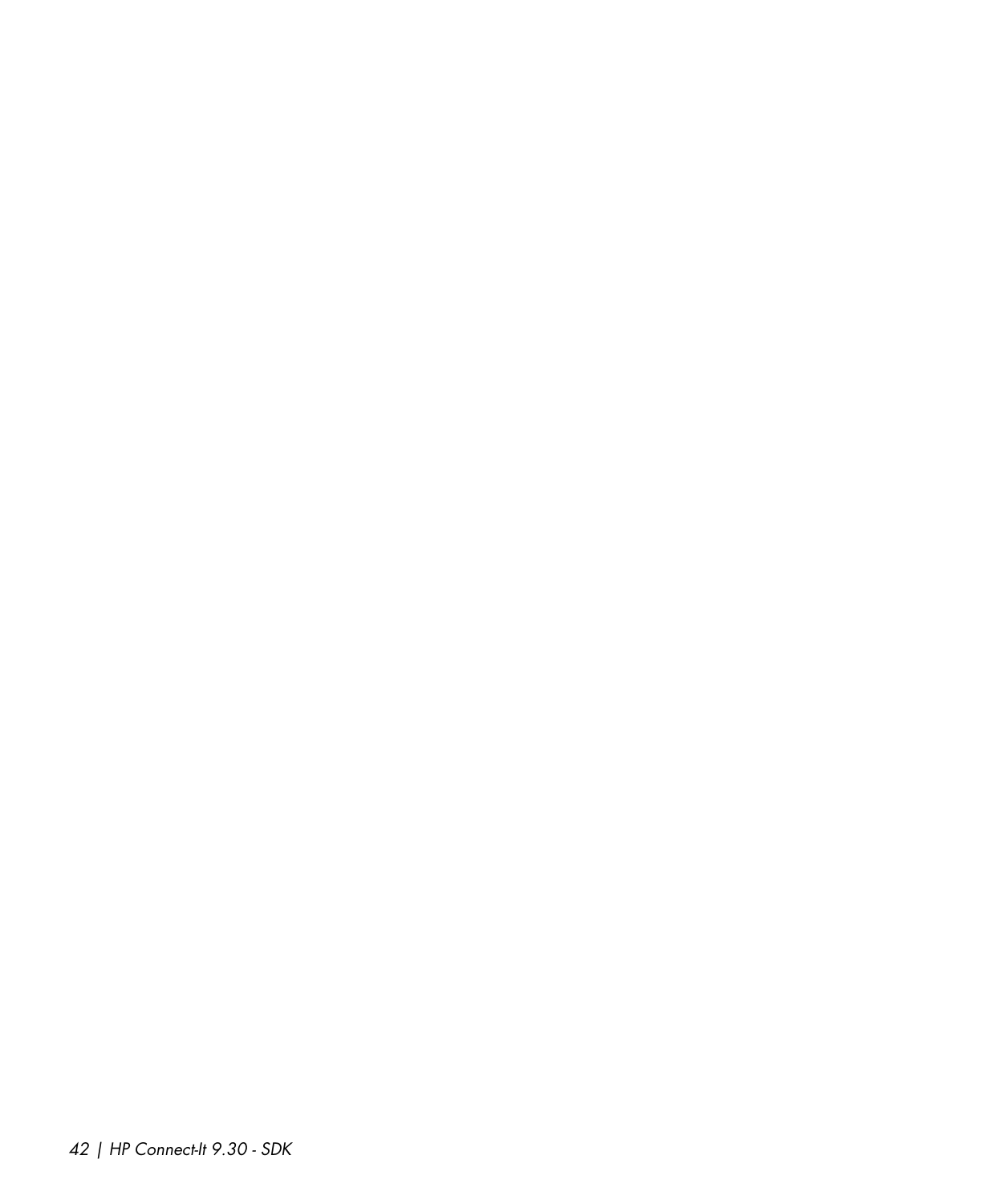# 9 Wizard file

This section provides information about the syntax used for the connector's configuration wizard's XML file.

# General structure

A wizard is made up of pages. Each pages can have input fields, labels and descriptions. Each page defines a transition to the next page.

```
<wizard>
<include/>
<property/>
<page>
<transition/>
</page>
</wizard>
```
# Wizard element

The root element must be **wizard**. Possible sub-elements are: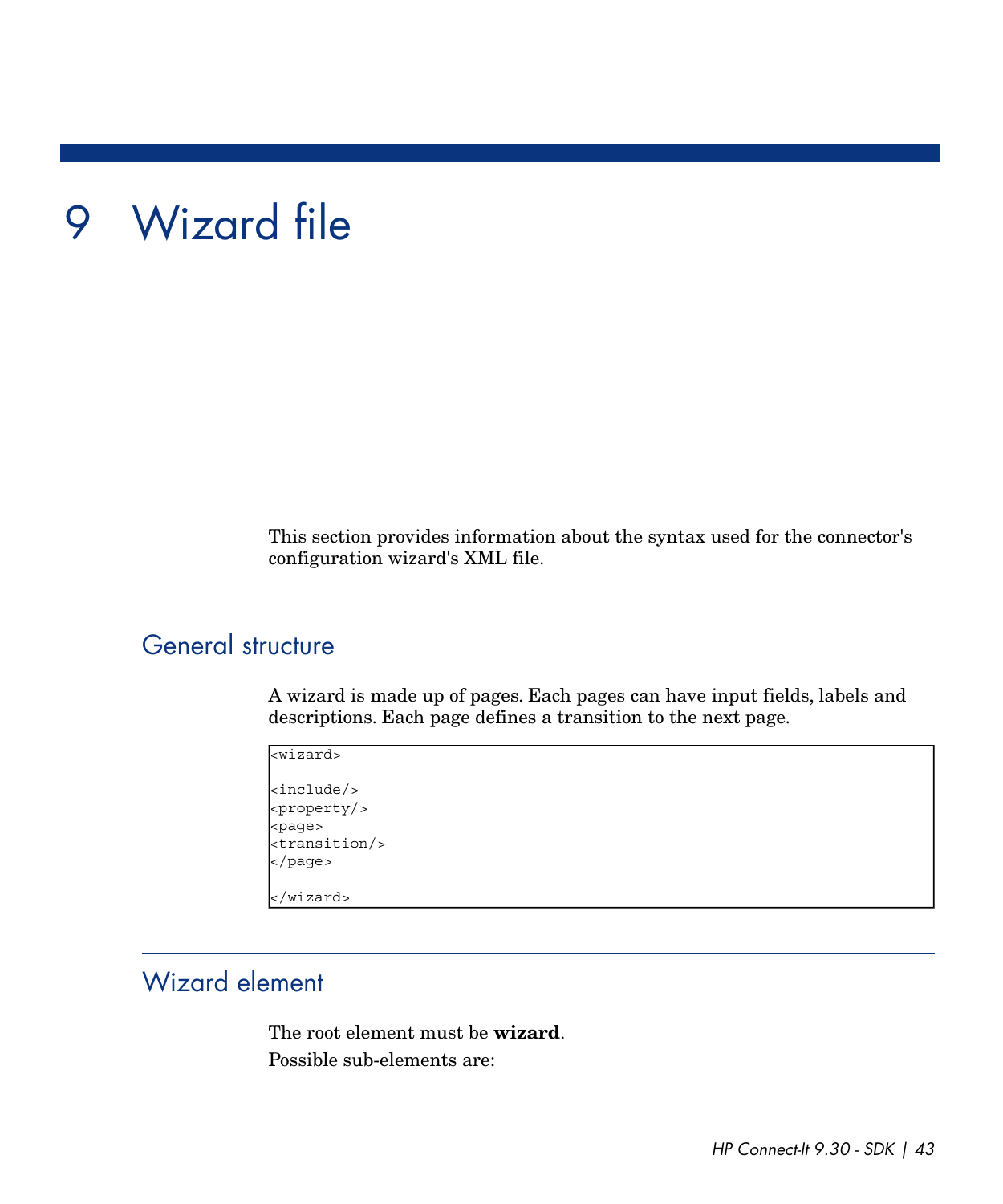| Element  | Optional | Description                     |
|----------|----------|---------------------------------|
| include  | Yes      | Used to include definitions     |
|          |          | from external files.            |
| property | Yes      | Used to define scripted proper- |
|          |          | ties.                           |
| page     | Yes      | Defines pages that make up      |
|          |          | the wizard.                     |

## Include element

Used to include a file. The syntax is as follows:

<include type="..." [basedir="..."]>the file name</include>

| Attribute | Optional | Description                       |
|-----------|----------|-----------------------------------|
| type      | No       | Defines the inclusion type        |
| basedir   | Yes      | Defines the directory of the file |
|           |          | to include                        |
| included  | Yes      | Used to ignore or not to ignore   |
|           |          | the element                       |

The inclusion types are:

- $\blacksquare$  string
- um wizard

#### String inclusion type

Used to include a resources file (localization strings). By default, the path of the file to include is relative to the current file.

Strings that are defined in this file are accessed using the following syntax: \$(IDS\_**NAME\_OF\_THE STRING**).

For example:

Let's examine the myeisstrings.str file

```
EIS TITLE, "Title for the EIS"
EIS DESCRIPTION, "Description of the EIS"
....
```
The resources are used in the wizard file by including the string IDs:

```
<wizard>
<include type="string">eisstrings.str</include>
<title>$(IDS_EIS_TITLE)</title>
...
</wizard>
```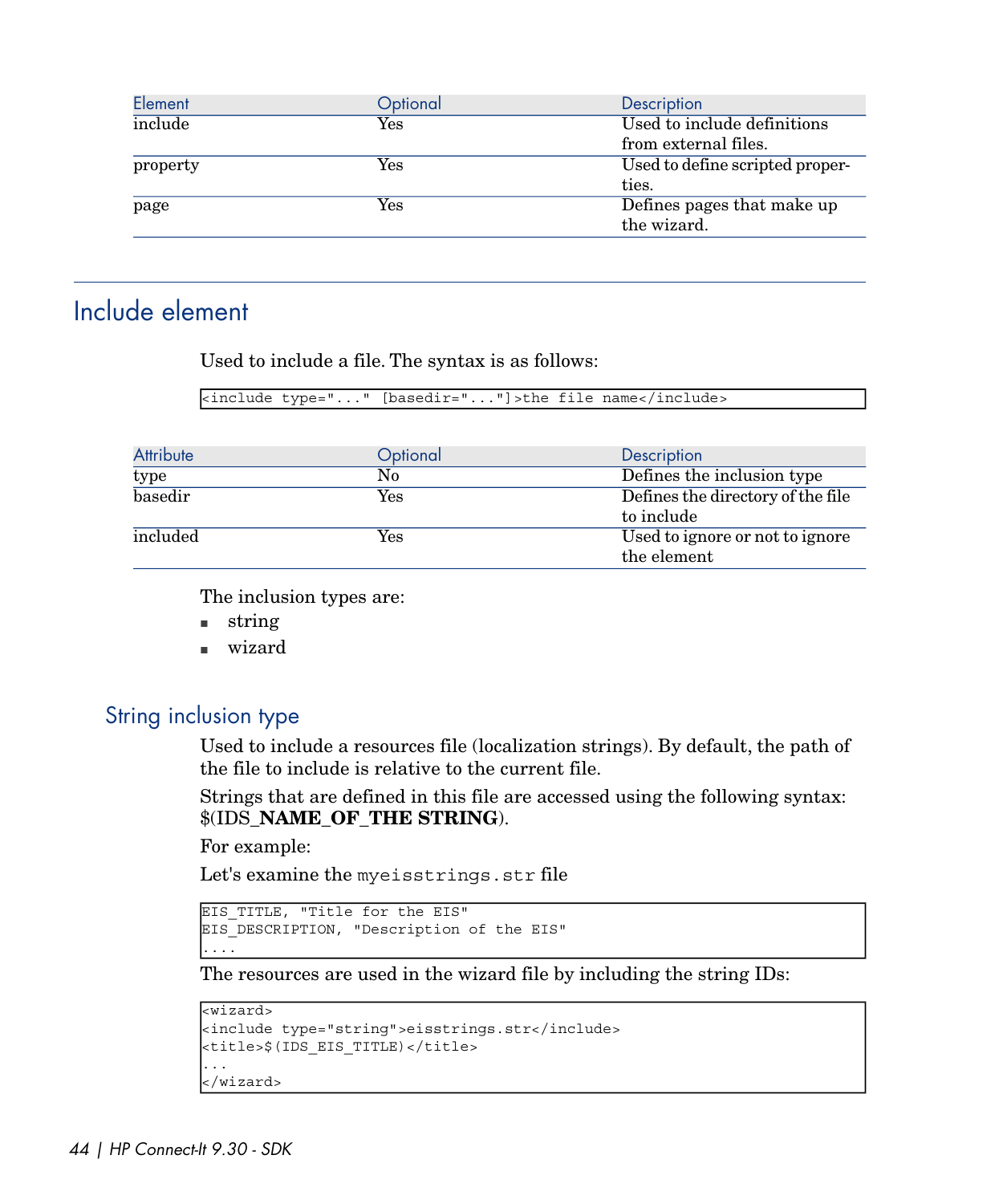## Note:

- Access to the resources is only effective for elements defined after the inclusion.
- The inclusion is taken into account when the wizard is generated. Its value cannot be scripted.

#### Wizard inclusion type

Used to include another wizard file. The elements that can specify this type of inclusion are **wizard** and **page**.

Parameters can be sent to the included wizard and can be accessed using this syntax:

\$(GetValue[NAME\_OF\_THE PARAMETER])

For example, to send the parameter **myParameter** whose value is **myValue** to the myIncludedWizard.xml wizard, the following syntax is required:

<include type="wizard" myParameter="myValue>myIncludedWizard.xml</include>

## Page element

A wizard is made up of pages. Possible attributes are:

| <b>Attribute</b> | Optional | Description                     |
|------------------|----------|---------------------------------|
| name             | No       | Defines the name of the page.   |
|                  |          | Each page name is unique.       |
| included         | Yes      | Used to ignore or not to ignore |
|                  |          | the element.                    |

Possible sub-elements are:

| <b>Element</b> | Optional             | Description                             |
|----------------|----------------------|-----------------------------------------|
| Transition     | No                   | Defines the transition to the           |
|                |                      | next page.                              |
| Description    | Yes                  | Use to add a description to the         |
|                |                      | page, a page section or a con-<br>trol. |
| Title          | Yes                  | Defines the title of the page.          |
| property       | $\operatorname{Yes}$ | Used to define scripted proper-         |
|                |                      | ties.                                   |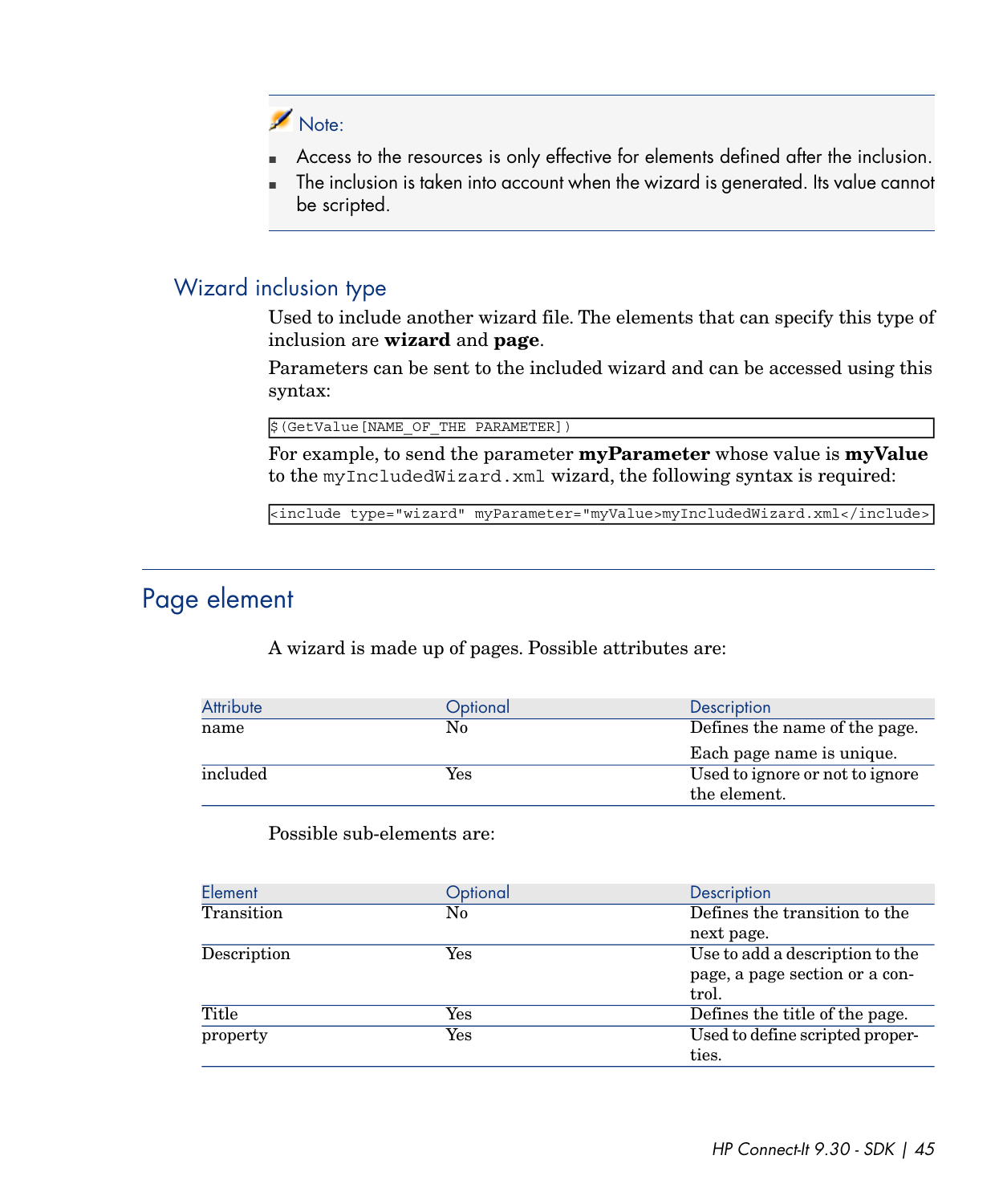| Element   | Optional | <b>Description</b>              |
|-----------|----------|---------------------------------|
| control   | Yes      | Defines the controls on the     |
|           |          | page.                           |
| linebreak | Yes      | Defines line breaks.            |
| separator | Yes      | Defines a horizontal separator. |

```
<page name="..." included="...">
<title/>
<image/>
<description/>
<property/>
<control/>
<linebreak/>
<separator/>
<transition/>
</page>
```
## Note:

The first page of a connector's wizard must be named **pgConnector**.

## Property element

A property is a basic value type such as **string** or **long**. Possible attributes are:

| <b>Attribute</b> | Optional | Description                     |
|------------------|----------|---------------------------------|
| name             | No       | Defines the name of the prop-   |
|                  |          | erty.                           |
| included         | Yes      | Used to ignore or not to ignore |
|                  |          | the element.                    |
| script           | Yes      | Used to specify scripted con-   |
|                  |          | tent.                           |

#### Example:

```
<page name="myPage">
<property name="IsVisible" type="Long" script="true">RetVal = 1</property>
</page>
```
<property name="DelimString" script="true">RetVal = ""</property>

A property is used via the **property full path** syntax which references the complete path (without the root) of the property in the XML tree structure.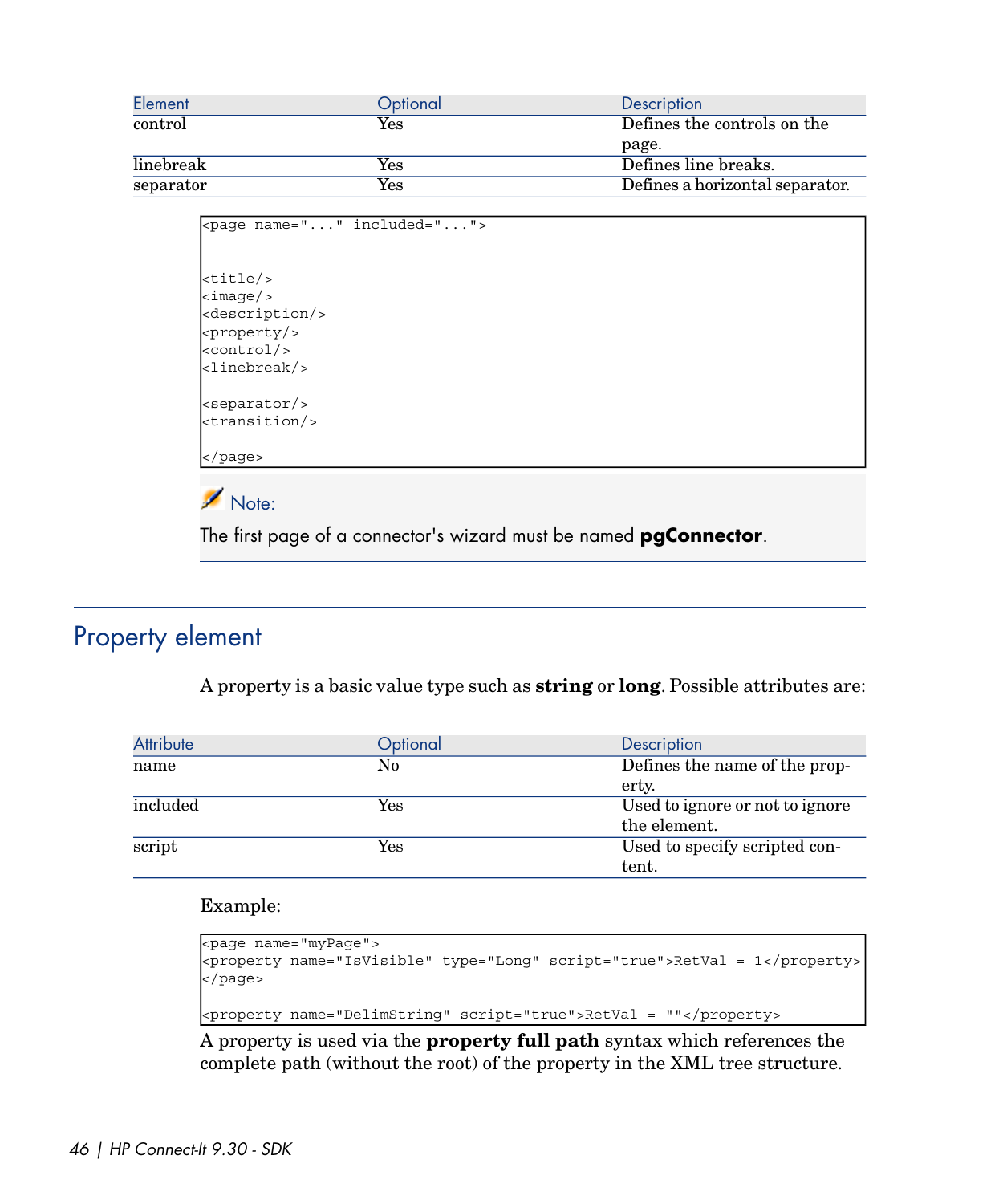Example:

```
<visible script="true">{myPage.IsVisible} &lt; &gt; 1</visible>
<value script="true">{DelimString}</value>
```
# Control element

Used to define a graphical control. Possible attributes are:

| <b>Attribute</b> | Optional | Description                     |
|------------------|----------|---------------------------------|
| name             | No       | Defines the name of the prop-   |
|                  |          | erty.                           |
| type             | No       | Defines the control type.       |
|                  |          | It must be unique for the page. |
| included         | Yes      | Used to ignore or not to ignore |
|                  |          | the element.                    |
| script           | Yes      | Used to specify scripted con-   |
|                  |          | tent.                           |

Possible sub-elements, regardless of the control type, are:

| Element      | Optional             | Type    | Description                                                                                                                      |
|--------------|----------------------|---------|----------------------------------------------------------------------------------------------------------------------------------|
| visible      | $\operatorname{Yes}$ | boolean | Specifies whether or<br>not the control is vis-<br>ible.                                                                         |
| enabled      | Yes                  | boolean | Specifies whether or<br>not the control is<br>grayed out.                                                                        |
| readonly     | Yes                  | boolean | Specifies whether or<br>not the control can be<br>edited.                                                                        |
| mandatory    | Yes                  | boolean | Specifies whether or<br>not the control re-<br>quires a value.                                                                   |
| mandatorymsg | $\operatorname{Yes}$ | string  | Specifies the error<br>message if no value is<br>provided when the<br>mandatory attribute<br>is present and is equal<br>to $1$ . |
| label        | $\operatorname{Yes}$ | string  | Defines text above the<br>control.                                                                                               |
| labelleft    | Yes                  | boolean | If '1' or 'true', posi-<br>tions the label to the<br>left.                                                                       |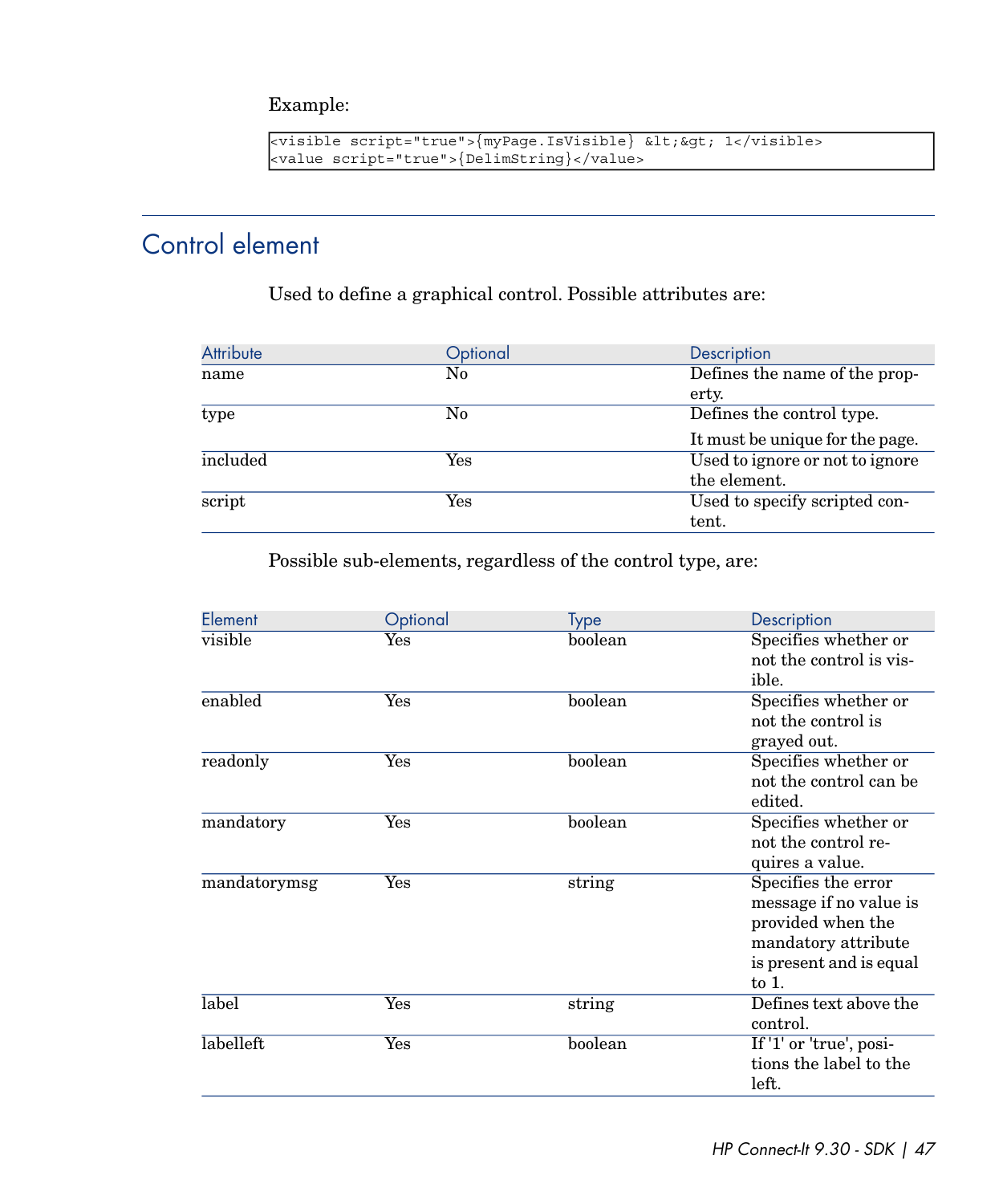| Element  | Optional             | Type   | Description                                                                                                                      |
|----------|----------------------|--------|----------------------------------------------------------------------------------------------------------------------------------|
| xoffset  | $\operatorname{Yes}$ | long   | Defines the space to                                                                                                             |
|          |                      |        | the left of the control.                                                                                                         |
| bind     | Yes                  | string | Specifies the control<br>elements whose val-<br>ues were taken into<br>account when its asso-<br>ciated page was valid-<br>ated. |
|          |                      |        | Example:<br><br>shid>value<br>used to take into ac-<br>count the value of the<br>                                                |
| property | Yes                  | string | Used to define scrip-<br>ted properties.                                                                                         |

Other sub-elements are available depending on the type of control that is involved. The main controls and their sub-elements are:

| Control type | Sub-element | Type    | Description                                                                                                   |
|--------------|-------------|---------|---------------------------------------------------------------------------------------------------------------|
| textbox      | value       | string  | Value of the input<br>text.                                                                                   |
|              | multiline   | long    | $\overline{0}$ = single line                                                                                  |
|              |             |         | otherwise percentage<br>of the control size                                                                   |
|              | password    | boolean | Value specifying<br>whether or not the<br>field is encrypted. $1 =$<br>encrypted field                        |
| checkbox     | value       | boolean | Specifies whether or<br>not the control is<br>checked.                                                        |
|              | caption     | string  | Control label                                                                                                 |
| combobox     | value       | string  | Value of the selected<br>item.                                                                                |
|              | values      | string  | List of possible items<br>(label=value) separ-<br>ated by commas.                                             |
|              |             |         | Example: <val-<br><math>ues</math><math>E</math>ng-<br/>lish=en,French=fr<val-<br>ues&gt;</val-<br></val-<br> |
| numbox       | value       | long    | Numerical value for<br>the control.                                                                           |
|              | minvalue    | long    | Specifies the minim-<br>um value.                                                                             |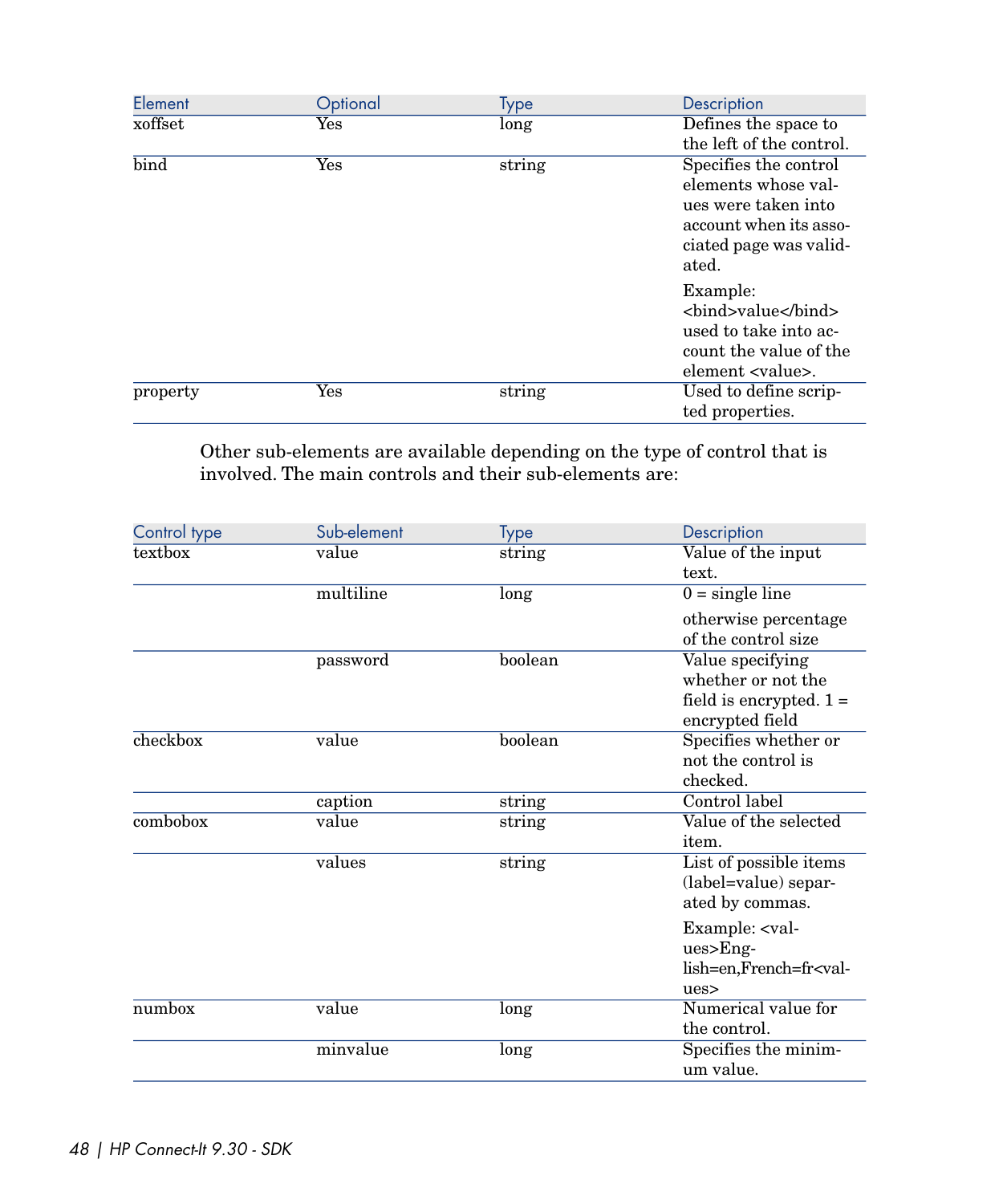| Control type  | Sub-element     | Type    | Description                                        |
|---------------|-----------------|---------|----------------------------------------------------|
|               | maxvalue        | long    | Specifies the maxim-                               |
|               |                 |         | um value.                                          |
| label         | caption         | string  | Control label                                      |
| fileedit      | value           | string  | Path of the selected                               |
|               |                 |         | file.                                              |
|               | openmode        | long    | Defines the editing<br>type:                       |
|               |                 |         | $1 =$ OPEN                                         |
|               |                 |         | $2 =$ SAVE                                         |
|               |                 |         | $4 =$ OPEN_DIR                                     |
|               |                 |         |                                                    |
|               |                 |         | $8 =$ SAVE_DIR                                     |
|               |                 |         | $16 = APPEND$                                      |
|               | filters         | string  | Defines a file filter.                             |
|               |                 |         | Example: <fil-< td=""></fil-<>                     |
|               |                 |         | ters>XML files                                     |
|               |                 |         | $(*.xml)$   $*.xml$   XMLS-<br>chema files         |
|               |                 |         | $(*xd)$   *.xsd                                    |
|               |                 |         | ters>                                              |
|               | defext          | string  | Default extension to                               |
|               |                 |         | use.                                               |
|               |                 |         | Example: <de-< td=""></de-<>                       |
|               |                 |         | fext>txt                                           |
|               | serializationId | string  | Defines the id of the                              |
|               |                 |         | file selection control.                            |
|               |                 |         | Several controls can<br>use the same id. This      |
|               |                 |         | id is used to save the                             |
|               |                 |         | path of the last selec-                            |
|               |                 |         | ted file.                                          |
| optionbuttons | value           | sting   | Value of the selected                              |
|               |                 |         | item.                                              |
|               | values          | string  | List of possible items                             |
|               |                 |         | (label=value) separ-                               |
|               |                 |         | ated by commas.                                    |
|               |                 |         | Example: <val-< td=""></val-<>                     |
|               |                 |         | ues>ISO-8859-                                      |
|               |                 |         | $1=0$ , UTF-8=1, Shift-<br>JIS=2 <values></values> |
|               | border          | boolean | Specifies whether or                               |
|               |                 |         | not the control has a                              |
|               |                 |         | frame.                                             |
|               |                 |         |                                                    |

#### Example:

```
<control type="TextBox" name="Server">
<value>$(GetValue[Server])</value>
```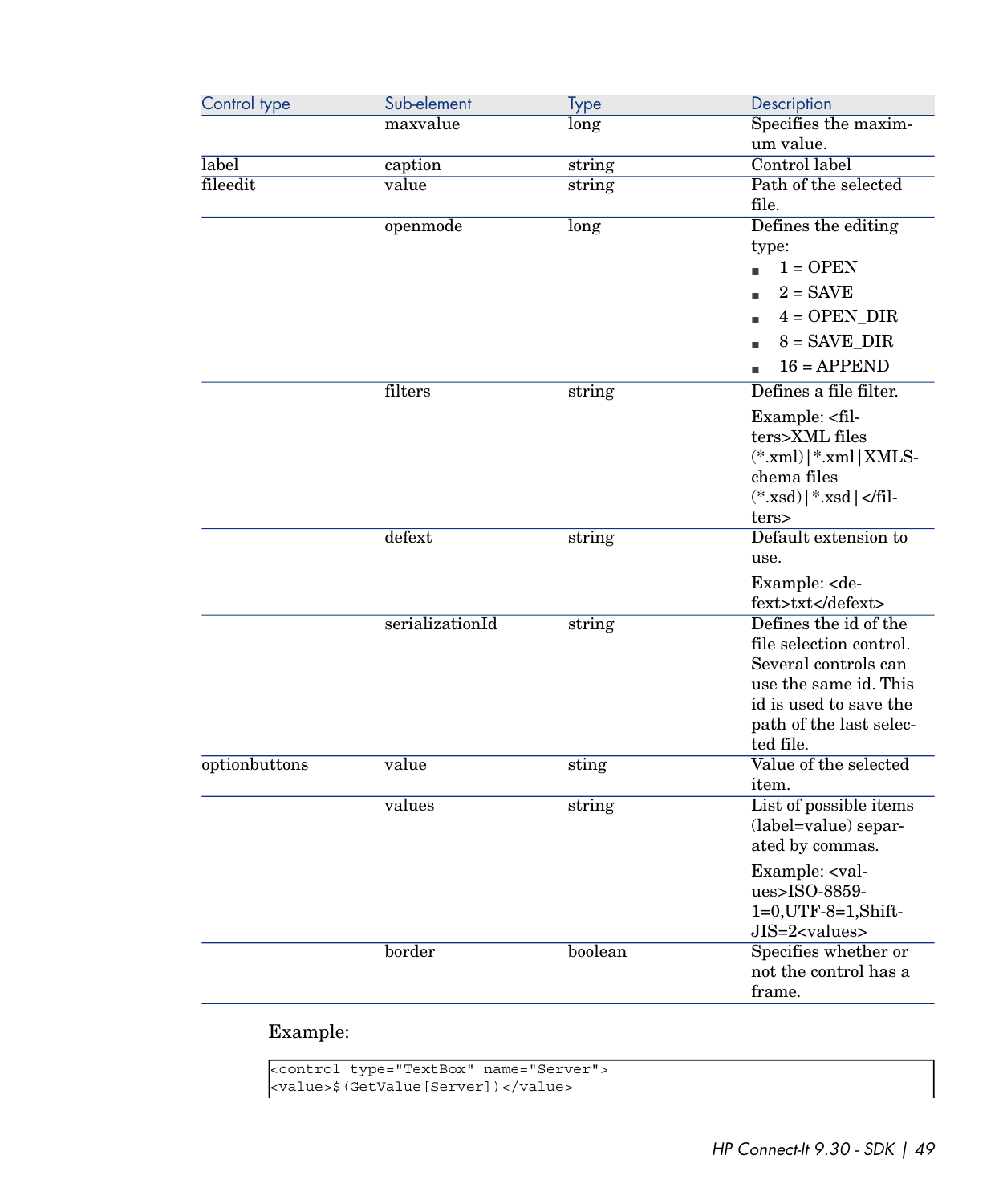```
<caption>$(IDS_SERVER_LABEL)</caption>
<xoffset>2500</xoffset>
<bind>value</bind>
</control>
```
### Bind attribute

The **bind** attribute is used to link a control to a configuration property of a connector. Currently, only the value **value** is supported by the SDK. When it is specified for a control named 'cs myprop', the value of the control's  $\langle$ value $\rangle$ element is sent to the connector as the value for the 'cs\_myprop' configuration property (as the value of the 'myprop' property of the connector's **ConnectionSpec** property).

#### Password management

Managing configuration properties such as passwords requires specific handling in the wizards. If the property containing the password is 'cs\_password', the name of the wizard control for this property must be 'clearcs\_password'.

Example:

```
<control type="TextBox" name="clearcs_password">
<value>$(GetValue[cs_password])</value>
<password>1</password>
<label>$(IDS_PASSWORD_LABEL)</label>
<xoffset>2500</xoffset>
<labelleft>1</labelleft>
<bind>value</bind>
</control>
```
## Linebreak and separator elements

These elements are used to format the wizard page. Possible attributes are: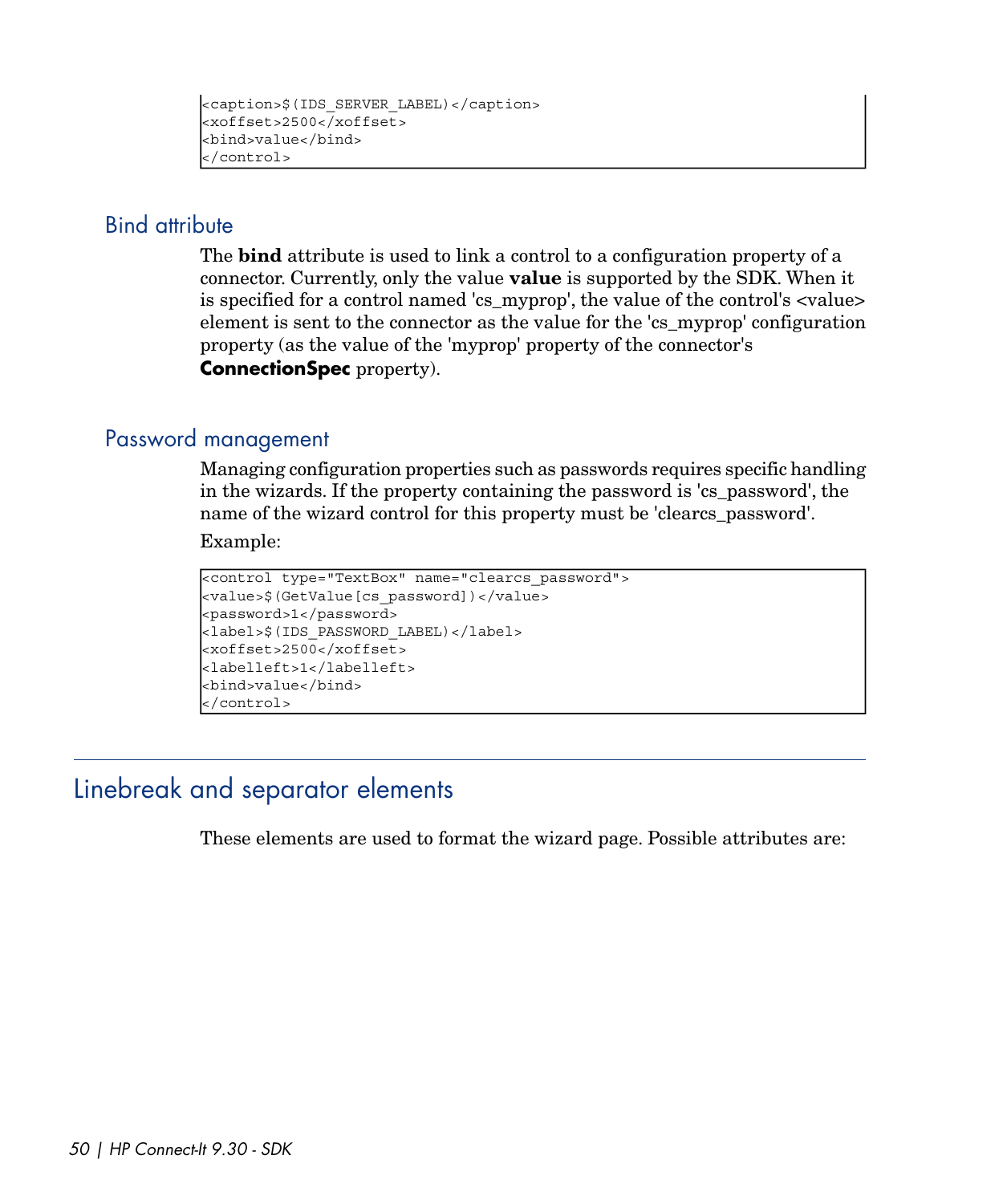| <b>Attribute</b> | Optional | <b>Description</b>              |
|------------------|----------|---------------------------------|
| included         | Yes      | Used to ignore or not to ignore |
|                  |          | the element.                    |

## Transition element

Every page must have a transition element. This element specifies what the next page is. Possible attributes are:

| <b>Attribute</b> | Optional             | <b>Description</b>            |
|------------------|----------------------|-------------------------------|
| script           | $\operatorname{Yes}$ | Used to specify scripted con- |
|                  |                      | tent.                         |

#### Examples:

```
<transition><to>nextPage</to></transition>
<transition>
<to script="true">
if( \t$(GetValue[ShowAdvancedWiz]) = 1 ) thenRetVal = "pgAdvanced"
else
RetVal = {trConnector}end if
</to>
</transition>
```
## Note:

The transition of the last page of a connector's wizard must be equal to the scripted value **{trConnector}**.

## Script attribute

Wizards support simple scripts written using Basic syntax. These scripts are evaluated when the wizard is executed.

The **script** attribute is available for all elements containing a value. It is used to specify the value of the element as a scripted expression which is evaluated when the value of the attribute is **true**.

Example:

```
<... script="true">
if \{Protocol.Value\} = "ftp" or \{Protocol.Value\} = "http" then
```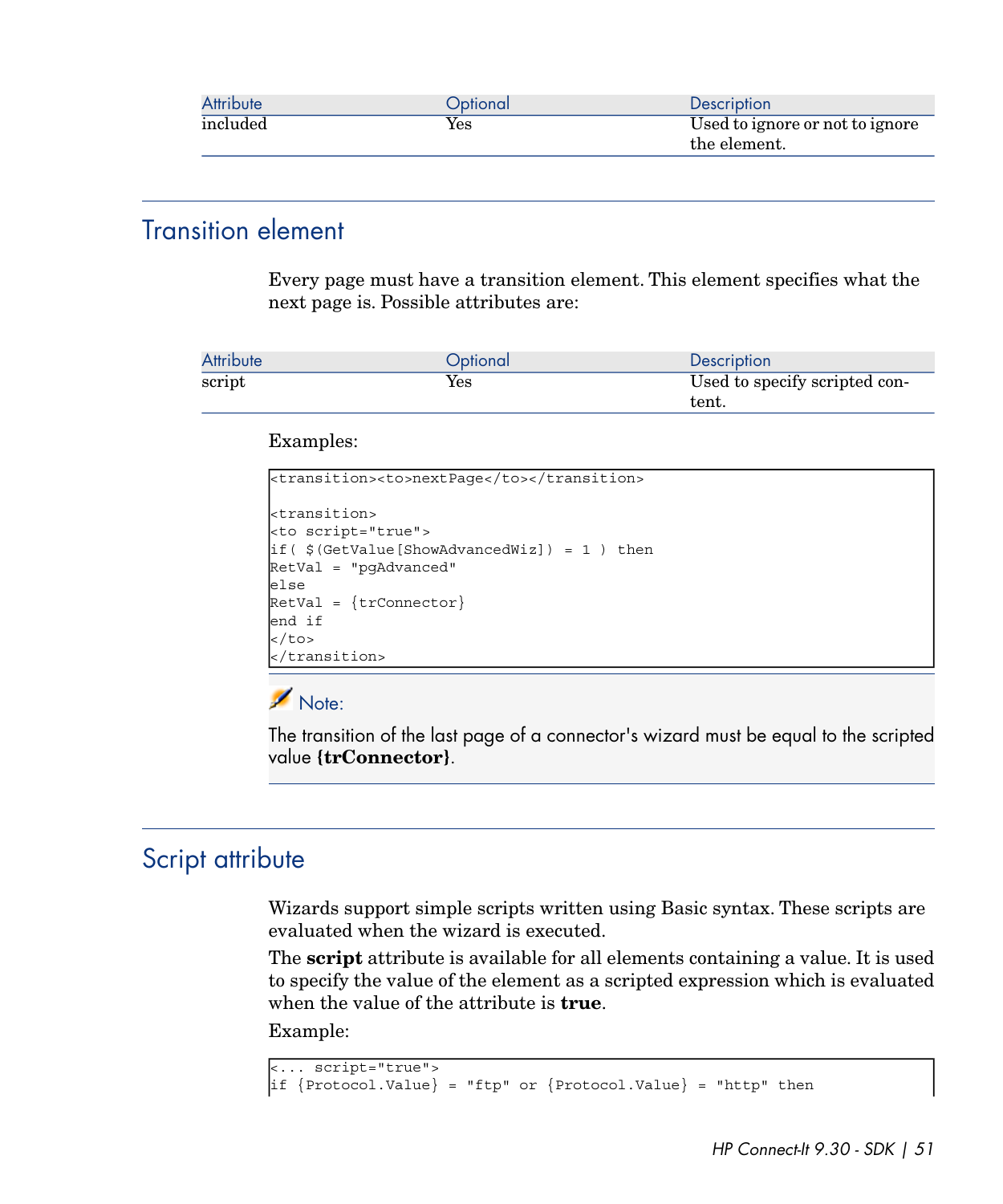```
RetVal = 1else
RetVal = 0end if
</...>
```
In Basic scripts used in the wizards, the syntax {...} references the value of a wizard control or property. These values are referenced using the complete path (without the root) of the property in the XML tree structure.

## Included attribute

This attribute is available for most elements. It is optional. It contains a boolean value which specifies if the element in question is to be ignored or not.

The different values that this attribute can have are:

- <sup>n</sup> **0** or **1** (or any other that is not **0**)
- <sup>n</sup> **false** or **true**
- <sup>n</sup> An expression that uses the **and**, **or** and **not** operators.

When the value of this attribute is **false**, the contents of the element to which it belongs will be ignored.

#### Note:

The value of this attribute is evaluated when the wizard is generated and not when it is executed. Therefore, including an element cannot depend on the value of a control or any other scripted expression. The value of this attribute is generally evaluated using the **GetValue** function.

## Functions

The functions defined below are not Basic script functions. They are functions that are evaluated when the wizard is generated and not when it is executed. Format of the functions:

\$(FunctionName[param1,param2<,optionalparam>,...])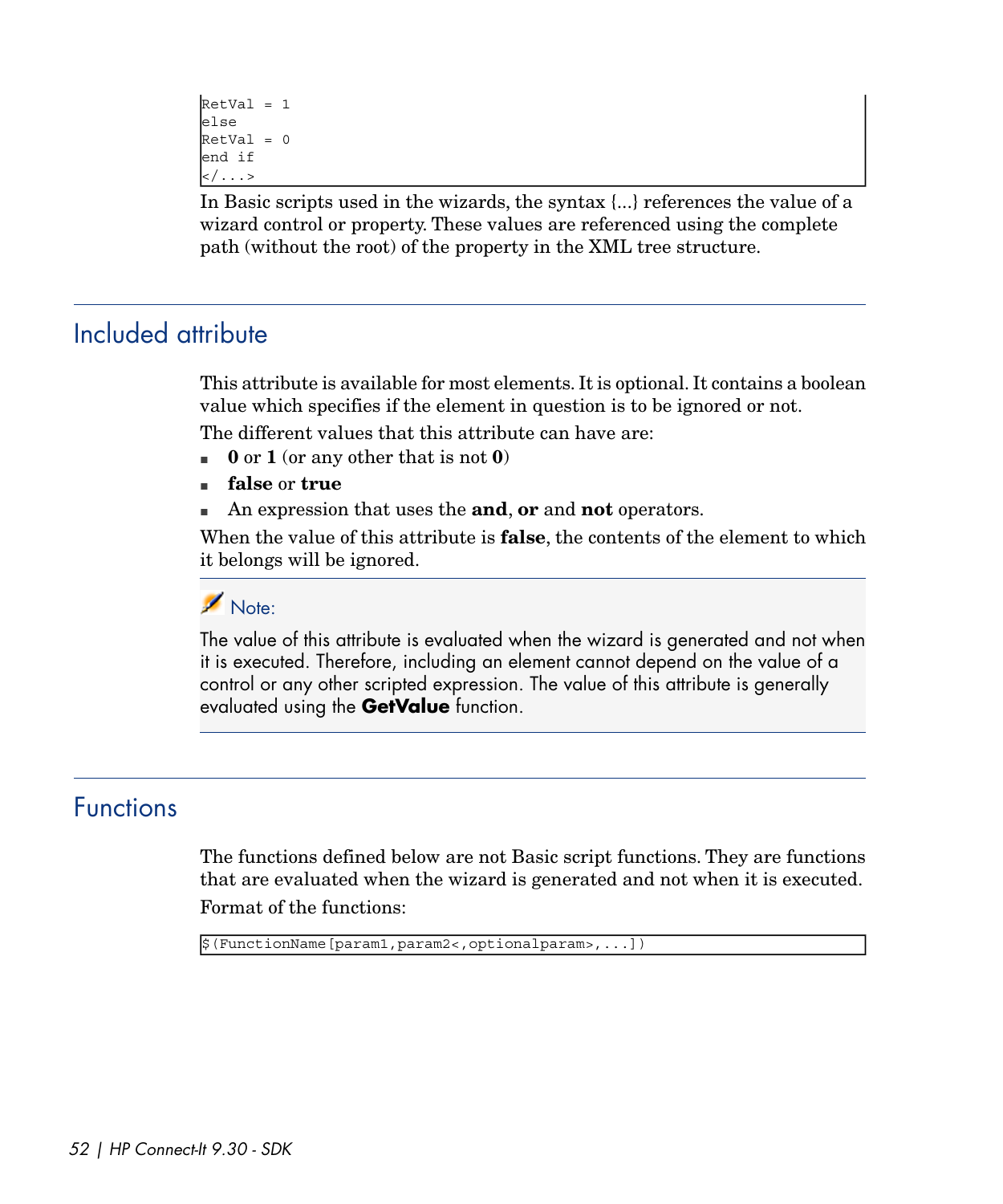### GetValue function

This function is used to dynamically retrieve a value from the wizard. This function is the most used wizard function since it allows the current value of a connector's configuration property to be retrieved.

The syntax is as follows:

\$(GetValue[name,default])

The **name** parameter specifies the name of the value to find. The **default** parameter defines a default value if the current value is not found.

Several existing values have predefined names:

- <sup>n</sup> OSUnix: Returns **1** if the platform is Unix and **0** otherwise.
- <sup>n</sup> OSWindows: Returns **1** if the platform is Windows and **0** otherwise
- <sup>n</sup> WizardDir: Returns the complete path of the installation wizard directory (CONNECT-IT\_HOME/config/wiz)
- <sup>n</sup> NameID: Returns the name of the connector
- <sup>n</sup> ShowAdvancedWiz: Returns **1** if the wizard is in advanced mode and **0** otherwise
- <sup>n</sup> ConfigDir: Returns the complete path of the connector's configuration directory

When the **GetValue** function is called, the search for the value is done on:

- 1 Specific values defined in the description file.
- 2 The connector's configuration properties.
- 3 Predefined values.

Example:

```
<value>$(GetValue[mylogin])</value>
<property name="trConnector" script="true">
if(\$(GetValue[Cnx.HasCnx, 1]) = 1 then
RetVal = "pgConnection"
else
...
</property>
<control type="checkbox" name="UseWindowsRegistry" included="$(GetValue[OS
Windows])">
<value>$(GetValue[UseWindowsRegistry])</value>
<caption>$(IDS_SERVER_LABEL)</caption>
<xoffset>2500</xoffset>
<bind>value</bind>
</control>
```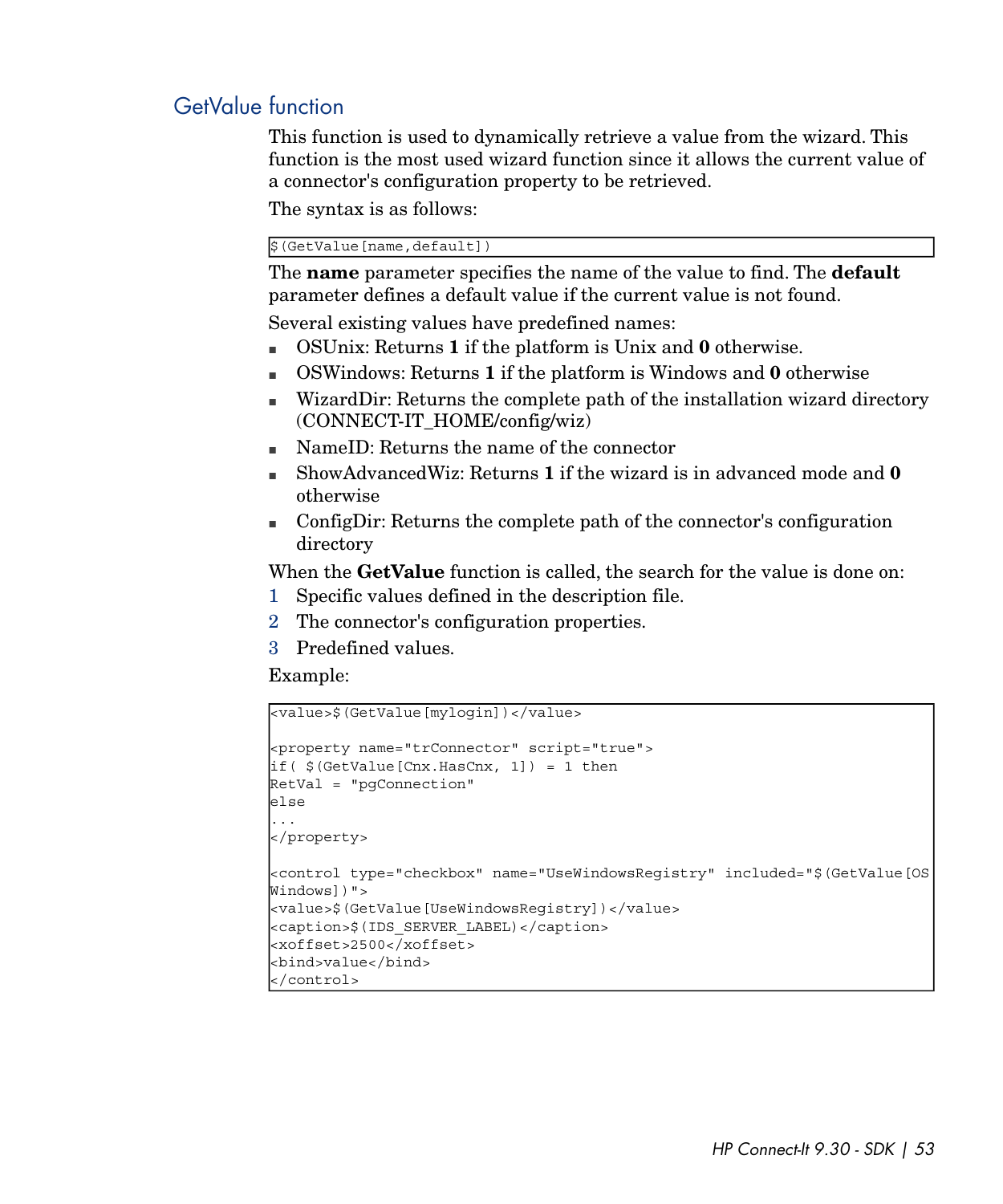### Dump function

This function is used to format a string for use in a script.The string is enclosed by quotation marks and quotation marks in the string are escaped.This function is very useful in scripts that retrieve strings using the **GetValue** function or with strings from an . str file. The syntax is as follows:

\$(Dump[string])

Example:

<value script="true">RetVal = \$(Dump[\$(GetValue[theValue])])</value>

### EspaceCommas function

This function is used to escape commas in a string. The function can be used when the string is a sub-element of a string that uses a comma as character separator (for example, the values element of the **optionbuttons** control). The syntax is as follows:

\$(EscapeCommas[string])

### File function

This function is used to retrieve the full path of a file. The syntax is as follows:

\$(File[name,basedir])

The **name** parameter specifies the file's name. The **basedir** parameter defines the file's directory. The default directory is the wizard's directory.

Example:

<image>\$(File[myfile.bmp])</image>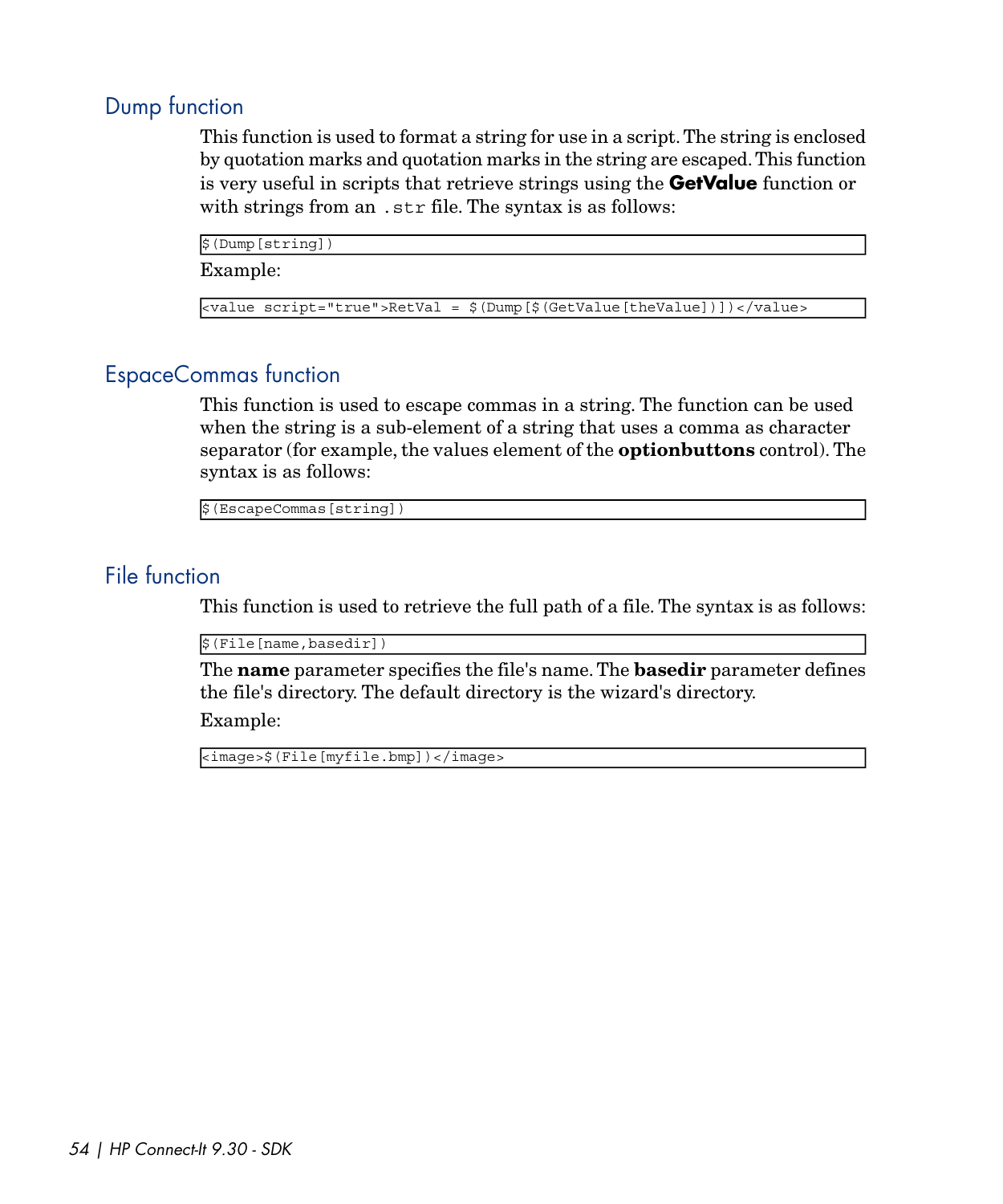# 10 Configuration file

This section provides information about the syntax used for the configuration file.

The file is structured in the following manner:

```
configuration>
<property>
<definition>
<default/>
</definition>
<export>
<description/>
</export>
</class>
</property>
<property>
<definition>
<default/>
</definition>
<export>
<description/>
</export>
</class>
</property>
</configuration>
```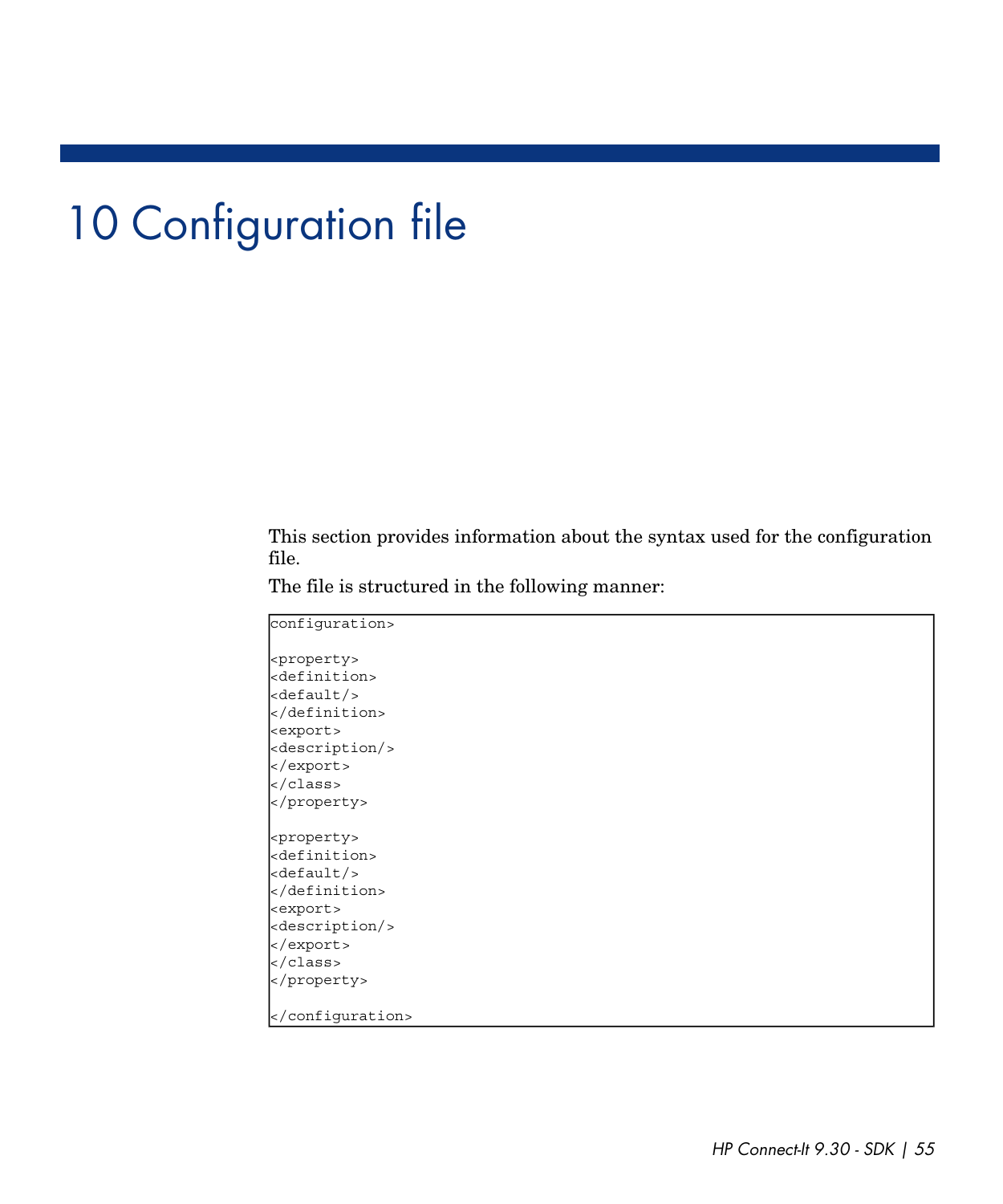# Configuration element

The root element must be **configuration**. Possible sub-elements are:

| <b>Element</b> | Optional: | <b>Description</b>                                                          |
|----------------|-----------|-----------------------------------------------------------------------------|
| property       | Yes       | Defines one or more properties<br>required by the connector's<br>Java code. |

# Property element

Specifies a Java configuration property. Possible attributes are:

| <b>Attribute</b> | Optional | Type    | Description                                                            |
|------------------|----------|---------|------------------------------------------------------------------------|
| name             | No       | string  | Defines the name of                                                    |
|                  |          |         | the property.                                                          |
| type             | No       | string  | Specified the property                                                 |
|                  |          |         | type.                                                                  |
| export           | Yes      | Boolean | Specifies whether or<br>not the property needs<br>to be taken into ac- |
|                  |          |         | count during export (-<br>export option).                              |
|                  |          |         |                                                                        |

Possible sub-elements are:

| <b>Element</b>            | Optional | Description                     |  |
|---------------------------|----------|---------------------------------|--|
| Definition                | Yes      | Property definition.            |  |
| export                    | Yes      | Definition of the export.       |  |
| $\overline{\text{class}}$ | Yes      | Definition of the corresponding |  |
|                           |          | Java class.                     |  |

# Definition element

Has the following sub-elements: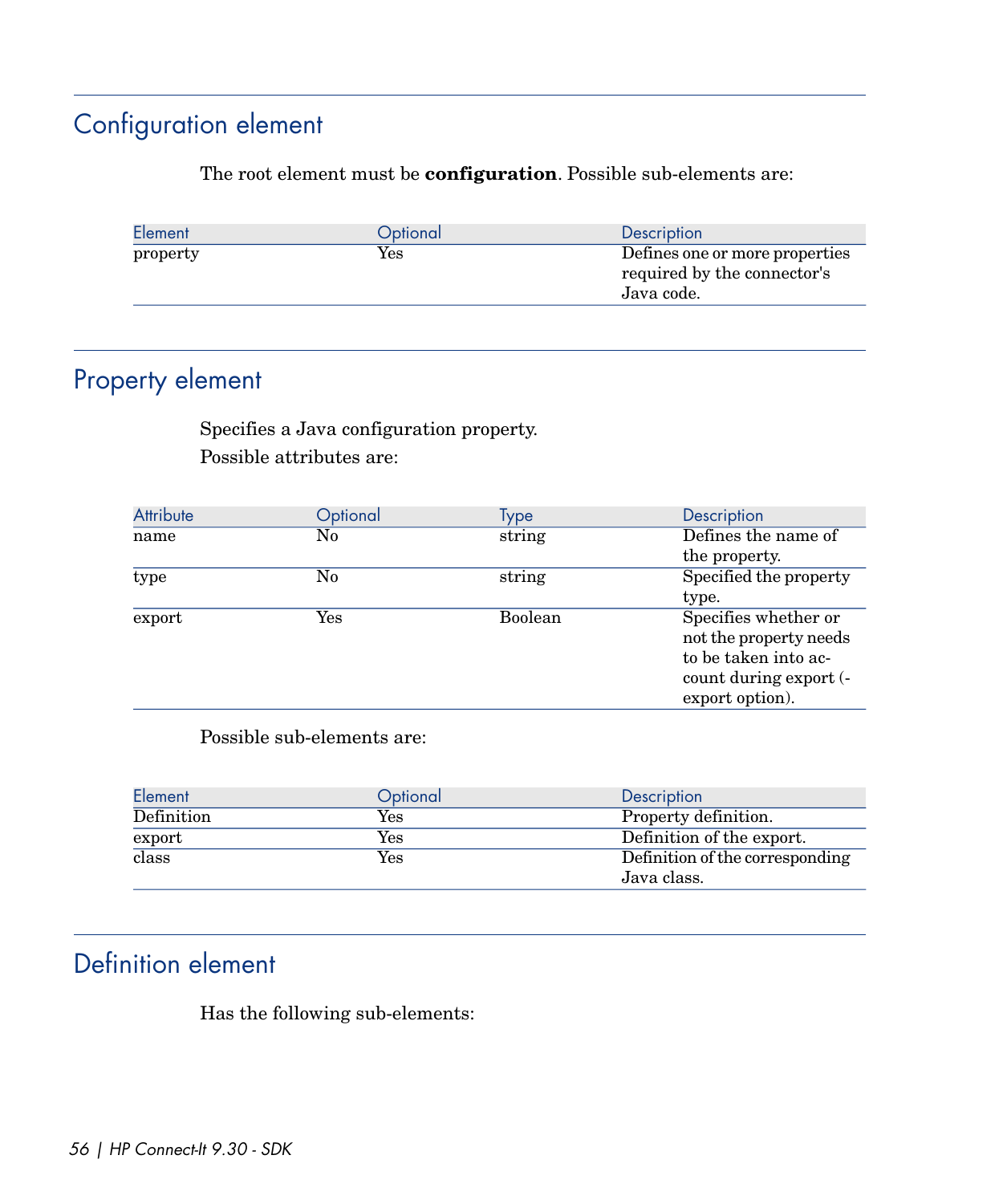| Element | Optional | ype    | Description                                                                     |
|---------|----------|--------|---------------------------------------------------------------------------------|
| default | Yes      | string | Specifies the default<br>value that is used<br>when initializing the<br>wizard. |
|         |          |        |                                                                                 |

## Export element

Has the following sub-elements:

| Element     | Optional | <b>lype</b> | Description                                                                                                                            |
|-------------|----------|-------------|----------------------------------------------------------------------------------------------------------------------------------------|
| Description | Yes      | string      | Specifies the descrip-<br>tion used when the<br>property is exported.<br>Appears as a comment<br>in the exported proper-<br>ties file. |
|             |          |             |                                                                                                                                        |

# Class element

A Java class is implicitly associated with each property type. This element lets you overload the implicit class of the property type.

In the example below, a **String** property type is declared and corresponds to a JavaBean property in the **java.net.URI** class.

```
<property name="myURIProperty" type="String" export="true">
<class>java.net.URI</class>
</property>
```
## Property types

The following table lists the supported property types and their default JavaBean property type.

| Type             | JavaBean Type     |
|------------------|-------------------|
| Boolean          | java.lang.Boolean |
| <b>Byte</b>      | java.lang.Byte    |
| Short            | java.lang.Short   |
| L <sub>ong</sub> | java.lang.Integer |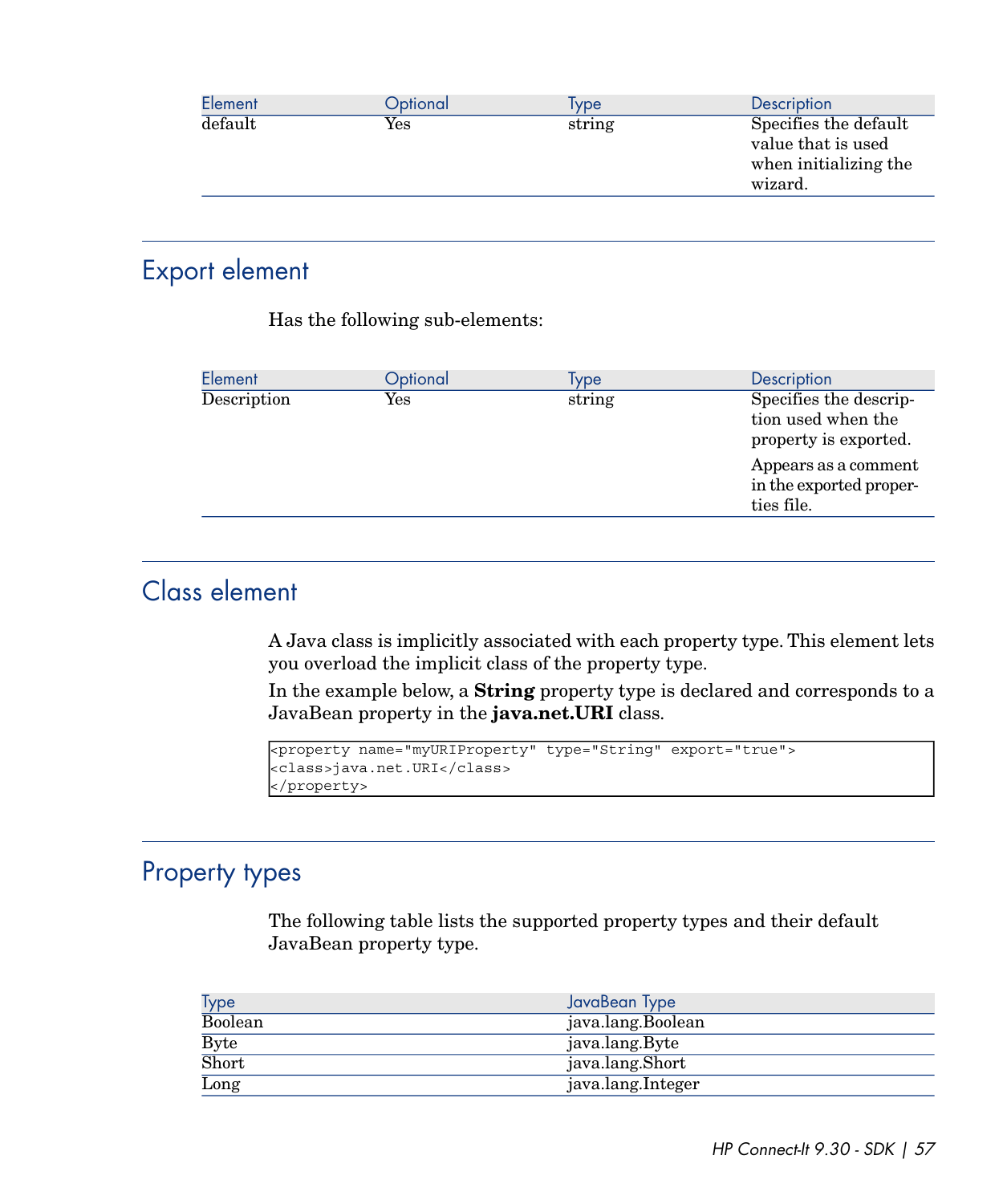| Type      | JavaBean Type      |  |
|-----------|--------------------|--|
| LingInt   | java.lang.Long     |  |
| Float     | java.lang.Float    |  |
| Double    | java.lang.Double   |  |
| String    | java.lang.String   |  |
| Memo      | java.lang.String   |  |
| Date      | java.util.Date     |  |
| Time      | java.sql.Time      |  |
| Timestamp | java.sql.Timestamp |  |
| Password  | java.lang.String   |  |
| File      | java.io.File       |  |
| Url       | java.net.URL       |  |

Please consult the JavaBeans documentation for the complete list of supported JavaBean types.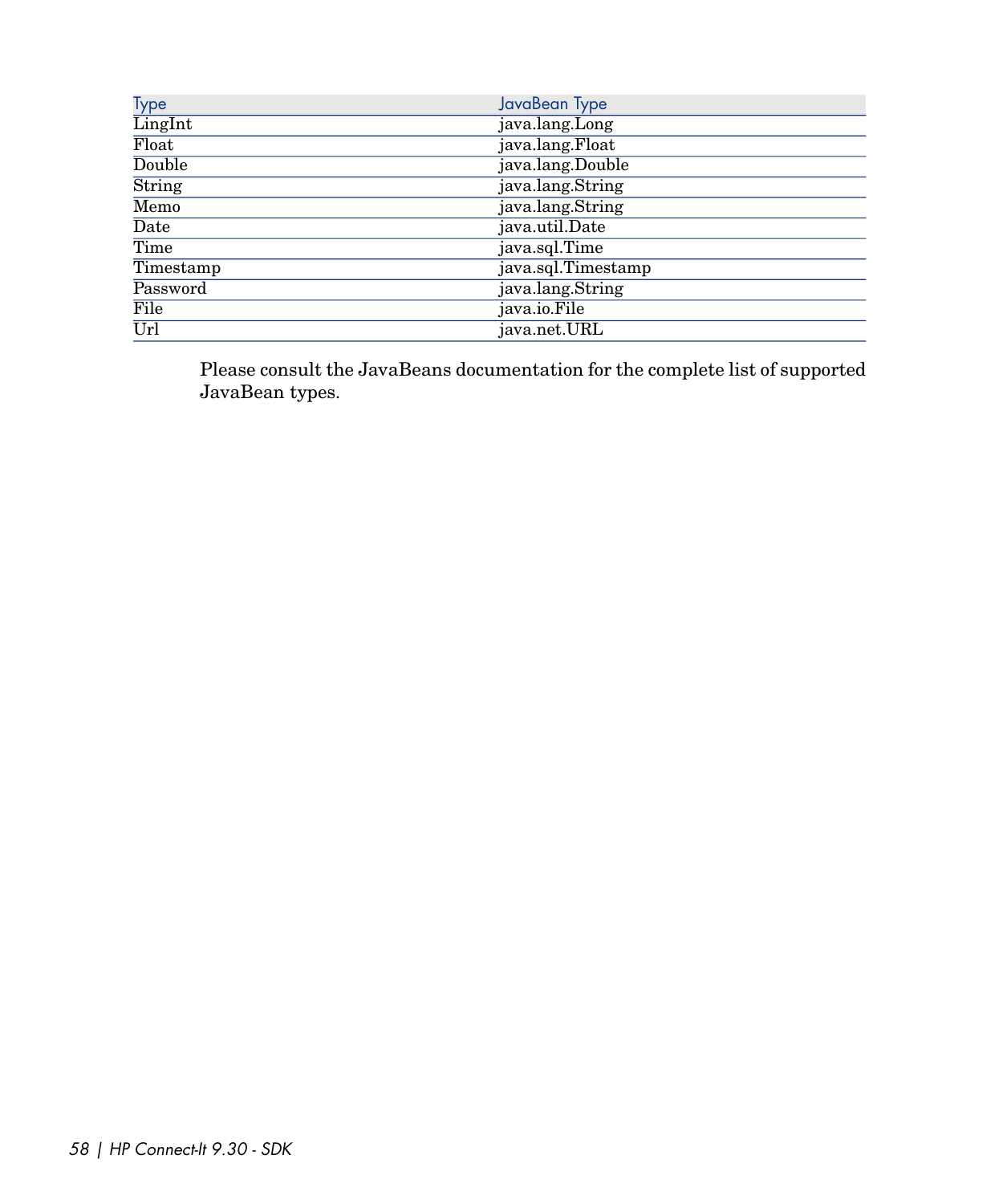# 11 JVM configuration file

This section provides information about the syntax used for the JVM configuration file.

The file is structured in the following manner:

```
<jvmConfiguration>
<jarLocation/>
<jarLocation/>
<jars>
<jar/>
<jar/>
<jar/>
</jars>
<jvmOptions>
<jvmOption/>
<jvmOption/>
</jvmOptions>
<import/>
<import/>
</jvmConfiguration>
```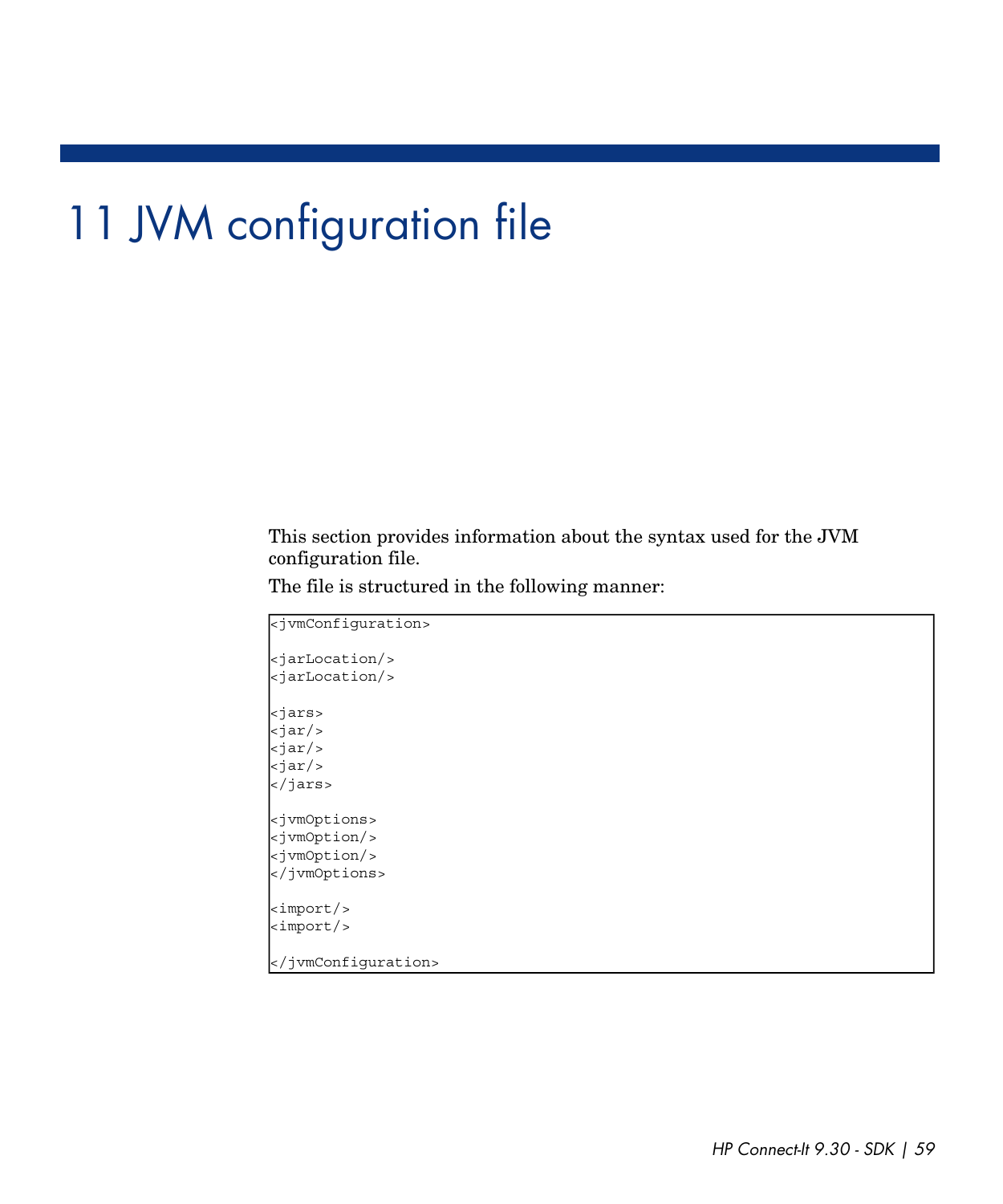# jvmConfiguration element

#### The root element must be **jvmConfiguration**.

Possible attributes are:

| <b>Attribute</b> | Optional | <b>Ivpe</b> | <b>Description</b>                                         |
|------------------|----------|-------------|------------------------------------------------------------|
| id               | N0       | string      | Defines a unique<br>identifier for the con-<br>figuration. |

Possible sub-elements are:

| Element     | Optional             | Type   | Description            |
|-------------|----------------------|--------|------------------------|
| jarLocation | Yes                  | string | Defines the paths of   |
|             |                      |        | the classpath used by  |
|             |                      |        | the connector.         |
| jars        | $\operatorname{Yes}$ |        | Defines the archives   |
|             |                      |        | used by the connector. |
| import      | Yes                  | string | Used to include a      |
|             |                      |        | classpath from an ex-  |
|             |                      |        | ternal file.           |
| jymOptions  | $\operatorname{Yes}$ |        | Used to define JVM     |
|             |                      |        | options.               |
|             |                      |        |                        |

### jarLocation element

The connector's classpath comprises one or more paths which reference the different archives (.jar or .zip files) required for code execution. For each connector it is possible to define the paths to search for the archives. The path value is either relative to the Connect-It installation lib directory or an absolute path. The archives are searched in the order that the paths are declared. Example:

<jarLocation>./com.mycompany.myeis</jarLocation> <jarLocation>c:/myEIS/myEISPath</jarLocation>

By default, if no **jarLocation** element is specified, the path used is the Connect-It installation **lib** directory.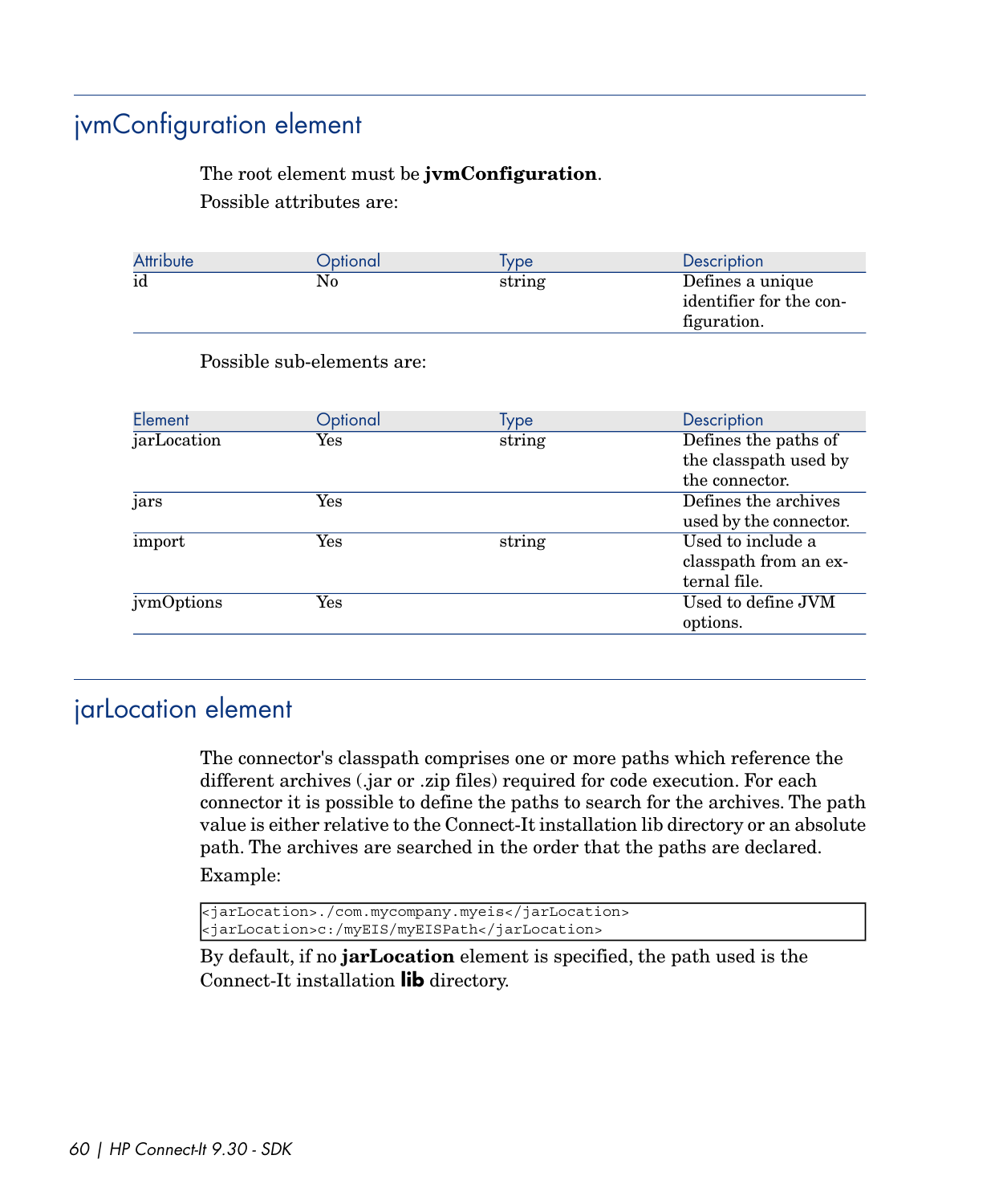# Jars element

#### Possible sub-elements are:

| Element | Dptional             | <b>vpe</b> | <b>Description</b>                                |
|---------|----------------------|------------|---------------------------------------------------|
| jar     | $\operatorname{Yes}$ | string     | Defines an archive<br>entry for the<br>classpath. |

### Jar element

Possible attributes are:

| <b>Attribute</b> | Optional | Type    | Default | Description                                                                                                                                                     |
|------------------|----------|---------|---------|-----------------------------------------------------------------------------------------------------------------------------------------------------------------|
| groupId          | No       | string  |         | Defines a group<br>identifier for the<br>archive.                                                                                                               |
| provided         | Yes      | boolean | true    | Specifies if the<br>archive in question<br>is from one of the<br>classpath search<br>paths or if the path<br>needs to be provided<br>by the user.               |
|                  |          |         |         | The value 'true' indic-<br>ates that it is sup-<br>plied by the installa-<br>tion (search paths).<br>In this case, the 'op-<br>tional' attribute is<br>ignored. |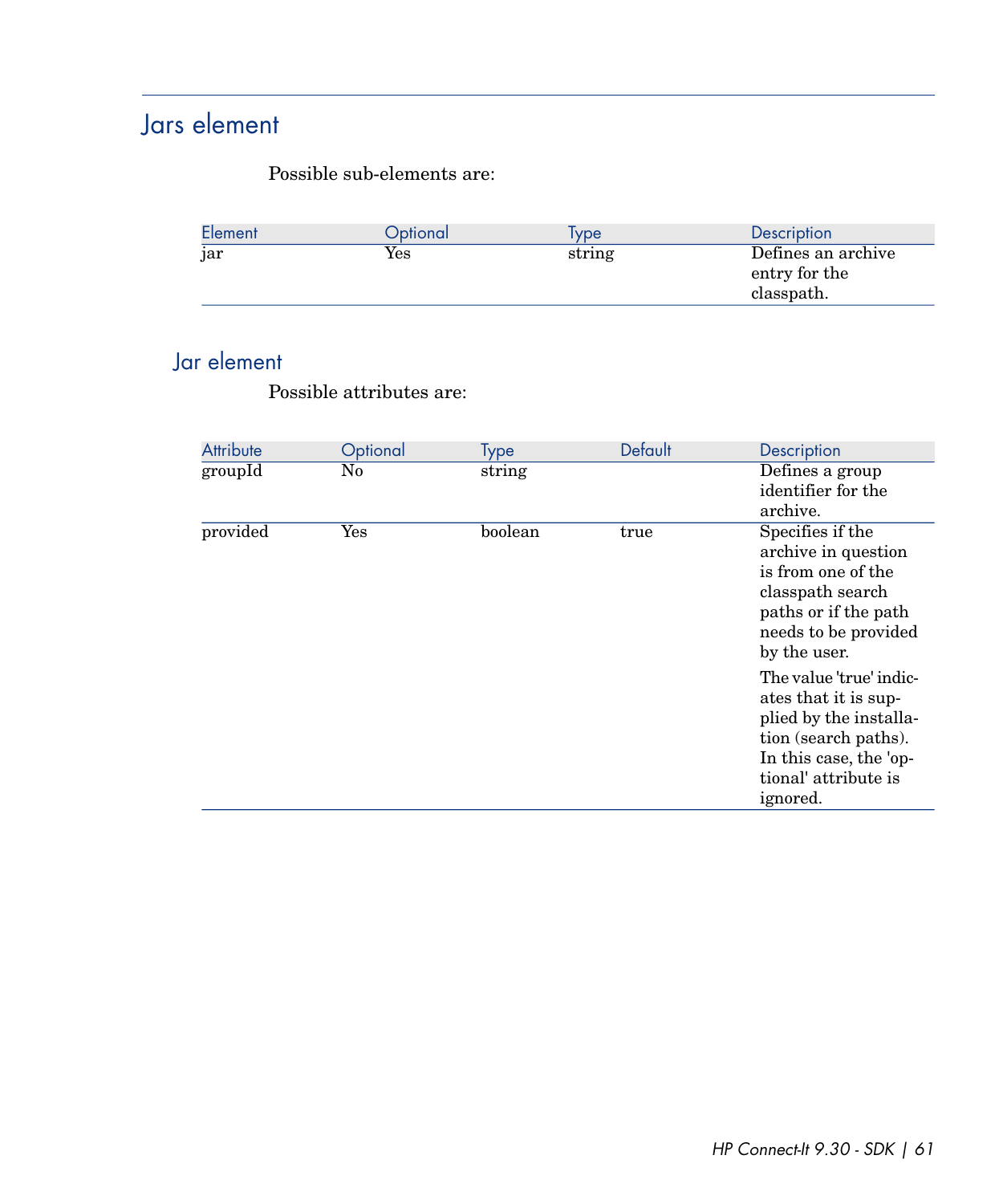| <b>Attribute</b> | Optional                  | Type    | Default | Description                                                                                                                                                                                                                                                                                                                      |
|------------------|---------------------------|---------|---------|----------------------------------------------------------------------------------------------------------------------------------------------------------------------------------------------------------------------------------------------------------------------------------------------------------------------------------|
| optional         | Yes                       | boolean | false   | Specifies if the<br>archive is optional.                                                                                                                                                                                                                                                                                         |
|                  |                           |         |         | The value 'false' indic-<br>ates that the archive<br>must be present in<br>one of the classpath<br>search paths, or in<br>the additional<br>classpath defined in<br>the application<br>('Java/Configure the<br>JVM' menu) or in the<br>connector (on the<br>wizard's 'Configure<br>the JVM' page).                               |
| version          | $\overline{\mathrm{Yes}}$ | string  |         | Used to append<br>archive version to<br>the archive.                                                                                                                                                                                                                                                                             |
|                  |                           |         |         | The full name of the<br>archive becomes<br>name-version.jar.<br>If this extension is<br>not found, a new<br>search is done using<br>the fullname name-<br>version.zip.                                                                                                                                                           |
| versionNeeded    | Yes                       | boolean | true    | Indicates if archive<br>must be searched us-<br>ing its name and<br>version.<br>The value 'true'<br>$\blacksquare$<br>indicates that the<br>search is on the<br>name and the<br>version.<br>The value 'false'<br>٠<br>indicates that the<br>search is on the<br>name and the<br>version, then just<br>the name for<br>each path. |

The value must reference the name of the archive to be added.

Sample classpath entry for the xercesImpl-2.6.2.jar library that is provided with the application: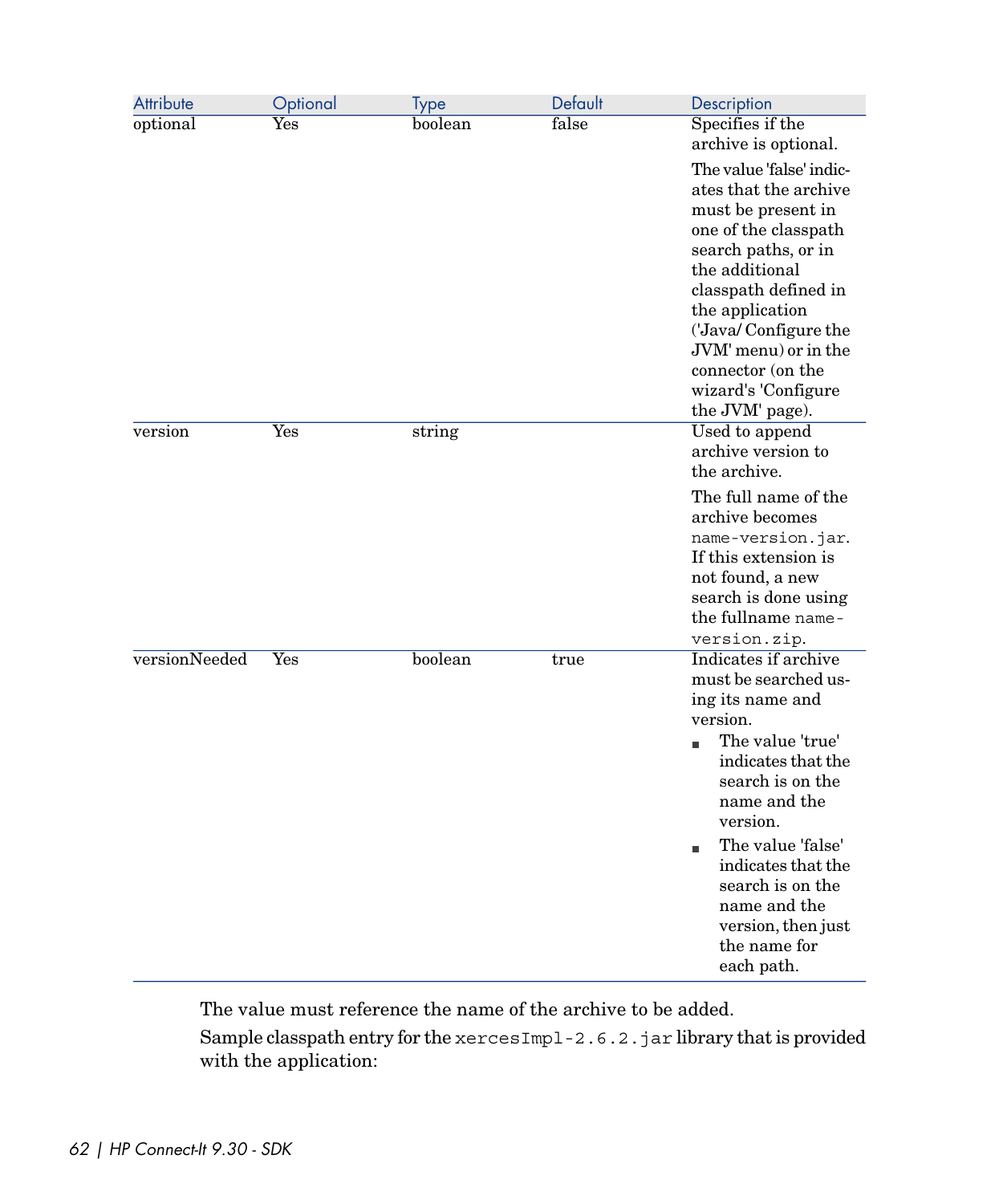```
<jar groupId="xerces" optional="false" provided="true" version="2.6.2" ver
sionNeeded="true">xercesImpl</jar>
```
## jvmOptions element

This element is used to define additional JVM options

Possible sub-elements are:

| Element   |     | DЕ | <i>escription</i>     |
|-----------|-----|----|-----------------------|
| jvmOption | res |    | Defines a JVM option. |

#### Example:

| <jvmoptions></jvmoptions>                             |  |
|-------------------------------------------------------|--|
| <jvmoption>-Xmx125m</jvmoption>                       |  |
| <jvmoption>-Dcom.sun.management.jmxremote</jvmoption> |  |
| k/ivmOptions>                                         |  |

## Import element

In addition to the connector's configuration, it is possible to provide additional JVM configuration elements. Theses elements are declared in one or more files which use the same syntax. Depending on where the import declaration is made, the declarations can come before or after the current definitions. The value must reference the relative path of the file to import.

Example:

<import>../shared/jca-container-javaconf.xml</import>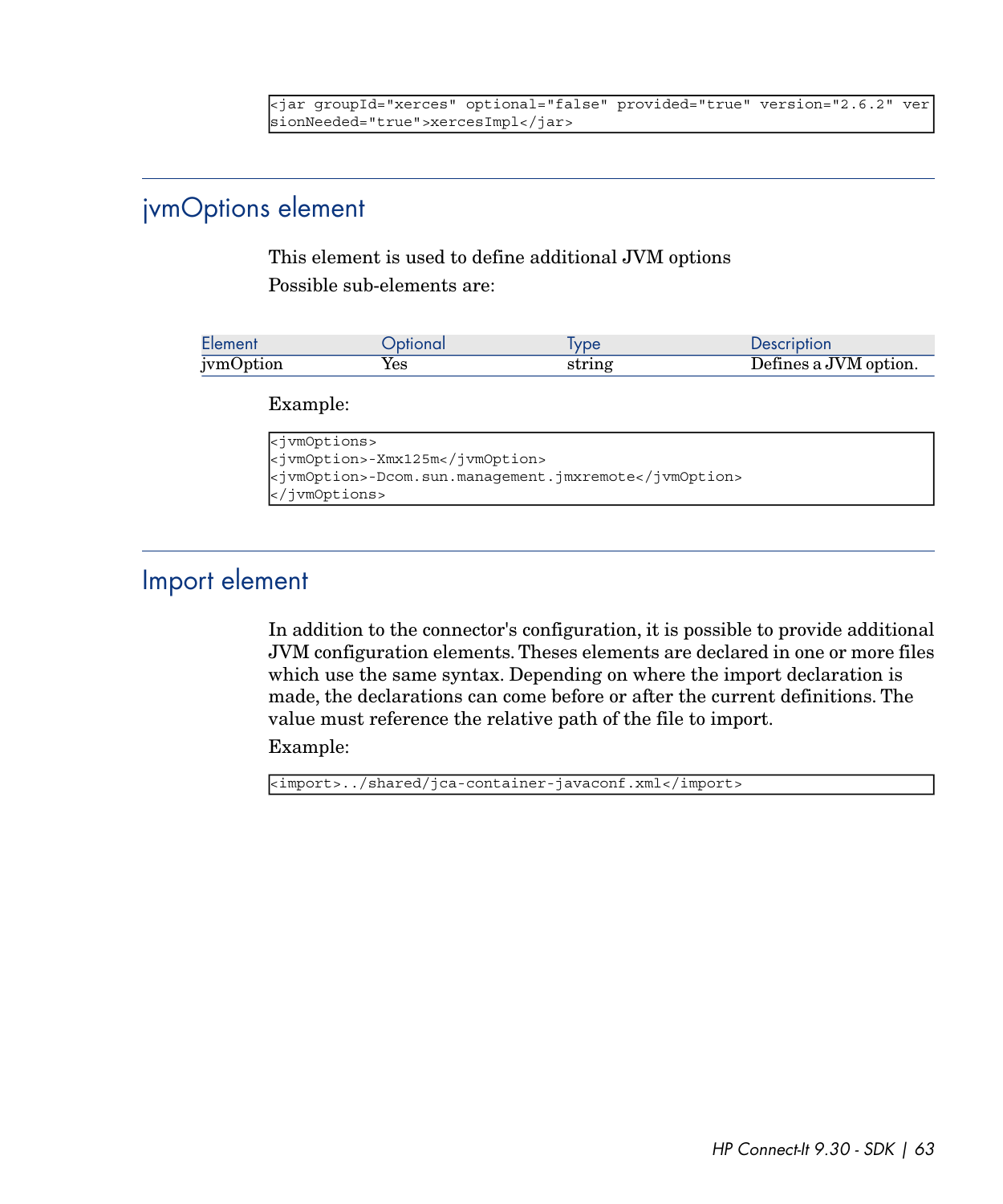*64 | HP Connect-It 9.30 - SDK*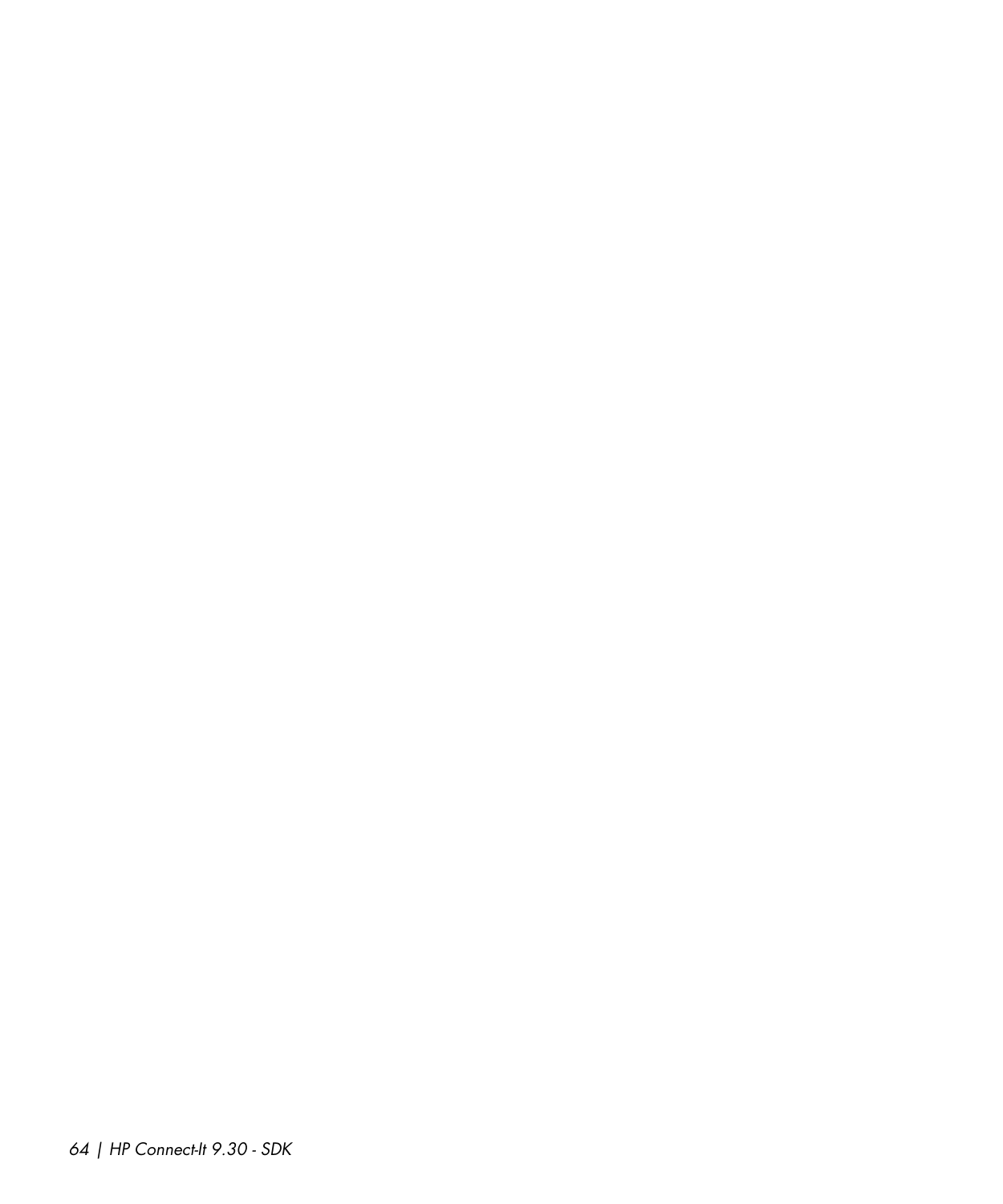# 12 Database description file

<span id="page-64-0"></span>This section provides information about the syntax used for the description file.

# File structure

The file is structured in the following manner:

```
{CONNECTORDESC
//property list
//property name=property value
Name=
InternalName=
...
}
```
## **Properties**

The following table list the connectors' properties:

| Property     | <b>ype</b> | <b>Optional</b> | Default value | <b>Description</b> |
|--------------|------------|-----------------|---------------|--------------------|
| Common prop- |            |                 |               |                    |
| erties       |            |                 |               |                    |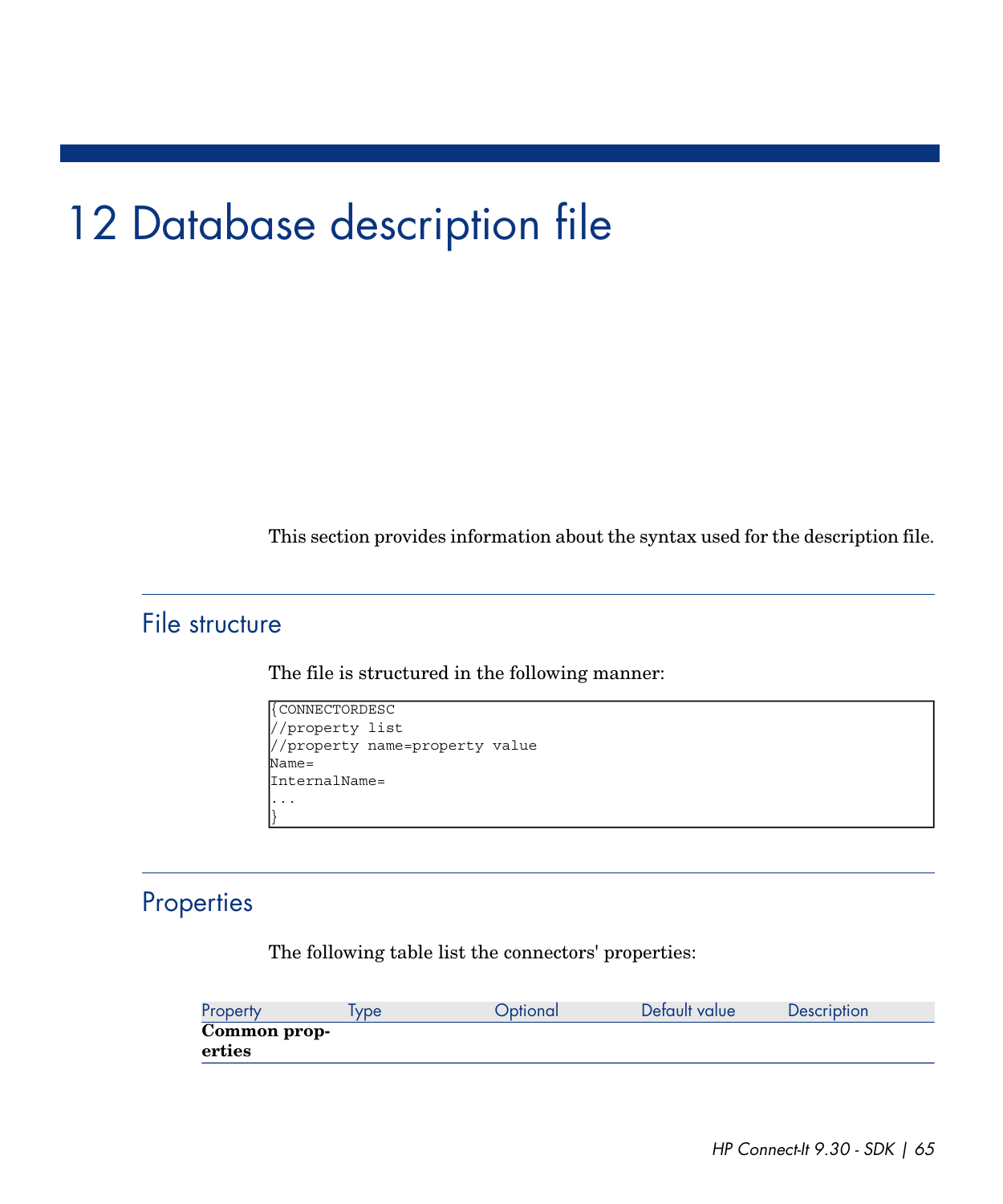| Property            | Type    | Optional                  | Default value | Description             |
|---------------------|---------|---------------------------|---------------|-------------------------|
| Name                | string  | No                        |               | Connector name          |
|                     |         |                           |               | that is displayed.      |
| <b>InternalName</b> | string  | No                        |               | Internal name of        |
|                     |         |                           |               | the connector           |
|                     |         |                           |               | (unique).               |
| ParentInternal-     | string  | Yes                       |               | Name of the par-        |
| Name                |         |                           |               | ent node that it        |
| <b>HTMLHelp</b>     |         |                           |               | belongs to.             |
| string yes De-      |         |                           |               |                         |
| scription in html   |         |                           |               |                         |
| format.             |         |                           |               |                         |
| Key                 | string  | No                        |               | <b>Activation</b> key   |
| Icon                |         |                           |               |                         |
| <b>IconFile</b>     | string  | $\overline{\text{No}}$    |               | Relative path to        |
|                     |         |                           |               | the connector's         |
|                     |         |                           |               | icon (.bmp)             |
| <b>Schedulers</b>   |         |                           |               |                         |
| Sched.CanUsePoint-  | boolean | Yes                       | true          | The SDK does            |
| er                  |         |                           |               | not provide sup-        |
|                     |         |                           |               | port for schedule       |
|                     |         |                           |               | pointers. This          |
|                     |         |                           |               | value must be set       |
|                     |         |                           |               | to $0.$                 |
|                     |         |                           |               | Sched Can UsePoint-     |
|                     |         |                           |               | $er = 0$                |
| Cache               |         |                           |               |                         |
| Cache.Support-      | boolean | Yes                       | true          | The SDK does            |
| Cache               |         |                           |               | not provide sup-        |
|                     |         |                           |               | port for the            |
|                     |         |                           |               | metadata cache.         |
|                     |         |                           |               | This value must         |
|                     |         |                           |               | be set to 0.            |
|                     |         |                           |               | Cache.Support-          |
|                     |         |                           |               | Cache=0                 |
| <b>Timezone</b>     |         |                           |               |                         |
| Tmz.HandleServer-   | boolean | $\overline{\mathrm{Yes}}$ | true          | The SDK does            |
| Delay               |         |                           |               | not provide sup-        |
|                     |         |                           |               | port for server         |
|                     |         |                           |               | time differences.       |
|                     |         |                           |               | This value must         |
|                     |         |                           |               | be set to 0.            |
|                     |         |                           |               | <b>TmzHandleServer-</b> |
|                     |         |                           |               | Delay=0                 |
| External            |         |                           |               |                         |
| formats             |         |                           |               |                         |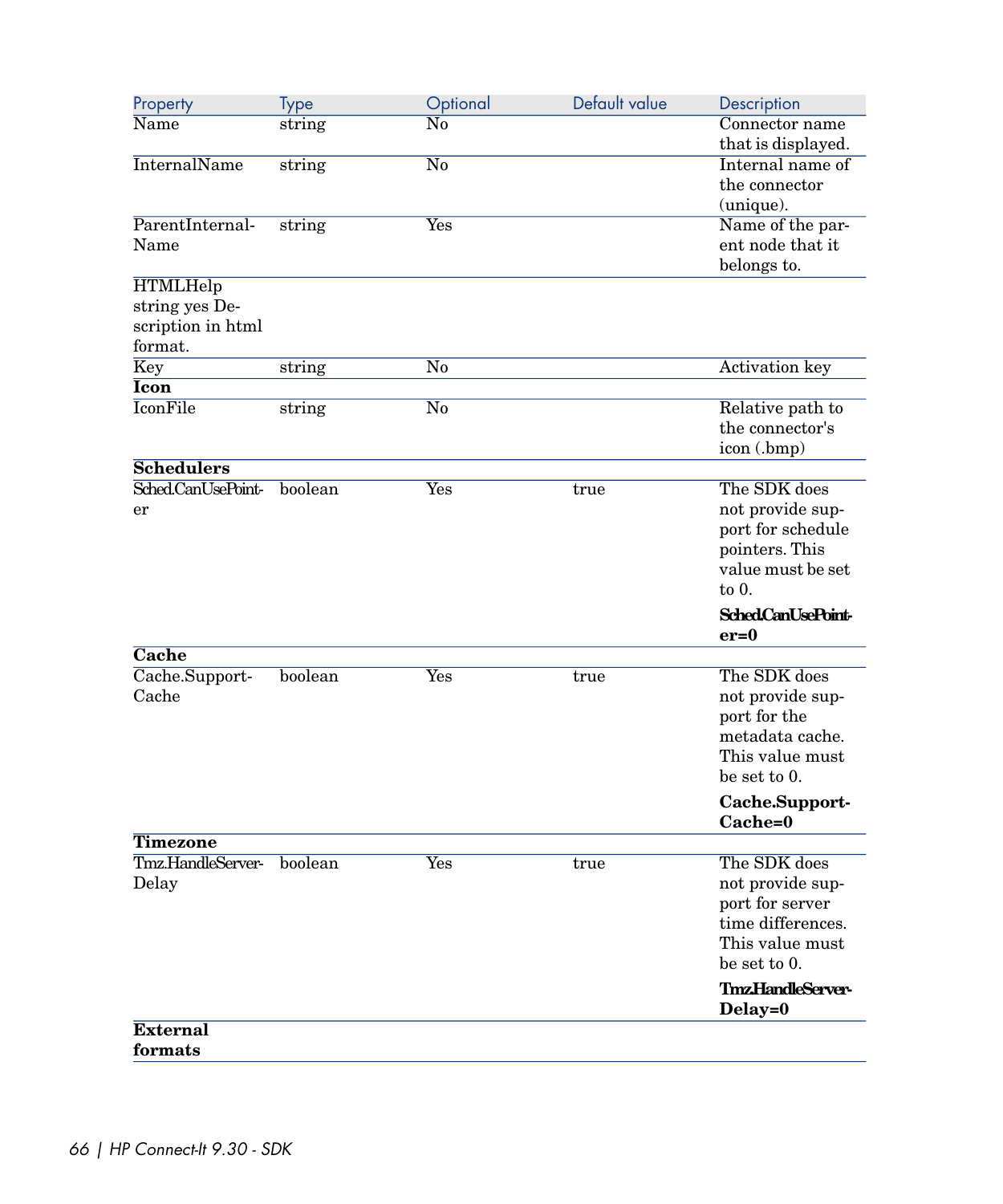| Property                                     | <b>Type</b> | Optional                  | Default value | Description                                                                                                                                              |
|----------------------------------------------|-------------|---------------------------|---------------|----------------------------------------------------------------------------------------------------------------------------------------------------------|
| ExtFmt.Use                                   | boolean     | $\overline{\mathrm{Yes}}$ | true          | The SDK does<br>not provide sup-<br>port for extended<br>formats. This<br>value must be set<br>to $0$ .                                                  |
|                                              |             |                           |               | ExtFmt.Use=0                                                                                                                                             |
| <b>Wizard</b>                                |             |                           |               |                                                                                                                                                          |
| Wizard.File                                  | string      | $\overline{\mathrm{Yes}}$ |               | Relative path of<br>the Wizard file.                                                                                                                     |
| Java                                         |             |                           |               |                                                                                                                                                          |
| Java.Class                                   | string      | $\overline{\text{No}}$    |               | Specifies the con-<br>nector's Java<br>class. Must be:<br>Java.Class=com.                                                                                |
|                                              |             |                           |               | hp.ov.cit.conta<br>iner.RAContaine<br>r                                                                                                                  |
| Java.Configura-<br>tion.File                 | string      | Yes                       |               | Relative path of<br>the configuration<br>file.                                                                                                           |
| Java.JVMConfig-<br>uration.File              | string      | $\overline{\mathrm{Yes}}$ |               | Relative path of<br>the JVM configur-<br>ation file.                                                                                                     |
| Java.HasOptions                              | string      | Yes                       | false         | This value should<br>be set to 1.<br>Java.HasOp-<br>tions=1                                                                                              |
| Java.Support-<br>Proxy                       | Boolean     | Yes                       | false         | Is a proxy server<br>configuration<br>supported?                                                                                                         |
| Java.PriorTo-<br>Jdk15ProxyRegis-<br>tration | Boolean     | $\overline{\mathrm{Yes}}$ | false         | Does the record<br>of the proxy serv-<br>er use the func-<br>tion introduced<br>by the<br><java.net.proxyse-<br>lector&gt; class?</java.net.proxyse-<br> |
| <b>Miscellaneous</b>                         |             |                           |               |                                                                                                                                                          |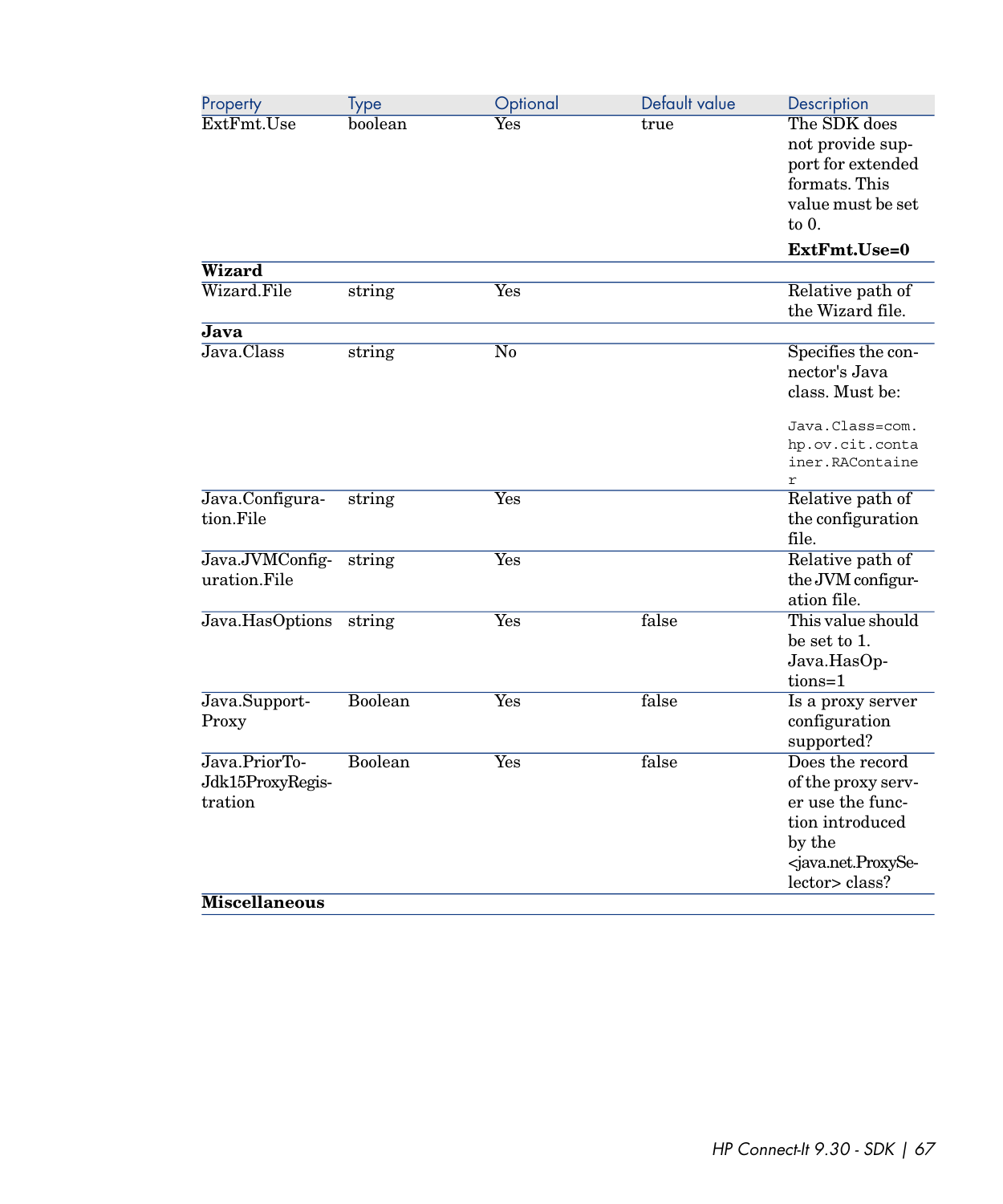| Property              | Type   | Optional | Default value | Description                                                                         |
|-----------------------|--------|----------|---------------|-------------------------------------------------------------------------------------|
| RedeployOn-<br>Change | string | Yes      |               | If the properties<br>in this list are<br>modified, the                              |
|                       |        |          |               | connector must<br>be redeployed.<br>Example:                                        |
|                       |        |          |               | RedeployOnChanq<br>e=cs CacertsFil<br>e cs KeystoreFi<br>le as KeystoreP<br>assword |

## Example

Below is a sample configuration file for an **outbound** type connector built using the SDK.

{CONNECTORDESC Name=MyEIS InternalName=com.mycompany.myeis ParentInternalName=com.mycompany HTMLHelp=Connector to interact with my eis Key=XXXXXXXXXXXXXXXXXXXXXXXXXXXXXXXXXXXXXXXXXXXXXXXXXXXXXXXXXXXXXXXXXXXXXX XXXXXXXXX IconFile=myeis.bmp EventDriven=0 SupportParallelization=1 Transac.CanSupportTransactions=1 Cnx.HasCnx=1 Cnx.CanDisableReconnection=0 Wizard.File=myeis-wizard.xml Java.Class=com.hp.ov.cit.container.RAContainer Java.Configuration.File=myeis-config.xml Java.JVMConfiguration.File=myeis-jvmconf.xml Java.HasOptions=1 // The following properties must always have these values Sched.CanUsePointer=0 Cache.SupportCache=0 Tmz.HandleServerDelay=0 ExtFmt.Use=0 }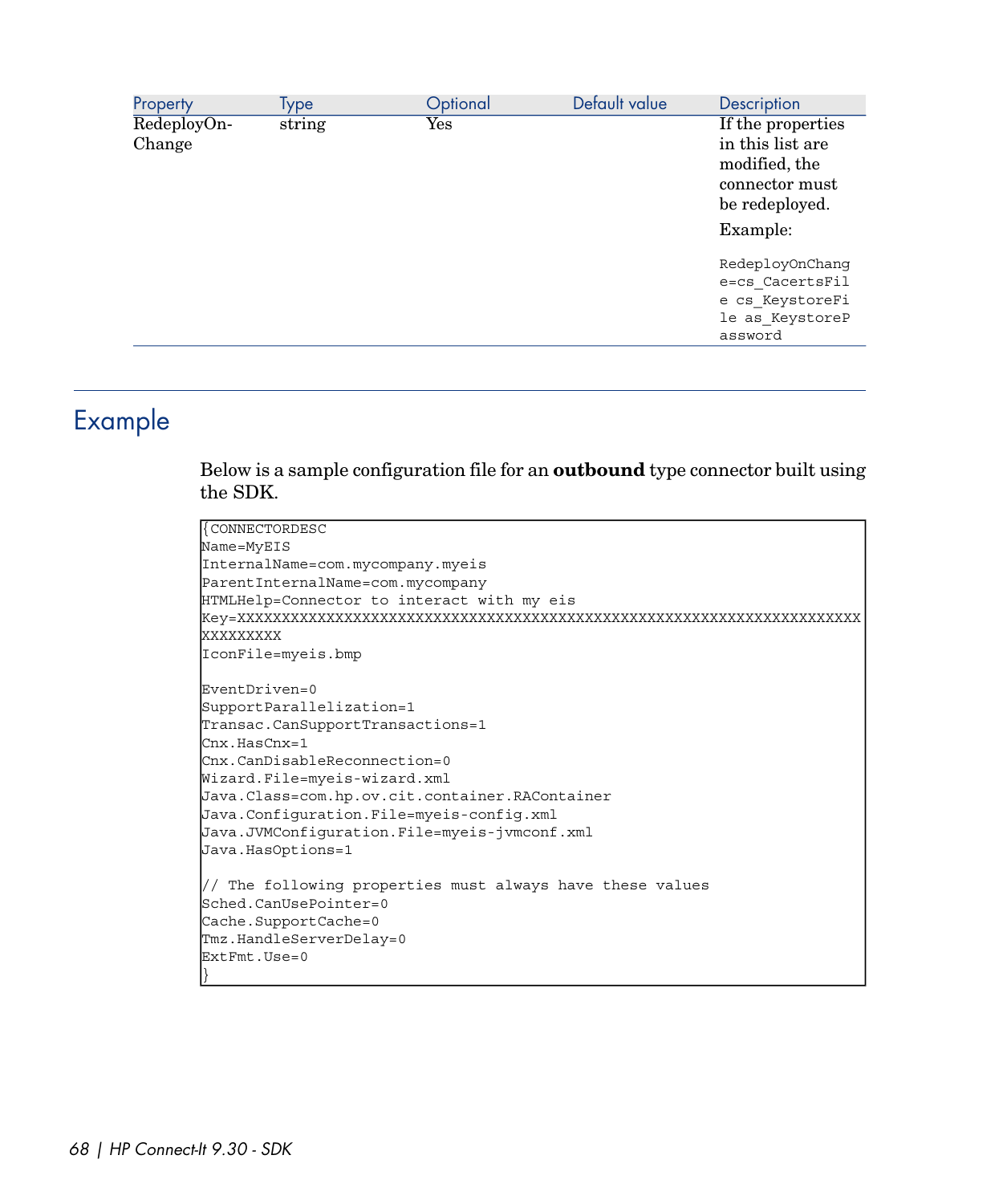# Additional information

#### Multiple descriptions

A description file can contain several descriptions each of which corresponds to a **CONNECTORDESC** section.Although it is recommended to write a single description file for each connector, including several descriptions in the same file can be useful when defining connector categories or when managing different versions of the same EIS.

### Connector hierarchy

The **ParentInternalName** property is used to specify the internal name of the parent node, or category, in the connector hierarchy. Categories are also defined in description files in a more simplified format:

```
{CONNECTORDESC
InternalName=...
ParentInternalName=...
Name=...
HTMLHelp=...
IconFile=...
}
```
If no **ParentInternalName** property is specified, the category (or the connector) will be located at the root of the hierarchy.

Connect-It has a certain number of predefined categories:

| Category               | Internal name          |
|------------------------|------------------------|
| Application connectors | Application_connectors |
| Protocol connectors    | Protocol connectors    |
| ERP connectors         | ERP connectors         |
| Inventory connectors   | Gateways               |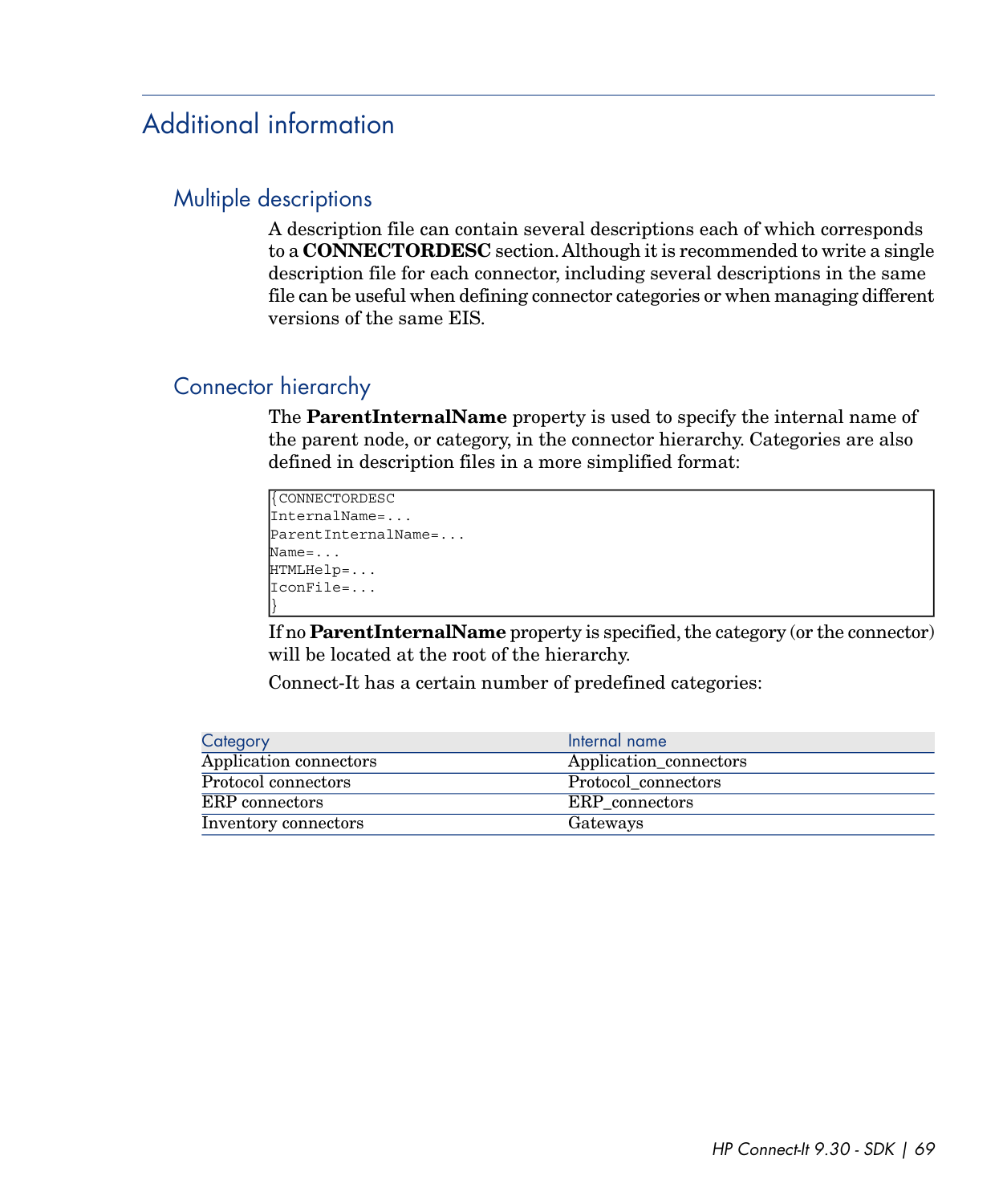*70 | HP Connect-It 9.30 - SDK*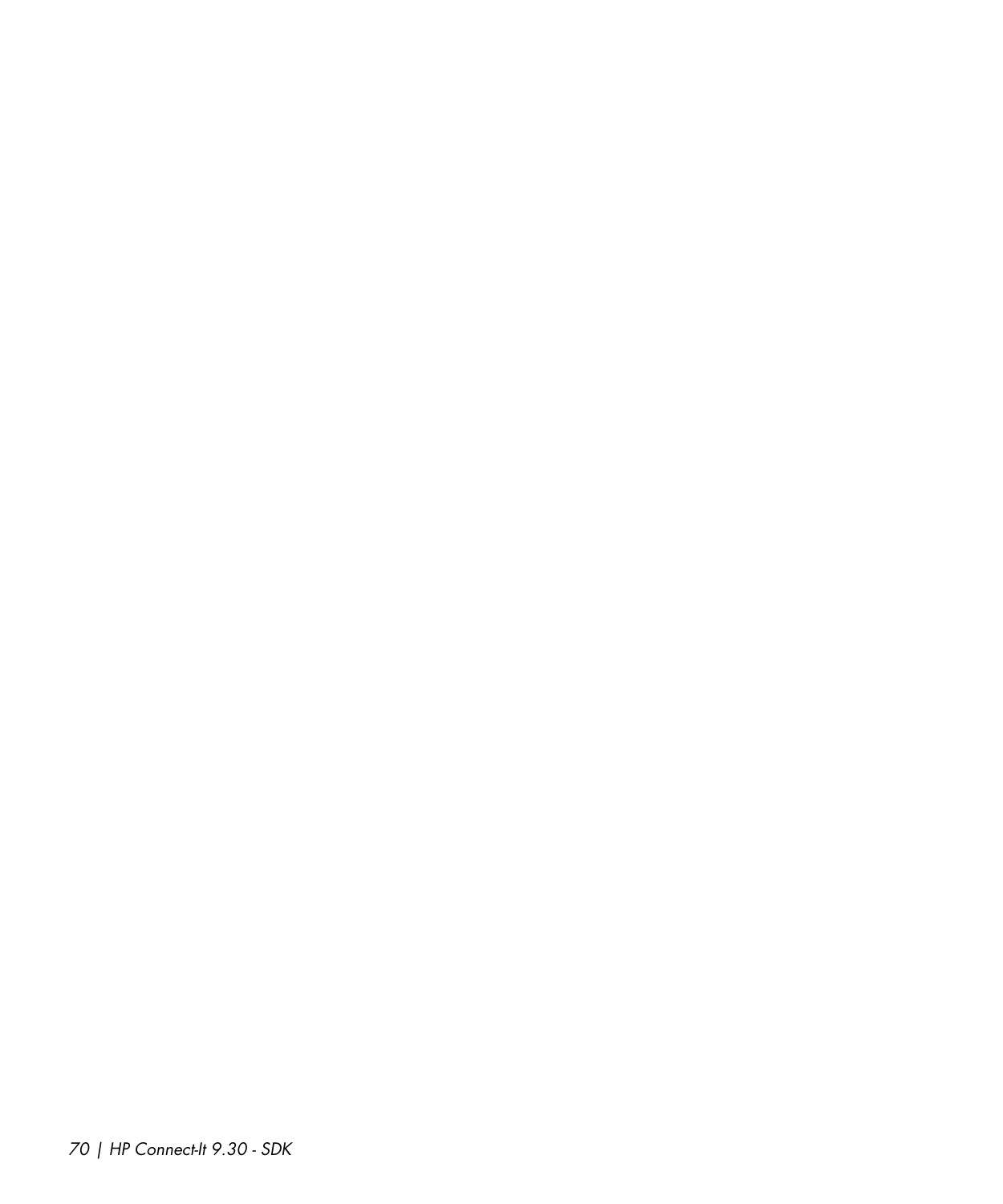# 13 Java code

## **JavaBeans**

### Supported types

A certain number of interfaces from the JCA specifications must be implemented as JavaBeans. The following interfaces are used by the SDK:

```
javax.resource.spi.ManagedConnectionFactory
javax.resource.spi.ResourceAdapter
javax.resource.cci.ConnectionSpec
javax.resource.spi.ActivationSpec
```
The following table lists the value types that are authorized for their properties:

| java.lang.Boolean   |
|---------------------|
| java.lang.String    |
| java.lang.Integer   |
| java.lang.Double    |
| java.lang.Byte      |
| java.lang.Short     |
| java.lang.Long      |
| java.lang.Float     |
| java.lang.Character |

The SDK extends this list to other frequently used types. The following types are supported: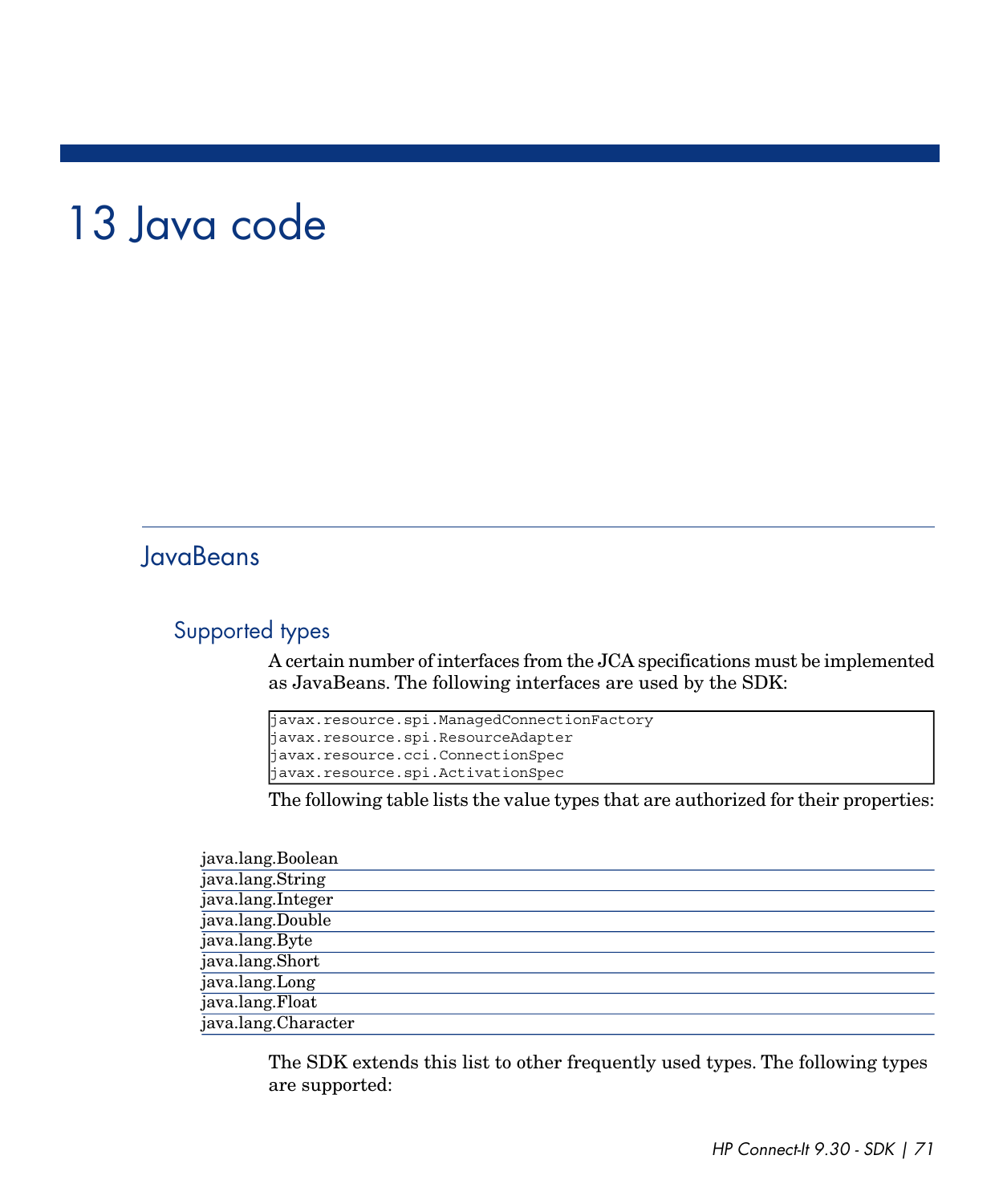| java.util.Date     |
|--------------------|
| java.sql.Time      |
| java.sql.Timestamp |
| java.io.File       |
| java.net.URL       |
| java.net.URI       |

## **Validation**

In some cases, the value that a JavaBean object property can have depends on another property. Since the object does not control the order in which the properties are updated, the SDK provides an alternative to this problem via the interface.

```
public interface ValidatingBean
{
public void validate() throws InvalidPropertyException;
}
```
This interface is used to manage a validation or initialization phase on the JavaBean that implements it once all of its properties have been updated.

# Logging

The SDK uses the **Jakarta Commons Logging (JCL)** framework to log messages in the Connect-It log. Include the following code to use this function from a Java class:

```
package com.mycompany.myeis;
import org.apache.commons.logging.Log;
import org.apache.commons.logging.LogFactory;
public class MyEISClass
{
private static final Log log = LogFactory.getLog(MyEISClass.class);
...
}
```
JCL defines a priority level for each message. The following levels are used by Connect-It:

- **n** error Error messages
- n info Information
- warn Warning messages
- <sup>n</sup> debug Debug messages Logged only when 'debug' mode is activated.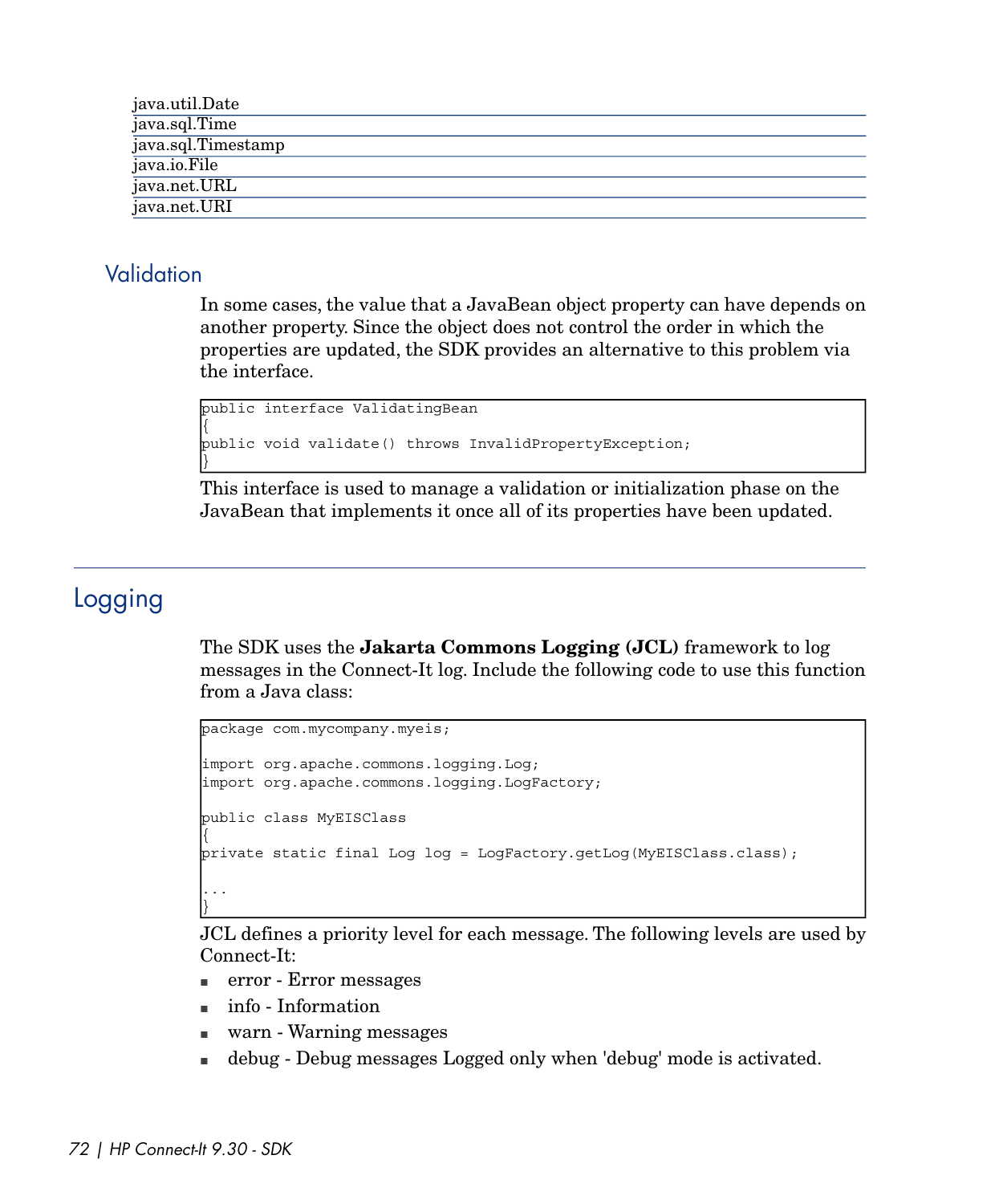To log messages to the Connect-It log, use these **org.apache.commons.logging.Log** interface methods:

```
log.error(Object message);
log.error(Object message, Throwable t);
log.warn(Object message);
log.warn(Object message, Throwable t);
log.info(Object message);
log.info(Object message, Throwable t);
log.debug(Object message);
log.debug(Object message, Throwable t);
```
## Log4J support

The JCL framework is used to unify access to an implemented logging system: Log4J, JDK Logging, etc.

By default, Connect-It uses a configuration of the Log4J library. All messages logged by the Log4J layer, whether called directly or via the JCL API, will be taken into account by Connect-It.

## JDK logging support

Connect-It adds support for the logging framework supplied by the JDK thanks to a static configuration. The default static configuration is described by the <JRE\_HOME>\lib\logging.properties file.

When the connector is instantiated, the logging level of the JDK's root logger is modified to make it correspond to the one configured for the Connect-It application. All log events, obtained via a direct call to the JDK logging framework, are redirected to the application.

## Internationalization

The SDK uses Java's standard internationalization mechanism. To implement this mechanism with your code, you will need to create one or more **properties** files that will contain the strings required for internationalization.

## Example

com/mycompany/myeis/i18n/mymessages.properties file

connection.error = Connection error. execution.failed = Execution failed.

com/mycompany/myeis/i18n/mymessages\_fr.properties file